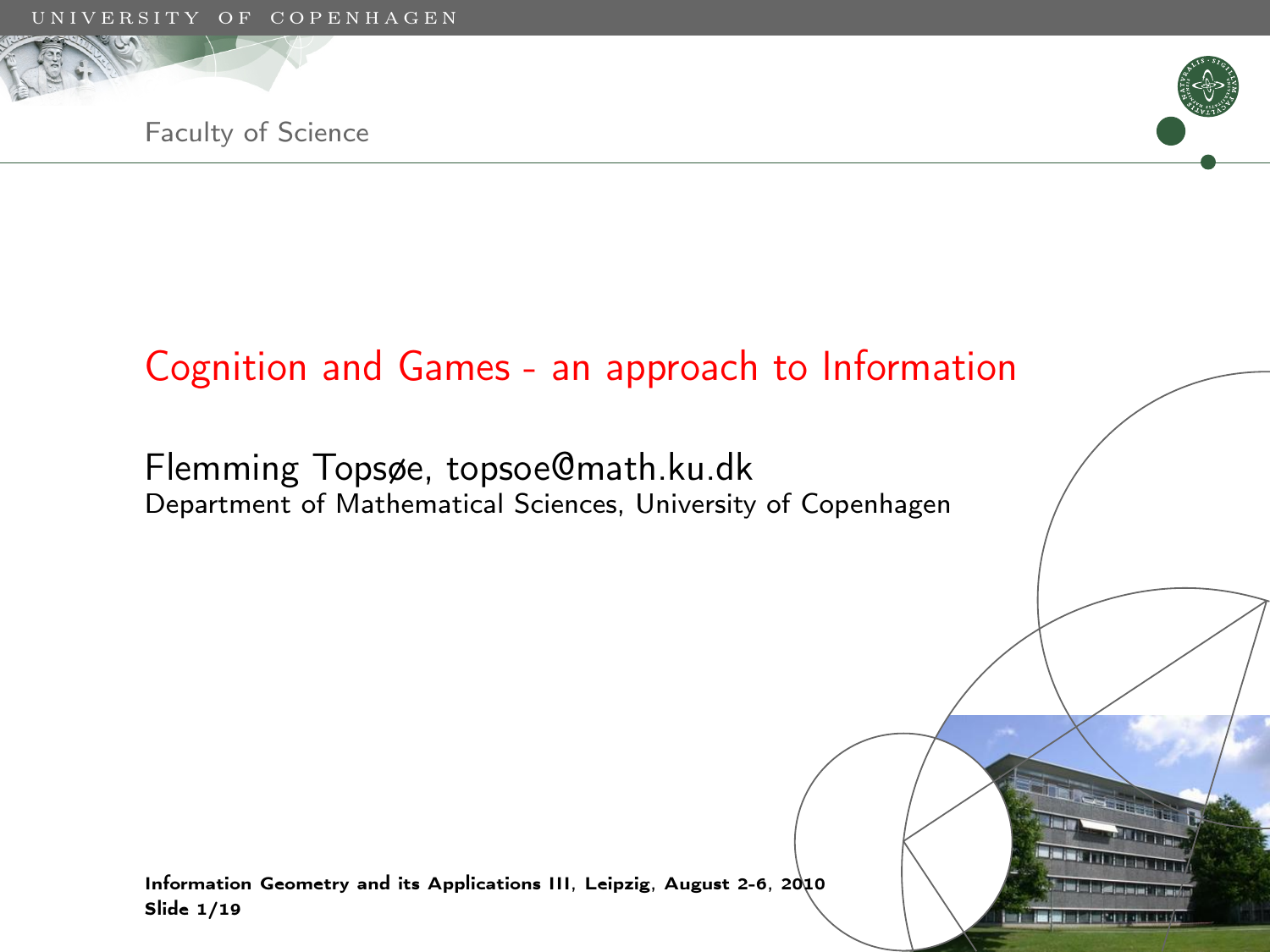- The approach is abstract, devoid of references to probability
- Emphasis is on philosophy, on interpretations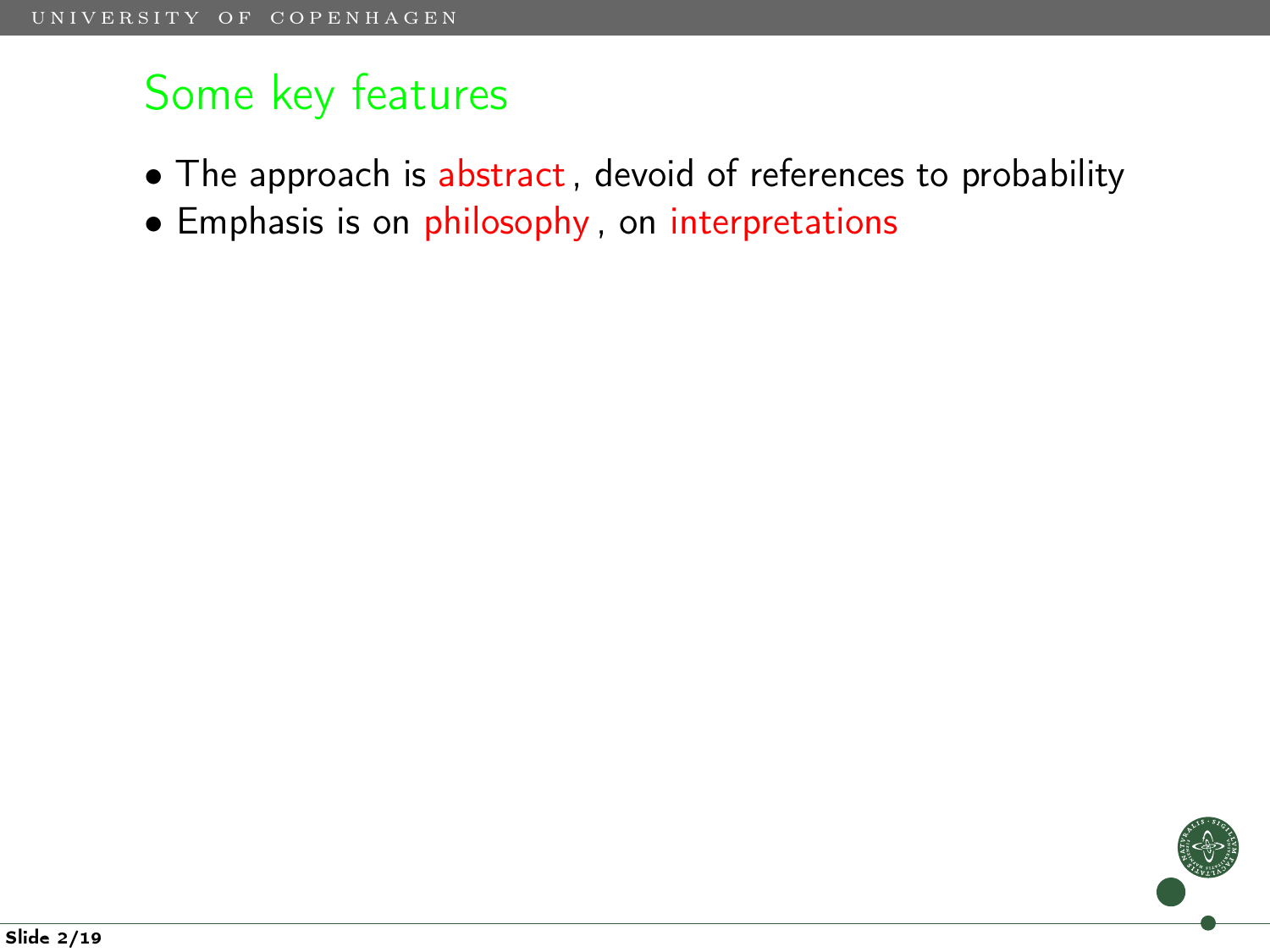- The approach is abstract, devoid of references to probability
- Emphasis is on philosophy, on interpretations
- From cognition: Truth, belief, knowledge, perception
- More specifically: Description, effort, control, preparations
- inference: MaxEnt thm ⊇ projection thm.; exponential fam.
- A pythagorean thm. containing classical and inf.th. versions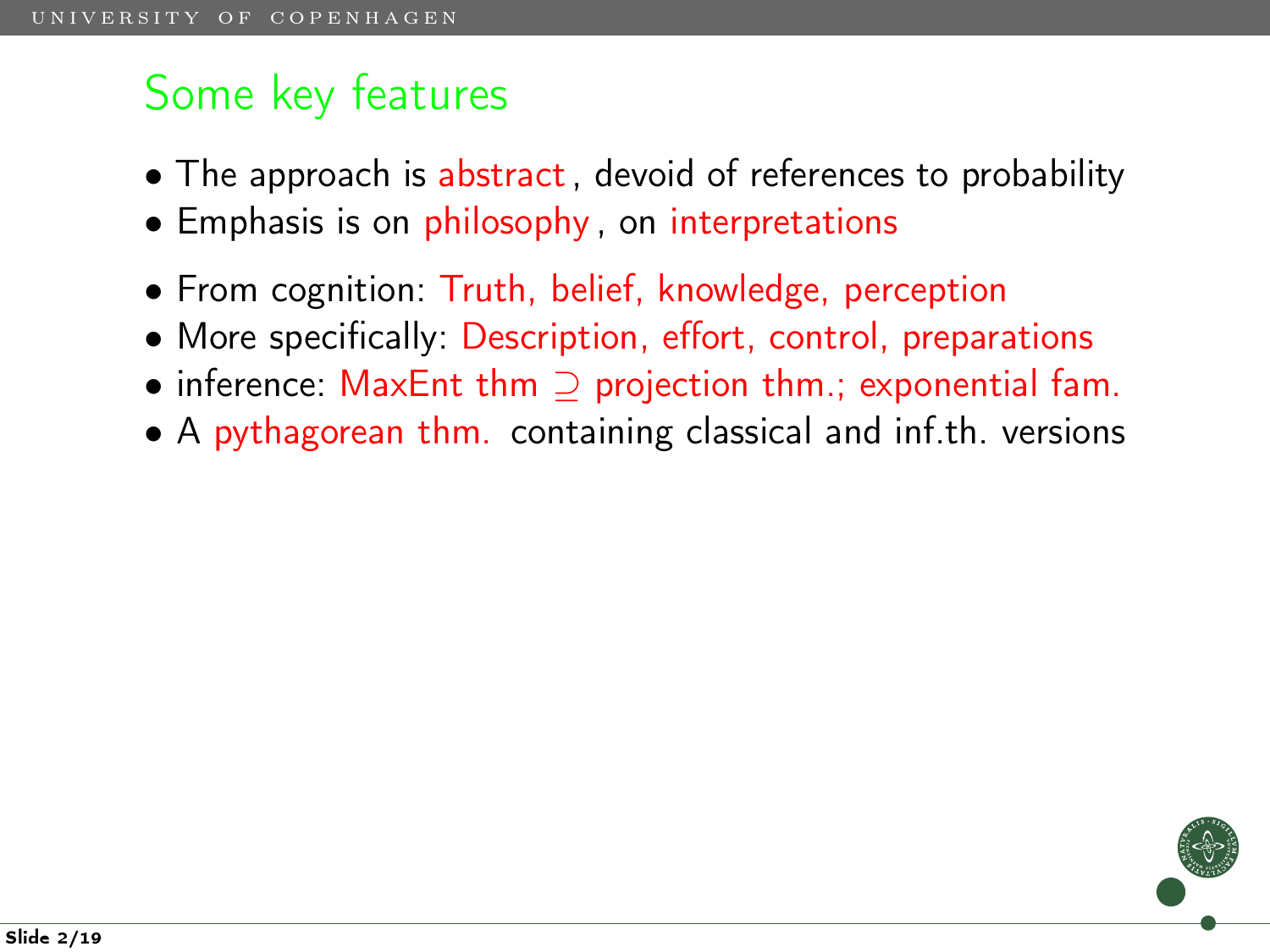- The approach is abstract, devoid of references to probability
- Emphasis is on philosophy, on interpretations
- From cognition: Truth, belief, knowledge, perception
- More specifically: Description, effort, control, preparations
- inference: MaxEnt thm ⊇ projection thm.; exponential fam.
- A pythagorean thm. containing classical and inf.th. versions
- Key tool: Study of conflict situations via games.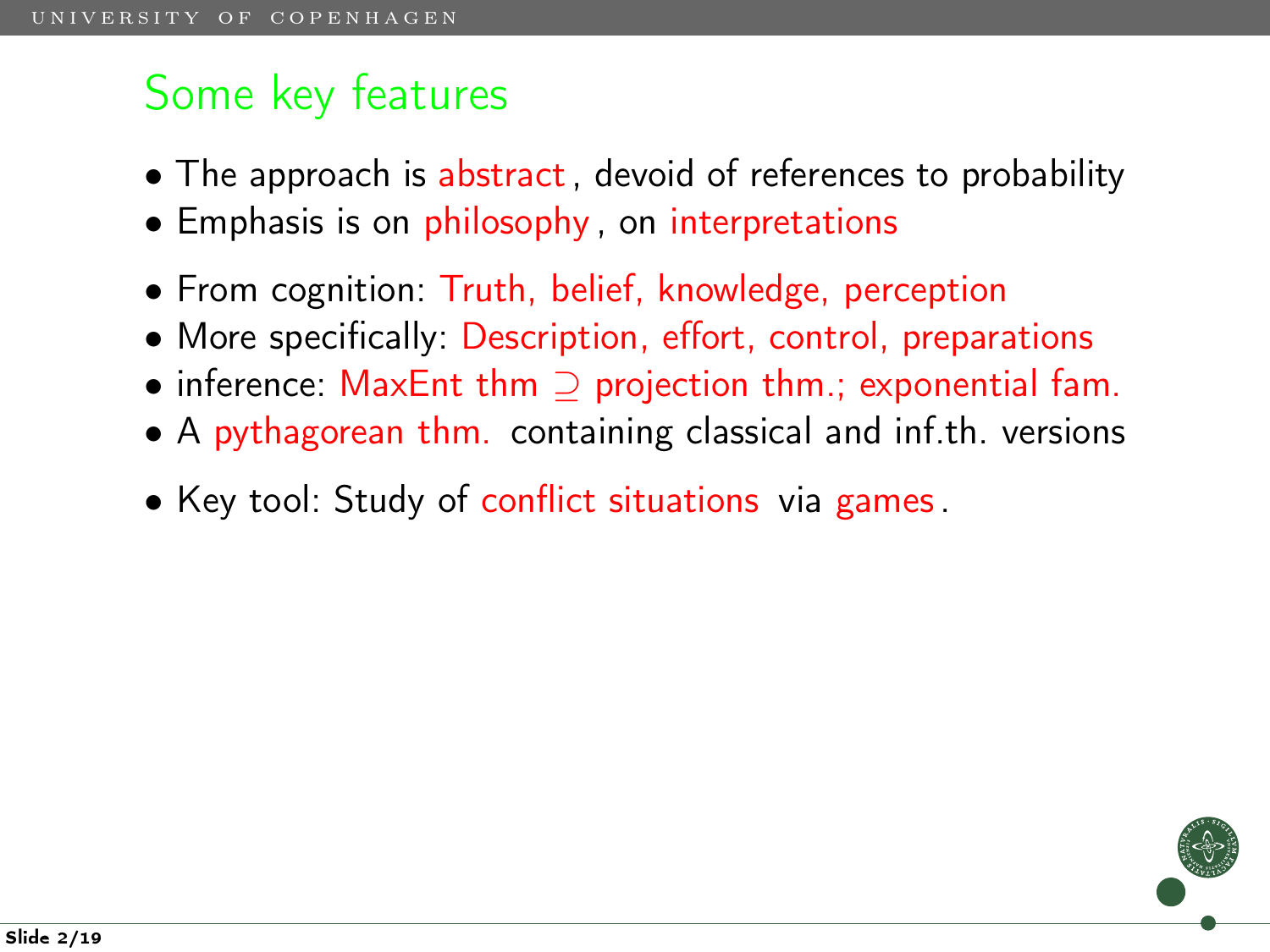- The approach is abstract, devoid of references to probability
- Emphasis is on philosophy, on interpretations
- From cognition: Truth, belief, knowledge, perception
- More specifically: Description, effort, control, preparations
- inference: MaxEnt thm ⊇ projection thm.; exponential fam.
- A pythagorean thm. containing classical and inf.th. versions
- Key tool: Study of conflict situations via games.

Ingarden & Urbanik 1962: "... information seems intuitively a much simpler and more elementary notion than that of probability ... [it] represents a more primary step of knowledge than that of cognition of probability ..."

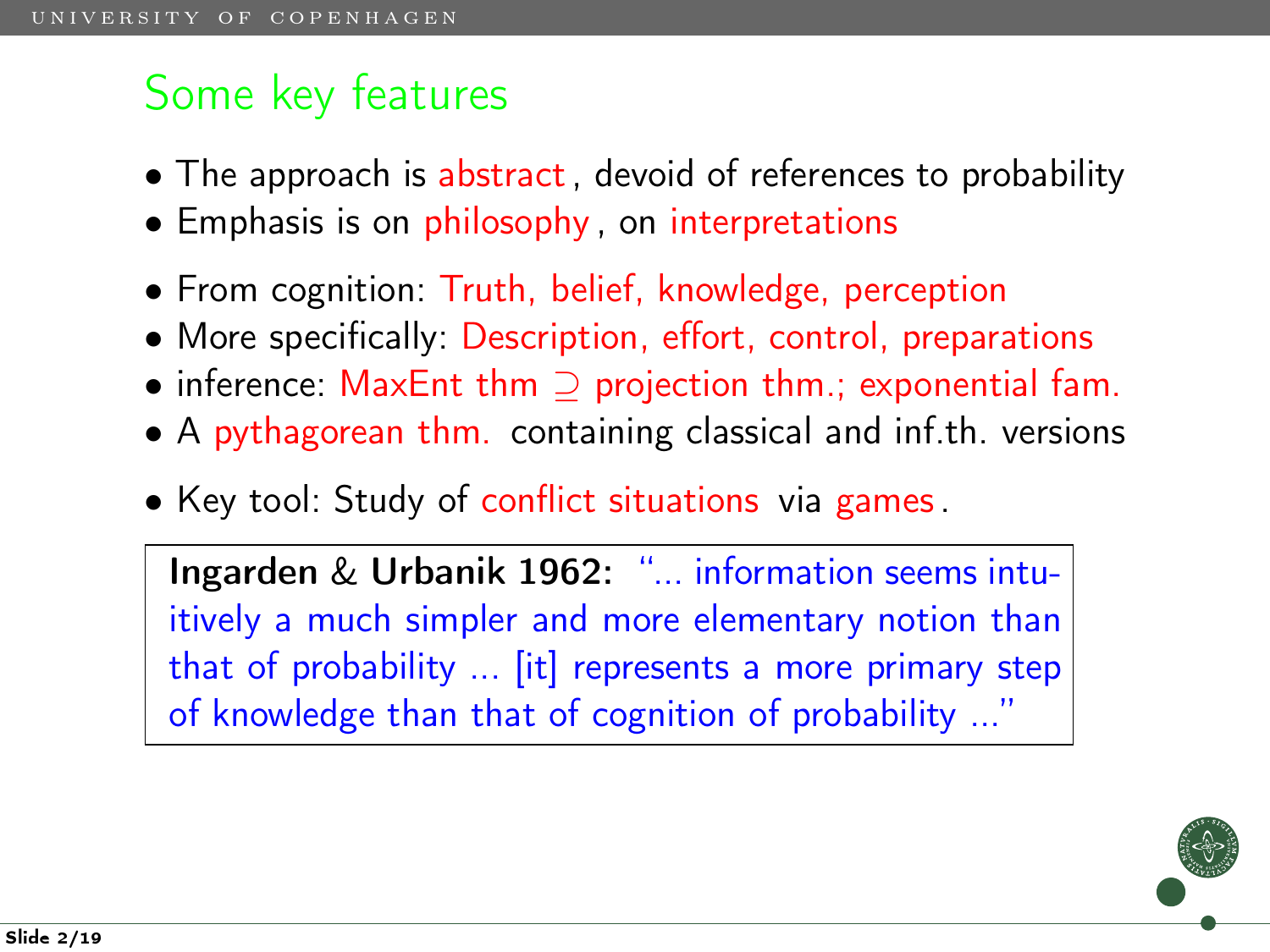- The approach is abstract, devoid of references to probability
- Emphasis is on philosophy, on interpretations
- From cognition: Truth, belief, knowledge, perception
- More specifically: Description, effort, control, preparations
- inference: MaxEnt thm ⊇ projection thm.; exponential fam.
- A pythagorean thm. containing classical and inf.th. versions
- Key tool: Study of conflict situations via games.

Ingarden & Urbanik 1962: "... information seems intuitively a much simpler and more elementary notion than that of probability ... [it] represents a more primary step of knowledge than that of cognition of probability ...'

Kolmogorov  $\approx$  1970: "Information theory must preceed probability theory and not be based on it"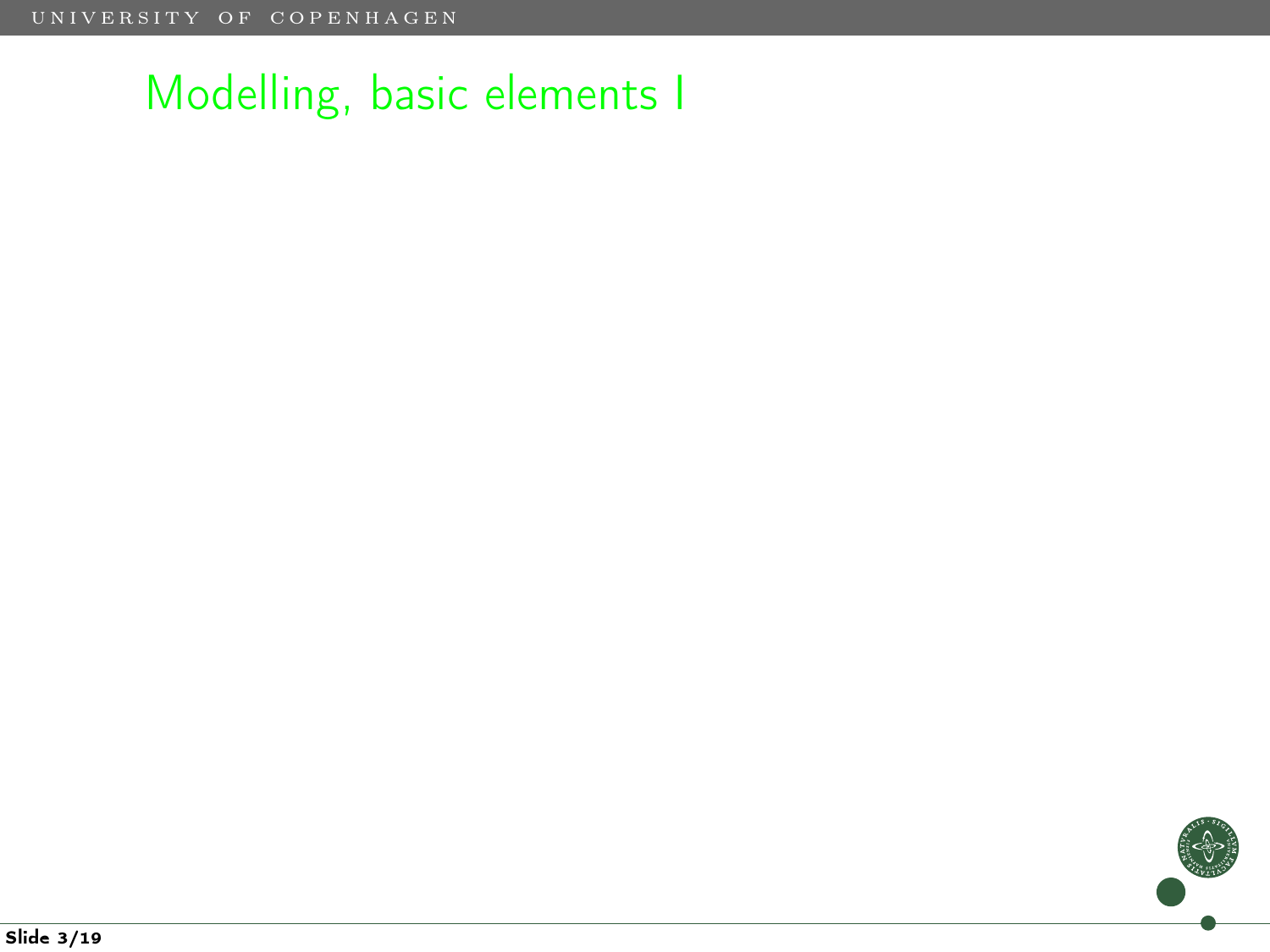$X$  : state space.  $x \in X$  : truth instance or state  $Y \supseteq X$  : belief reservoir.  $y \in Y$  : a belief  $Z \supseteq Y$  : knowledge space or set of potential perceptions  $z \in \mathbb{Z}$  : a knowledge element or a perception  $X \otimes Y$  : relation of domination  $(y \succ x)$  $\Pi: X \otimes Y \rightarrow Z$ : the interaction  $W \longleftrightarrow Y$ : action space.  $w \in W$ : a control.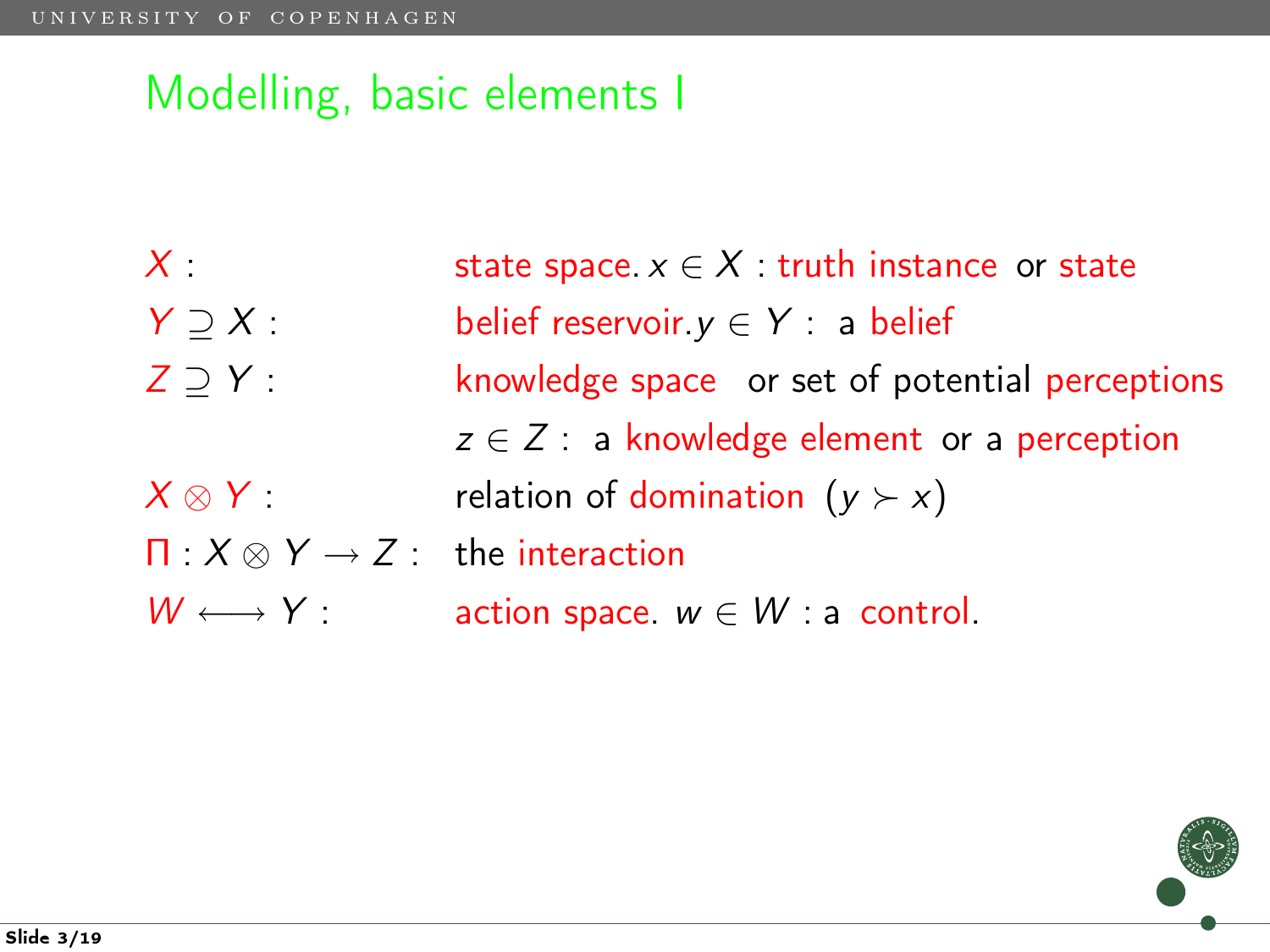- $X$  : state space.  $x \in X$  : truth instance or state
- $Y \supseteq X$  : belief reservoir.  $y \in Y$  : a belief
- $Z \supseteq Y$  : knowledge space or set of potential perceptions
- $z \in \mathbb{Z}$  : a knowledge element or a perception  $X \otimes Y$  : relation of domination  $(y \succ x)$
- $\Pi: X \otimes Y \rightarrow Z$ : the interaction
- $W \longleftrightarrow Y$ : action space.  $w \in W$ : a control.
	- · Π defines the world:  $W = W_{\Pi}$
	- · action ≈ control ≈ description
	- ·Good (1952): belief is a tendency to act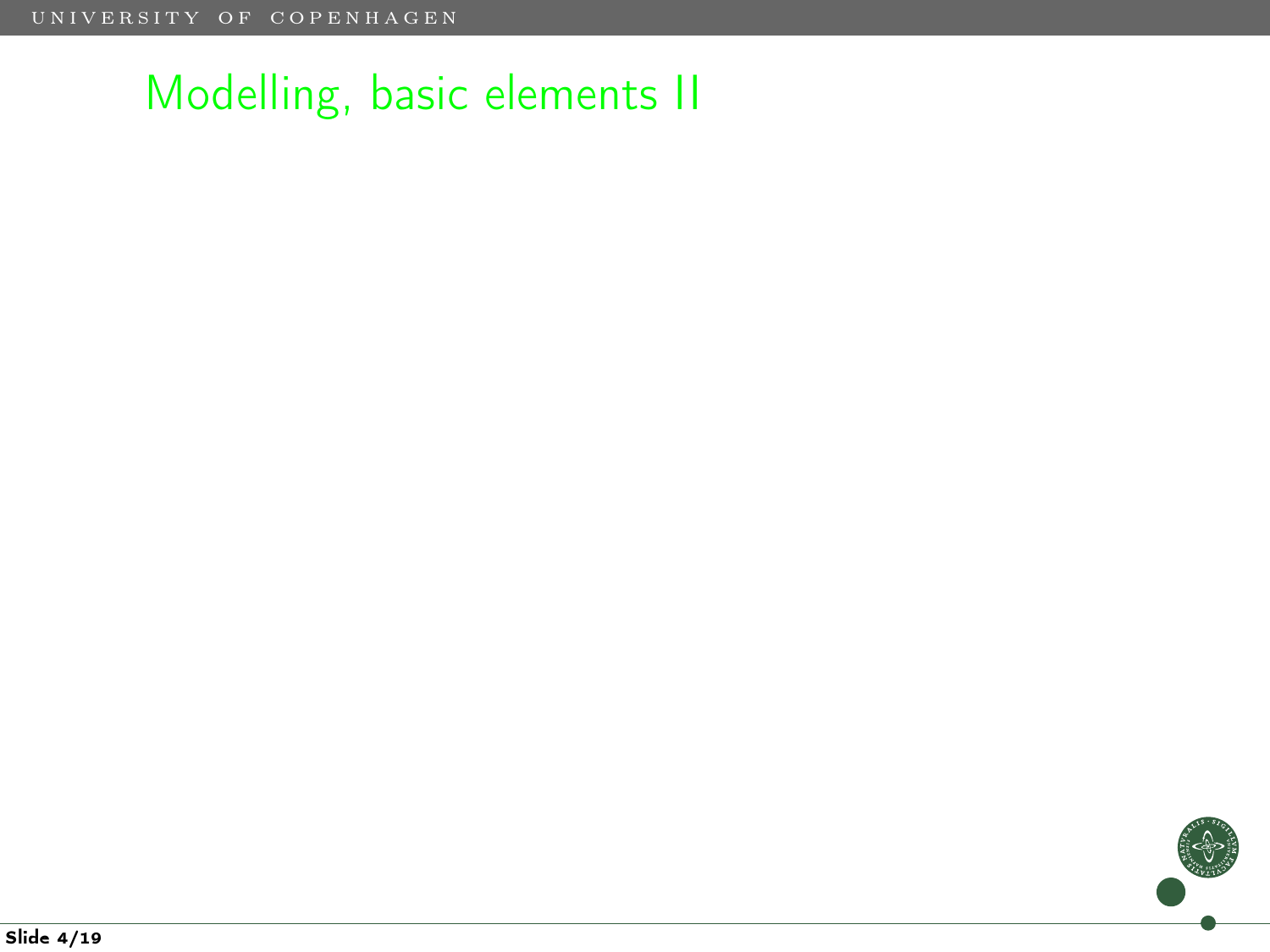A situation  $(x, y) \in X \otimes Y$  is a perfect match if  $y = x$  and a certain belief if  $y \in$  some given non-empty set  $Y_{\text{det}}$ . Assume:  $\forall x : x \succ x, \Pi(x, x) = x$  (soundness);  $\exists y \forall x : y \succ x$ .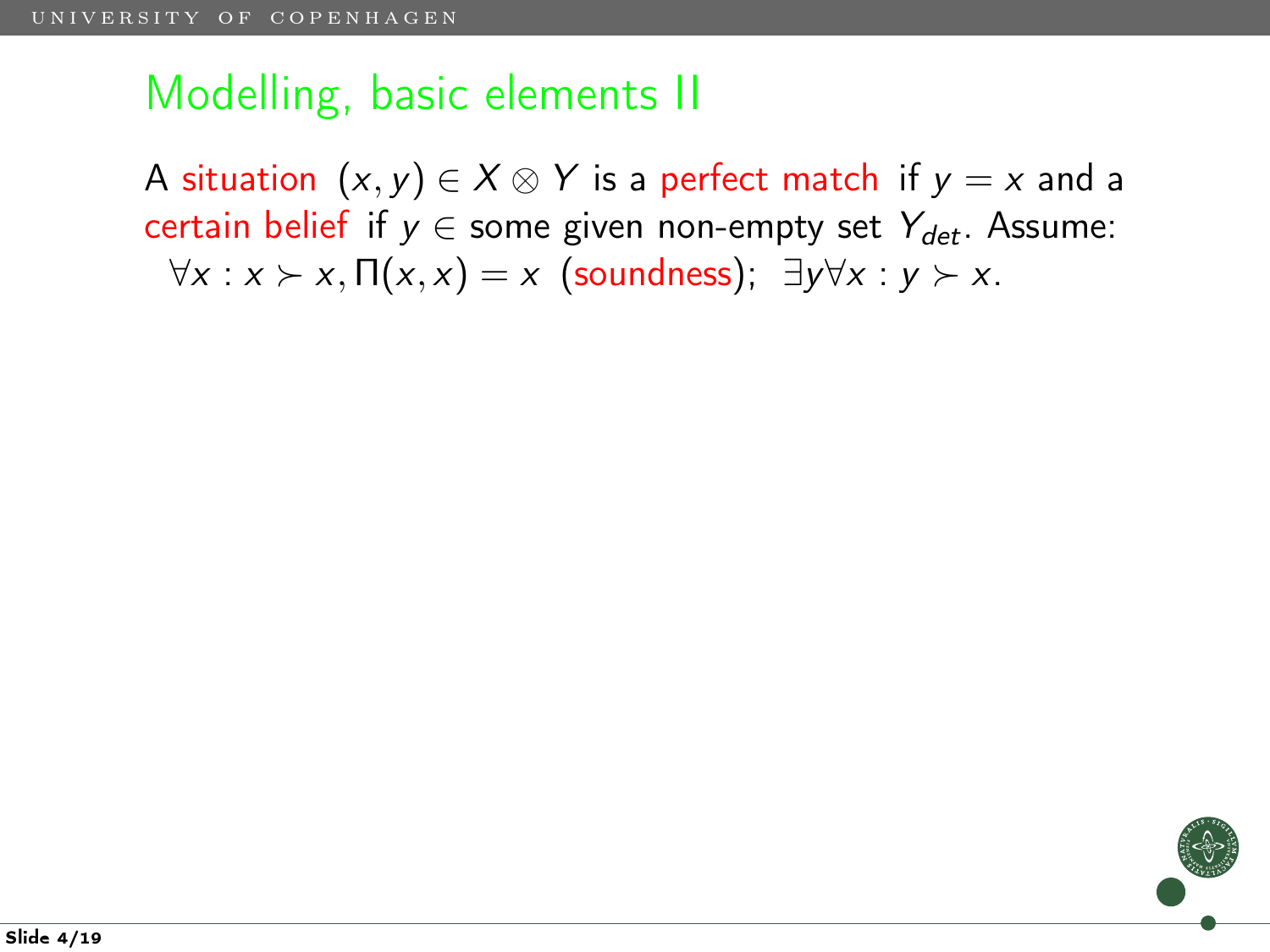A situation  $(x, y) \in X \otimes Y$  is a perfect match if  $y = x$  and a certain belief if  $y \in$  some given non-empty set  $Y_{det}$ . Assume:  $\forall x : x \succ x, \Pi(x, x) = x$  (soundness);  $\exists y \forall x : y \succ x$ .

Introduce "players", Nature (chooses  $x$ ) and Observer (seeks  $x$ but is confined to belief,  $y$ ).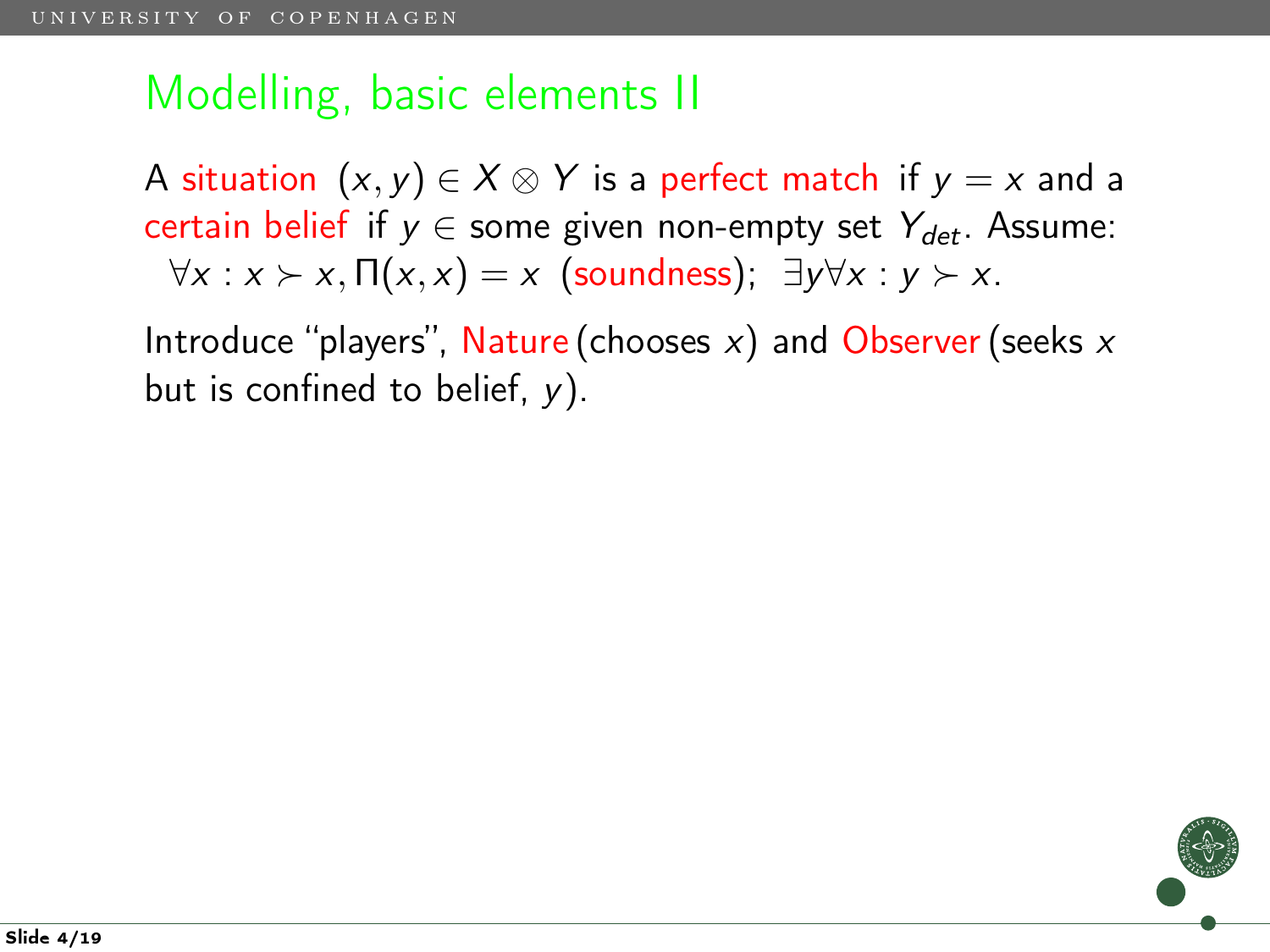A situation  $(x, y) \in X \otimes Y$  is a perfect match if  $y = x$  and a certain belief if  $y \in$  some given non-empty set  $Y_{det}$ . Assume:  $\forall x : x \succ x, \Pi(x, x) = x$  (soundness);  $\exists y \forall x : y \succ x$ .

Introduce "players", Nature (chooses  $x$ ) and Observer (seeks  $x$ but is confined to belief,  $y$ ).

What do they fight over? Description effort, Φ!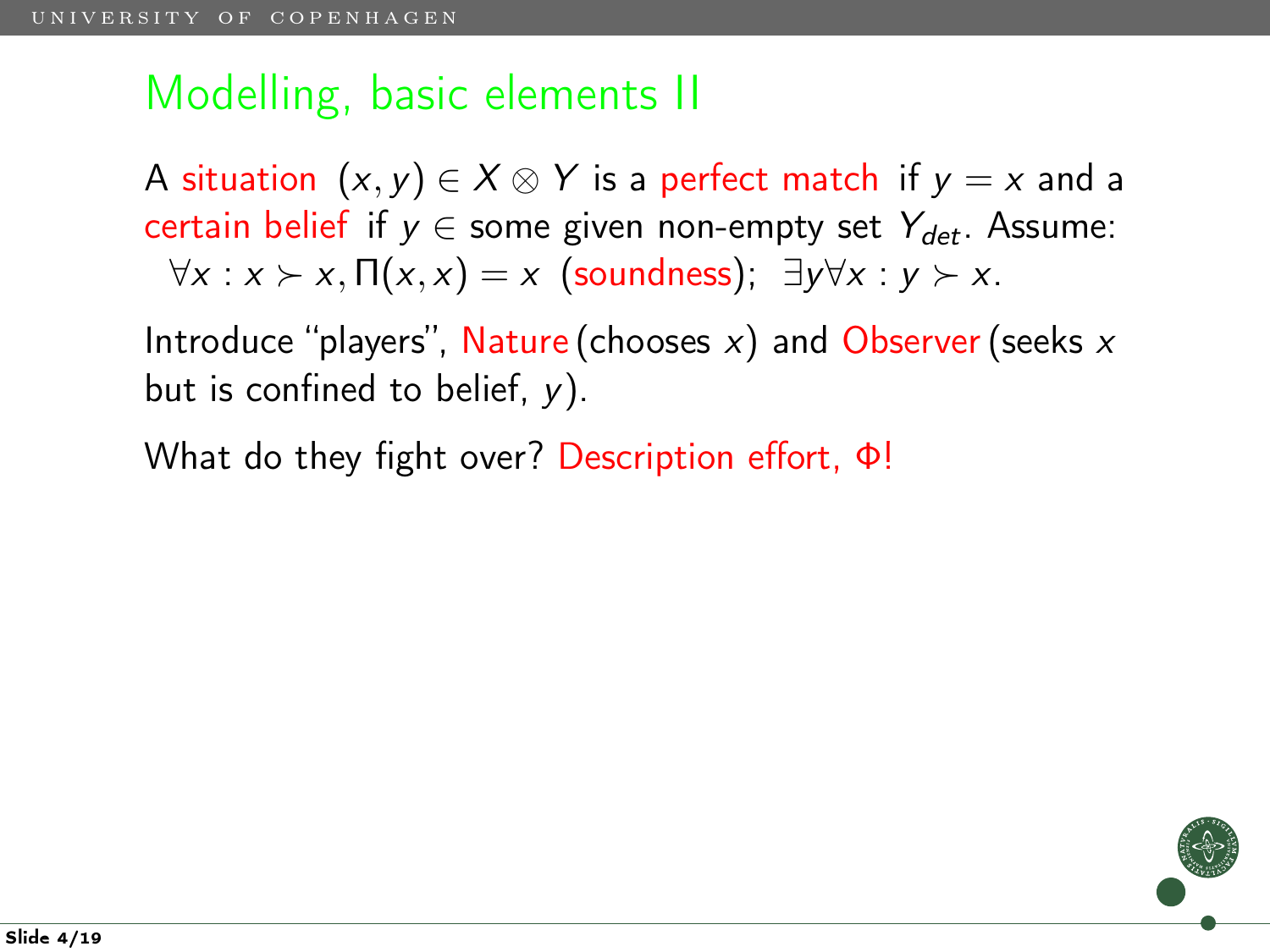A situation  $(x, y) \in X \otimes Y$  is a perfect match if  $y = x$  and a certain belief if  $y \in$  some given non-empty set  $Y_{det}$ . Assume:  $\forall x : x \succ x, \Pi(x, x) = x$  (soundness);  $\exists y \forall x : y \succ x$ .

Introduce "players", Nature (chooses  $x$ ) and Observer (seeks  $x$ but is confined to belief,  $y$ ).

What do they fight over? Description effort, Φ! This is a function  $\Phi : X \otimes Y \to ]-\infty, \infty]$ . Assume that  $\Phi$  is calibrated i.e.  $\Phi(x, y) = 0$  for situations of certain belief.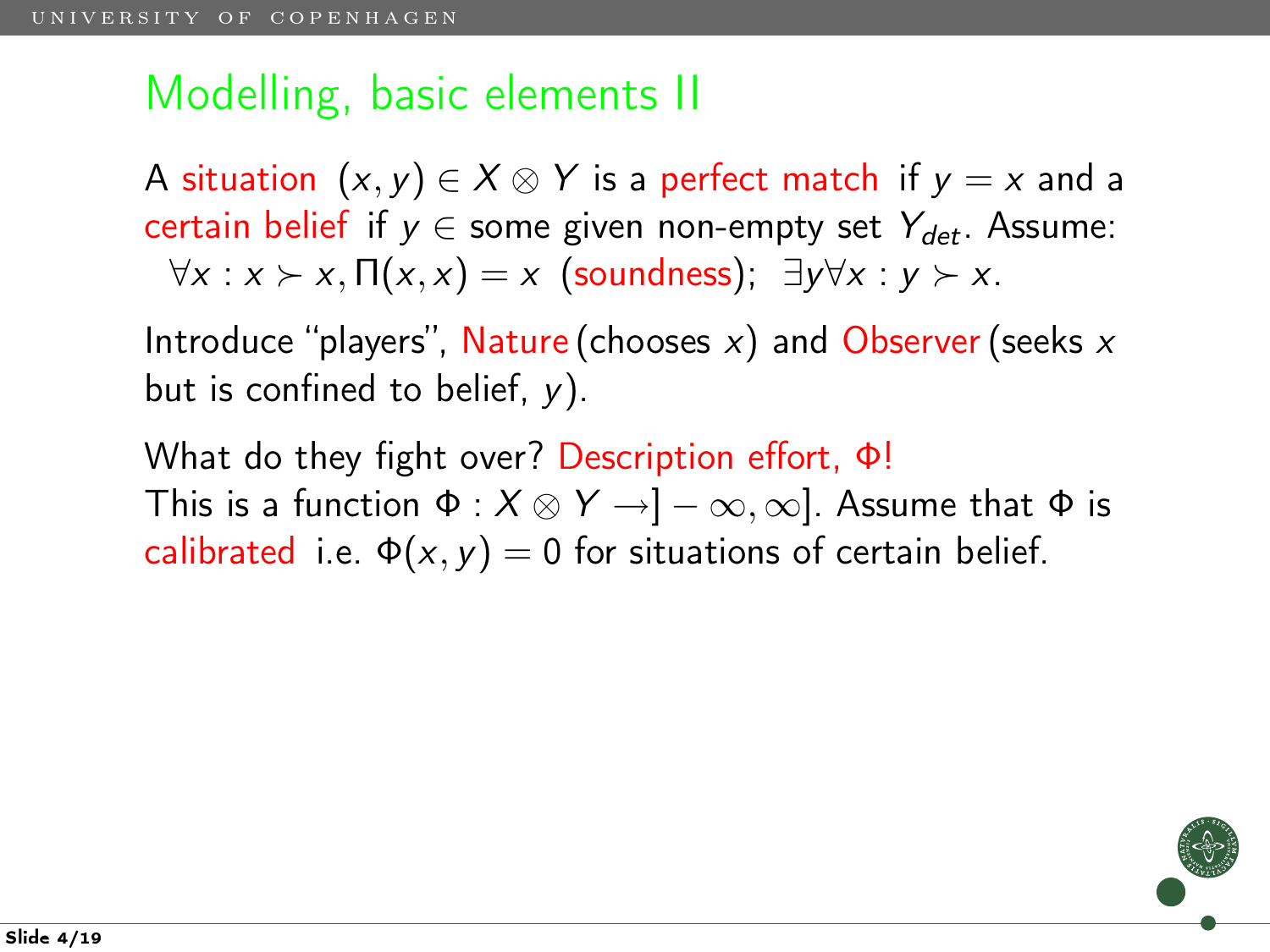A situation  $(x, y) \in X \otimes Y$  is a perfect match if  $y = x$  and a certain belief if  $y \in$  some given non-empty set  $Y_{det}$ . Assume:  $\forall x : x \succ x, \Pi(x, x) = x$  (soundness);  $\exists y \forall x : y \succ x$ .

Introduce "players", Nature (chooses  $x$ ) and Observer (seeks  $x$ but is confined to belief,  $y$ ).

What do they fight over? Description effort, Φ! This is a function  $\Phi : X \otimes Y \to ]-\infty, \infty]$ . Assume that  $\Phi$  is calibrated i.e.  $\Phi(x, y) = 0$  for situations of certain belief.

 $\Phi$  (or  $-\Phi$ ) are the score functions of other authors (Good, Fischer, ..., Dawid, Lauritzen,...).

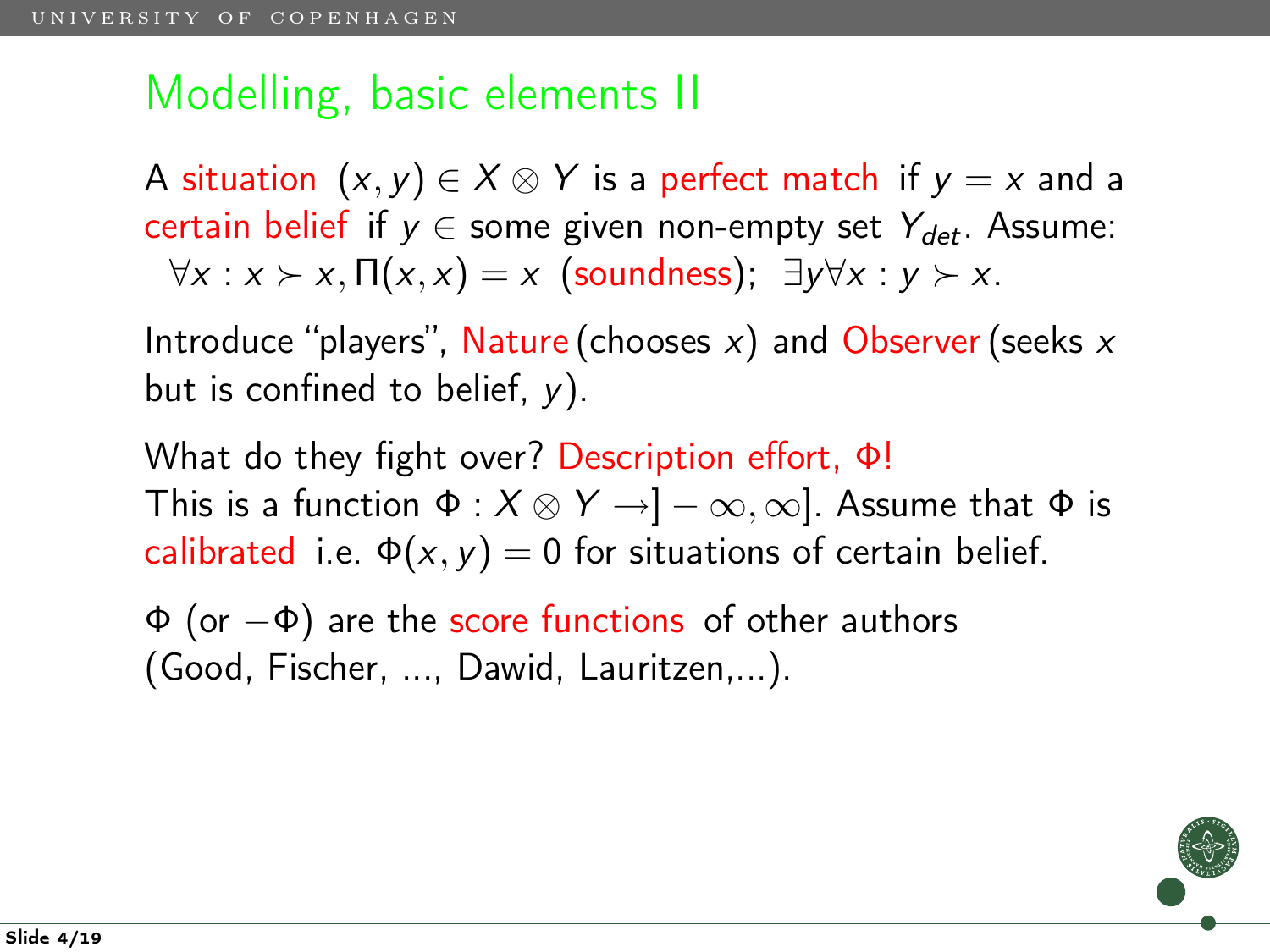A situation  $(x, y) \in X \otimes Y$  is a perfect match if  $y = x$  and a certain belief if  $y \in$  some given non-empty set  $Y_{\text{det}}$ . Assume:  $\forall x : x \succ x, \Pi(x, x) = x$  (soundness);  $\exists y \forall x : y \succ x$ .

Introduce "players", Nature (chooses  $x$ ) and Observer (seeks  $x$ but is confined to belief,  $y$ ).

What do they fight over? Description effort, Φ! This is a function  $\Phi : X \otimes Y \to ]-\infty, \infty]$ . Assume that  $\Phi$  is calibrated i.e.  $\Phi(x, y) = 0$  for situations of certain belief.

 $\Phi$  (or  $-\Phi$ ) are the score functions of other authors (Good, Fischer, ..., Dawid, Lauritzen,...).

Key principle  $\Phi$  satisfies the perfect match principle (or is proper) if, for fixed  $x$ ,  $\Phi$  is minimized under a perfect match and not otherwise (unless  $\Phi(x, x) = \infty$ ).

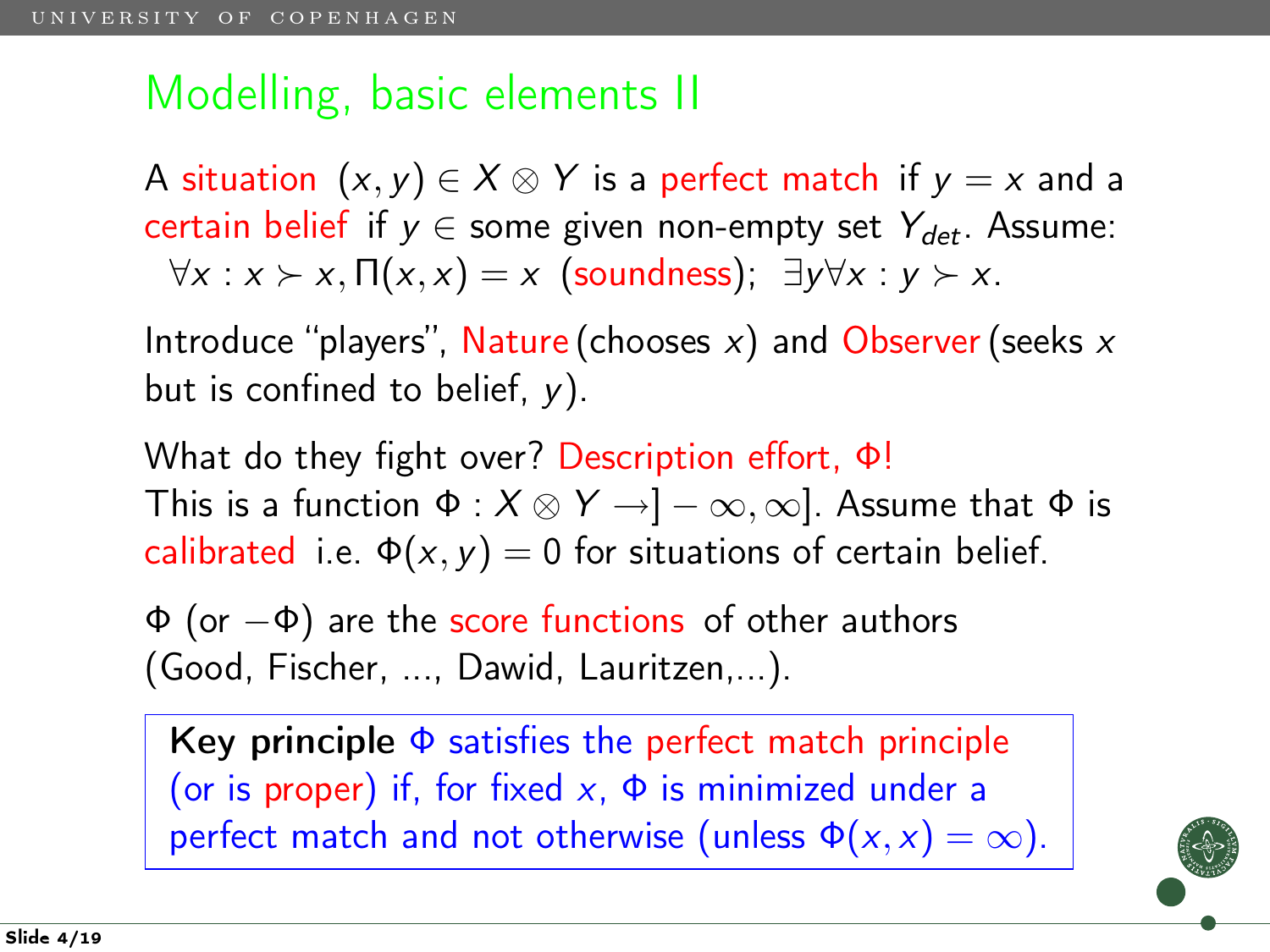## Ideal description for a world  $W_{\Pi}$

There are worlds without associated proper descriptions but:

Thesis Given the world, there exists at most one proper description modulo equivalence  $(\Phi_1 \equiv \Phi_2 : \exists c > 0 : \Phi_1 = c\Phi_2)$ .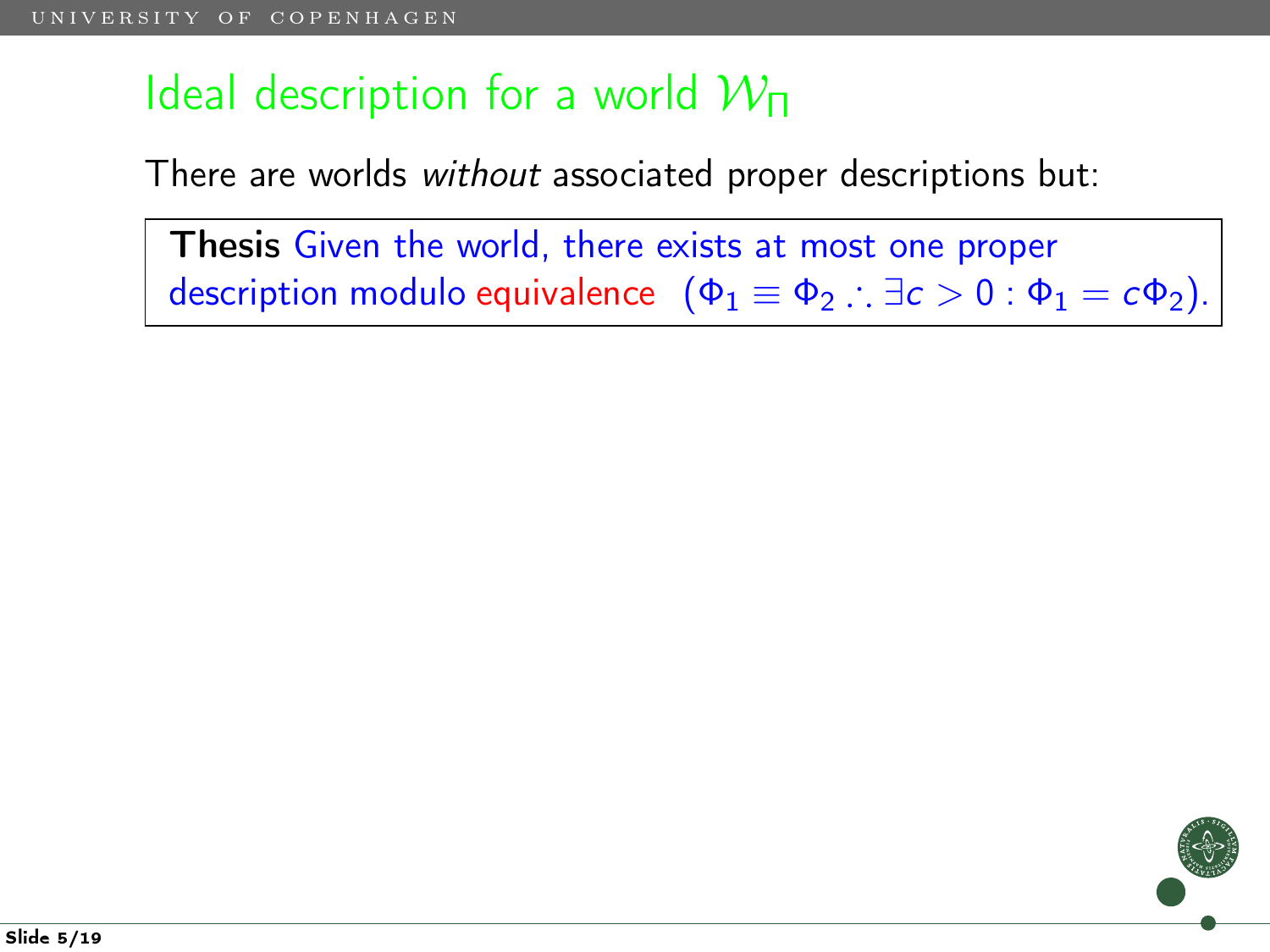# Ideal description for a world  $W_{\Pi}$

There are worlds without associated proper descriptions but:

Thesis Given the world, there exists at most one proper description modulo equivalence  $(\Phi_1 \equiv \Phi_2 \therefore \exists c > 0 : \Phi_1 = c\Phi_2)$ .

If a proper description exists, there is often a natural choice among equivalent ones. Amounts to a choice of unit. Assume that a unique proper description exists corresponding to such a choice, the ideal description.

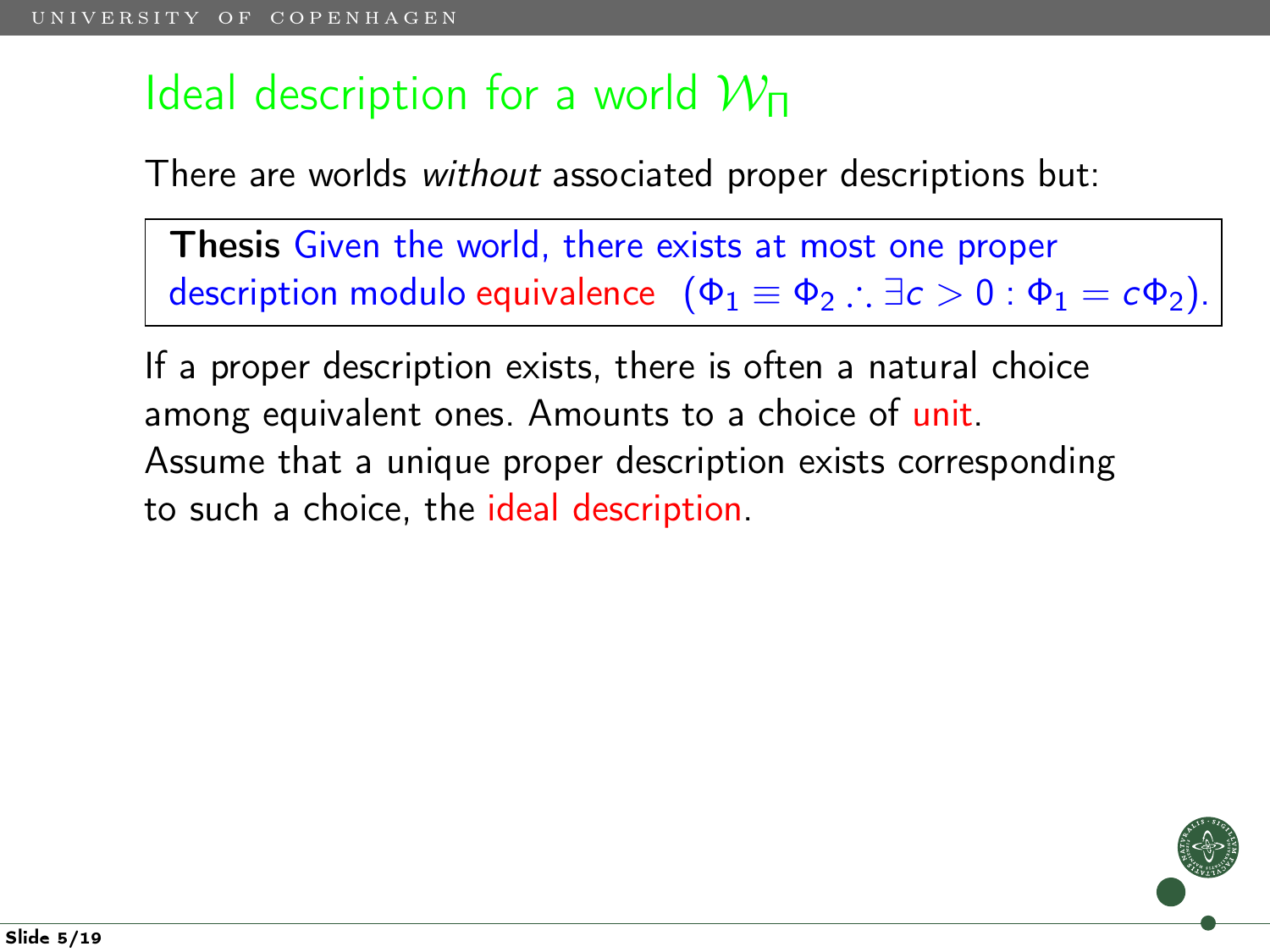# Ideal description for a world  $W_{\Pi}$

There are worlds without associated proper descriptions but:

Thesis Given the world, there exists at most one proper description modulo equivalence  $(\Phi_1 \equiv \Phi_2 \therefore \exists c > 0 : \Phi_1 = c\Phi_2)$ .

If a proper description exists, there is often a natural choice among equivalent ones. Amounts to a choice of unit. Assume that a unique proper description exists corresponding to such a choice, the ideal description.

Warning Knowing the description, you may not know the world!

Claim

Ideal description  $\leftrightarrow$  fundamental inequality of information theory  $\leftrightarrow$ 2.nd law of thermodynamics.

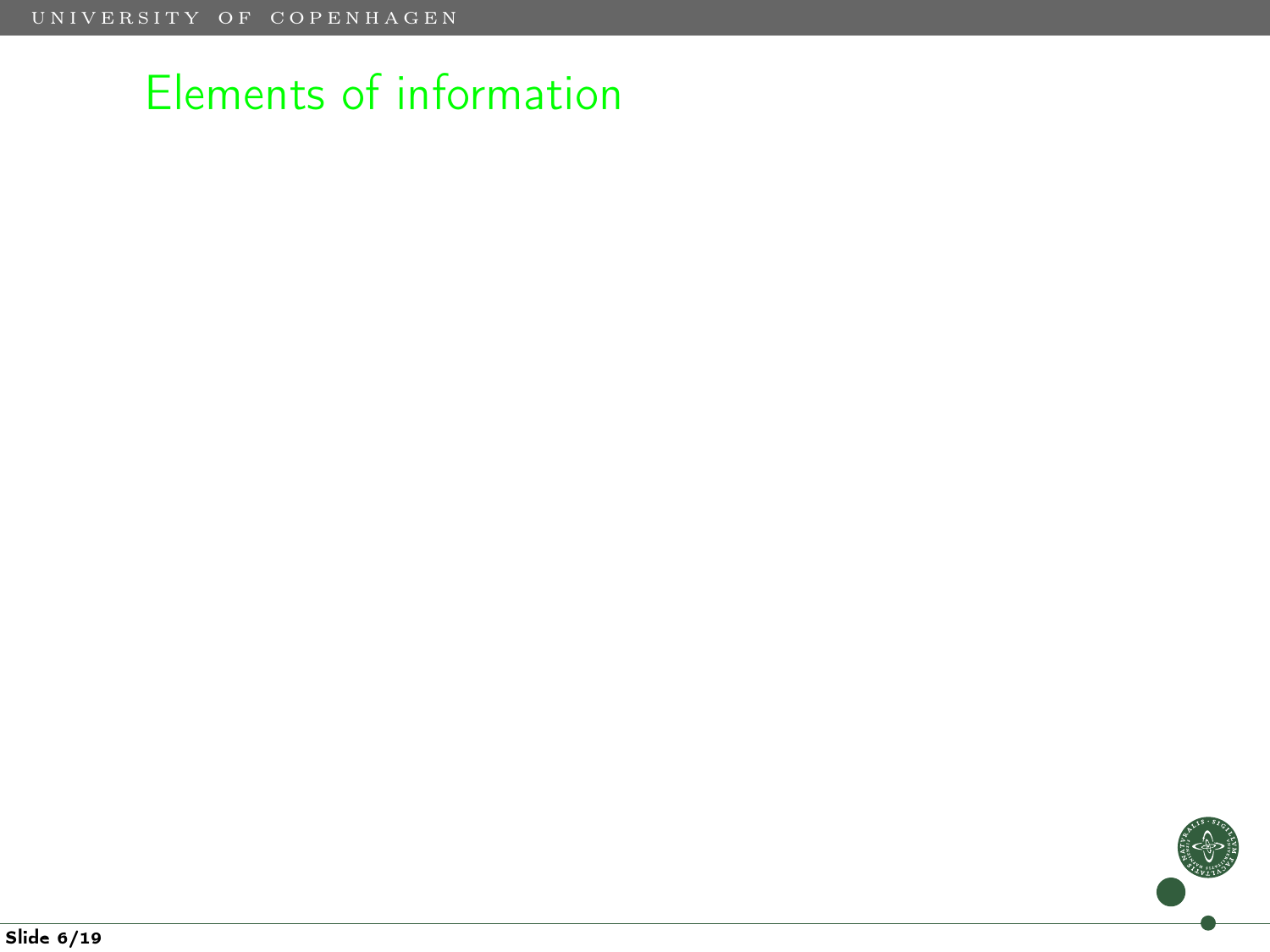Full information means that the truth instance is revealed to Observer, e.g. by an informer. Notation: "x".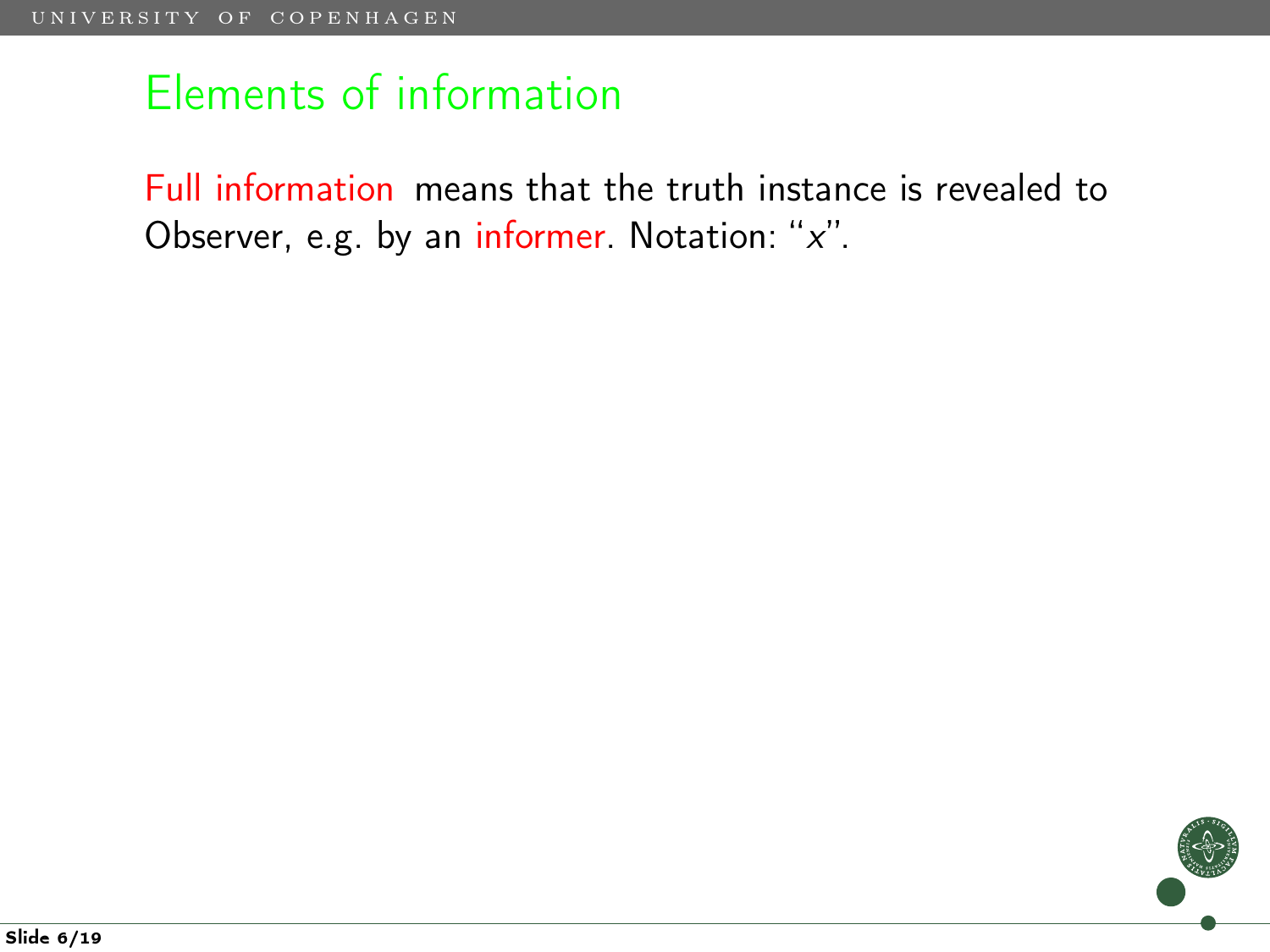Full information means that the truth instance is revealed to Observer, e.g. by an informer. Notation: "x". Quantitatively, information is saved effort

Thus,  $\Phi(x, y)$  = value to Observer of the information "x" in a situation with belief y.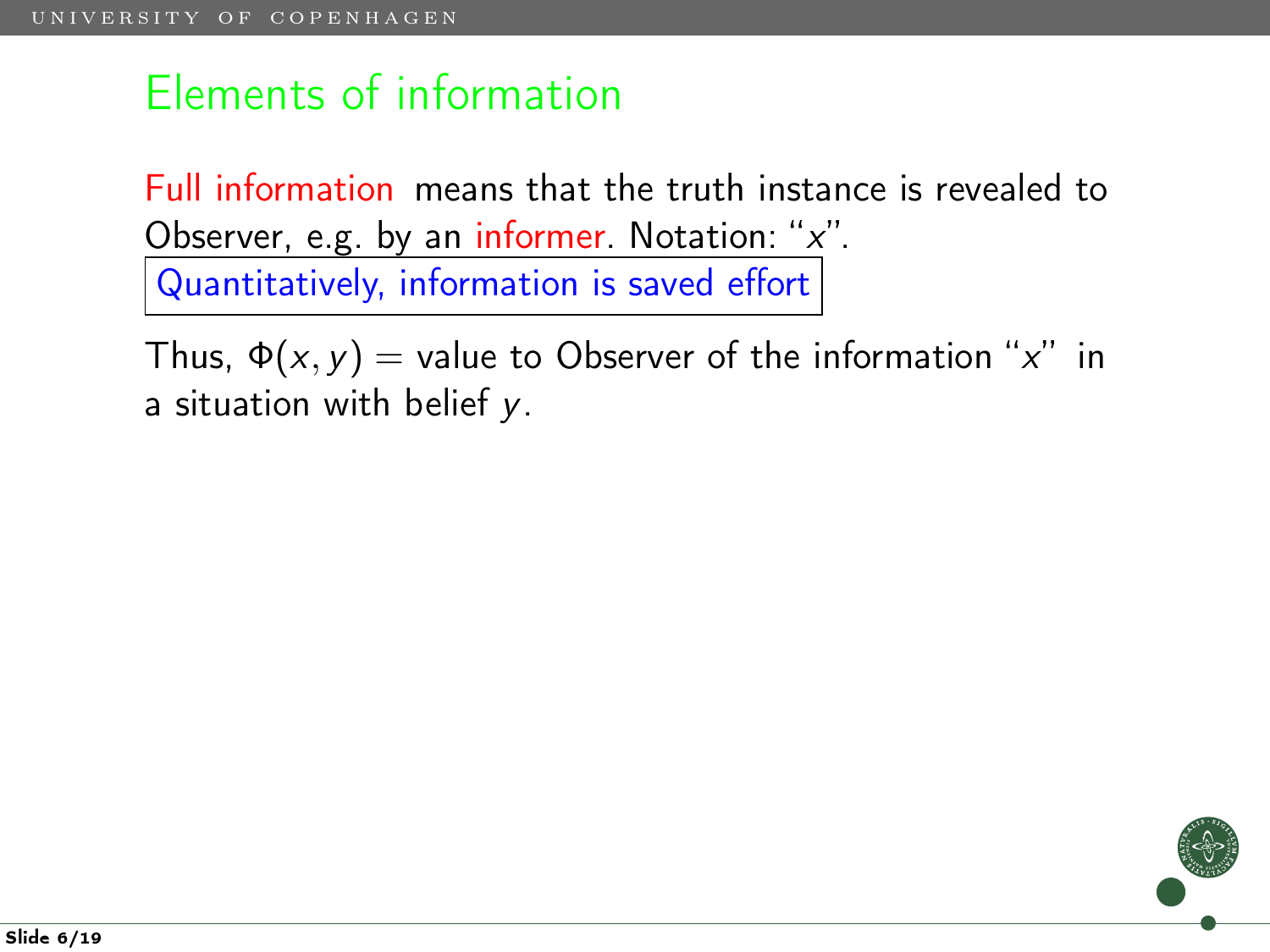Full information means that the truth instance is revealed to Observer, e.g. by an informer. Notation: "x". Quantitatively, information is saved effort

Thus,  $\Phi(x, y)$  = value to Observer of the information "x" in a situation with belief y.

The unit of description is then also a unit of information.

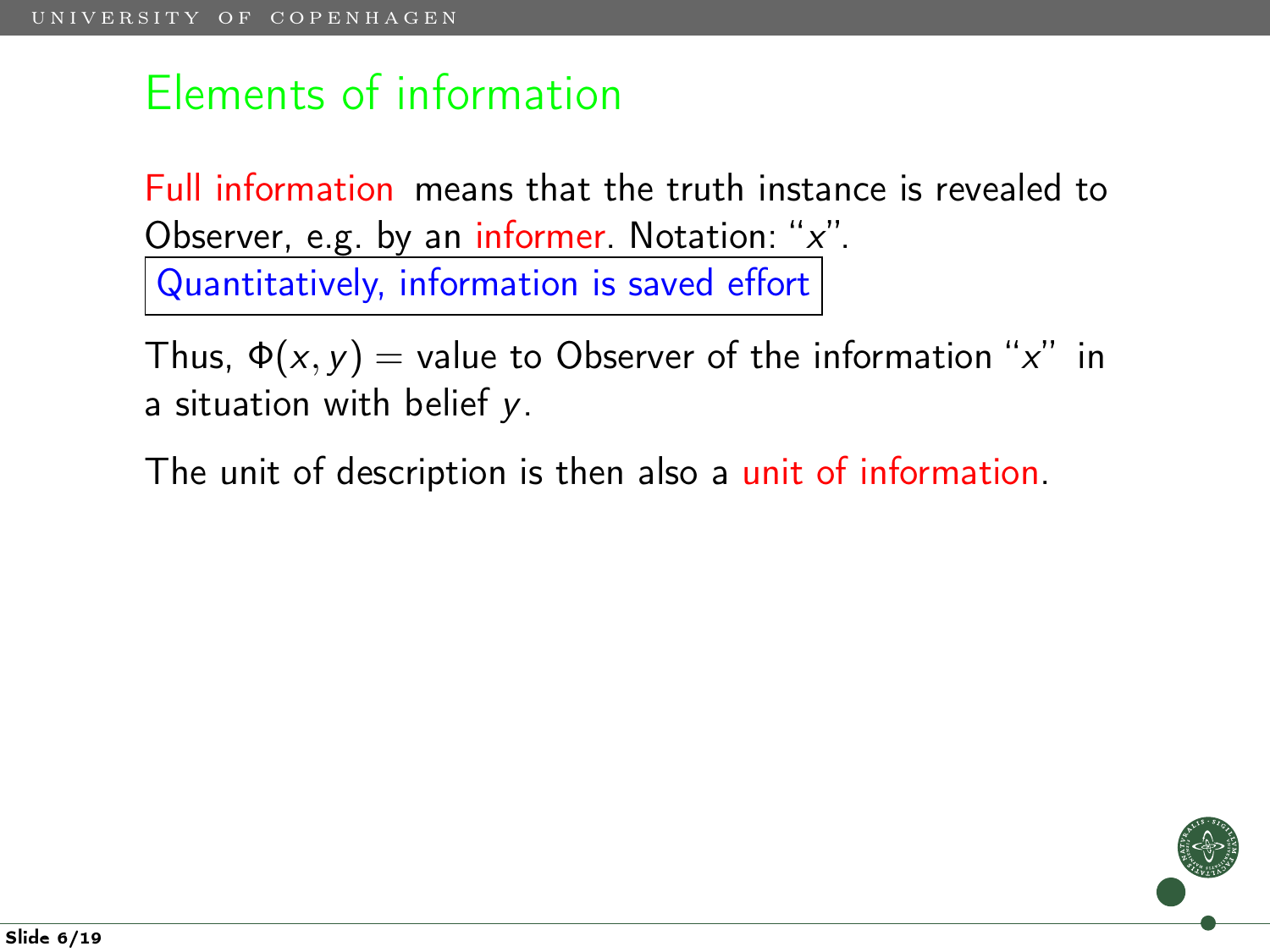Full information means that the truth instance is revealed to Observer, e.g. by an informer. Notation: " $x$ ". Quantitatively, information is saved effort

Thus,  $\Phi(x, y) =$  value to Observer of the information "x" in a situation with belief y.

The unit of description is then also a unit of information.

Entropy  $H(x) = minimal$  effort required:  $H(x) = \Phi(x, x)$ . Divergence  $D(x, y)$  is excess description effort:  $D(x, y) = \Phi(x, y) - H(x)$ .

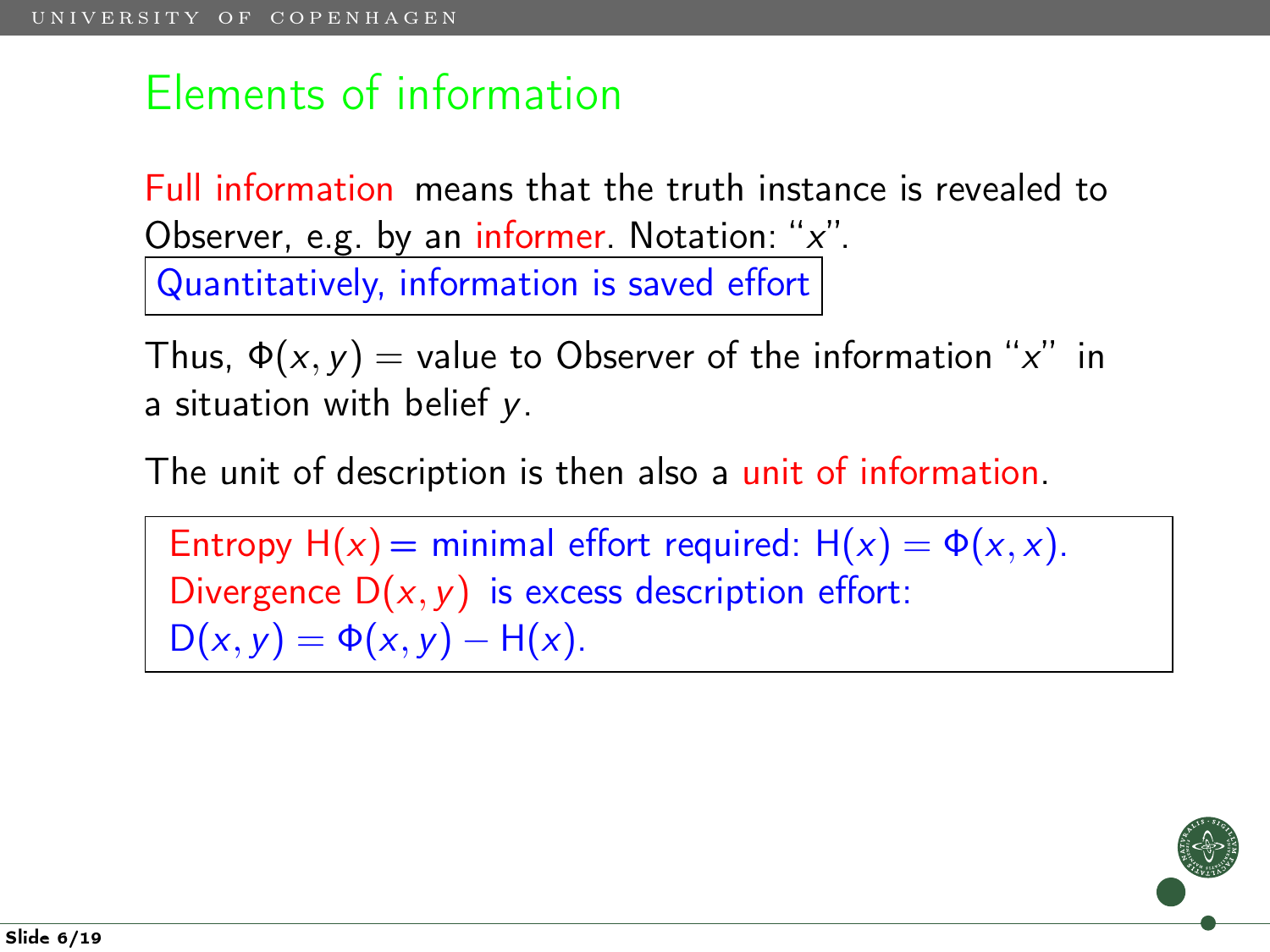Full information means that the truth instance is revealed to Observer, e.g. by an informer. Notation: " $x$ ". Quantitatively, information is saved effort

Thus,  $\Phi(x, y) =$  value to Observer of the information "x" in a situation with belief y.

The unit of description is then also a unit of information.

Entropy  $H(x) = minimal$  effort required:  $H(x) = \Phi(x, x)$ . Divergence  $D(x, y)$  is excess description effort:  $D(x, y) = \Phi(x, y) - H(x)$ .

(Φ,H, D) is an information triple. Basic axioms:  $\Phi(x, y) = H(x) + D(x, y)$  (linking identity),  $D \ge 0$  with equality iff there is a perfect match (fundamental inequality, FI).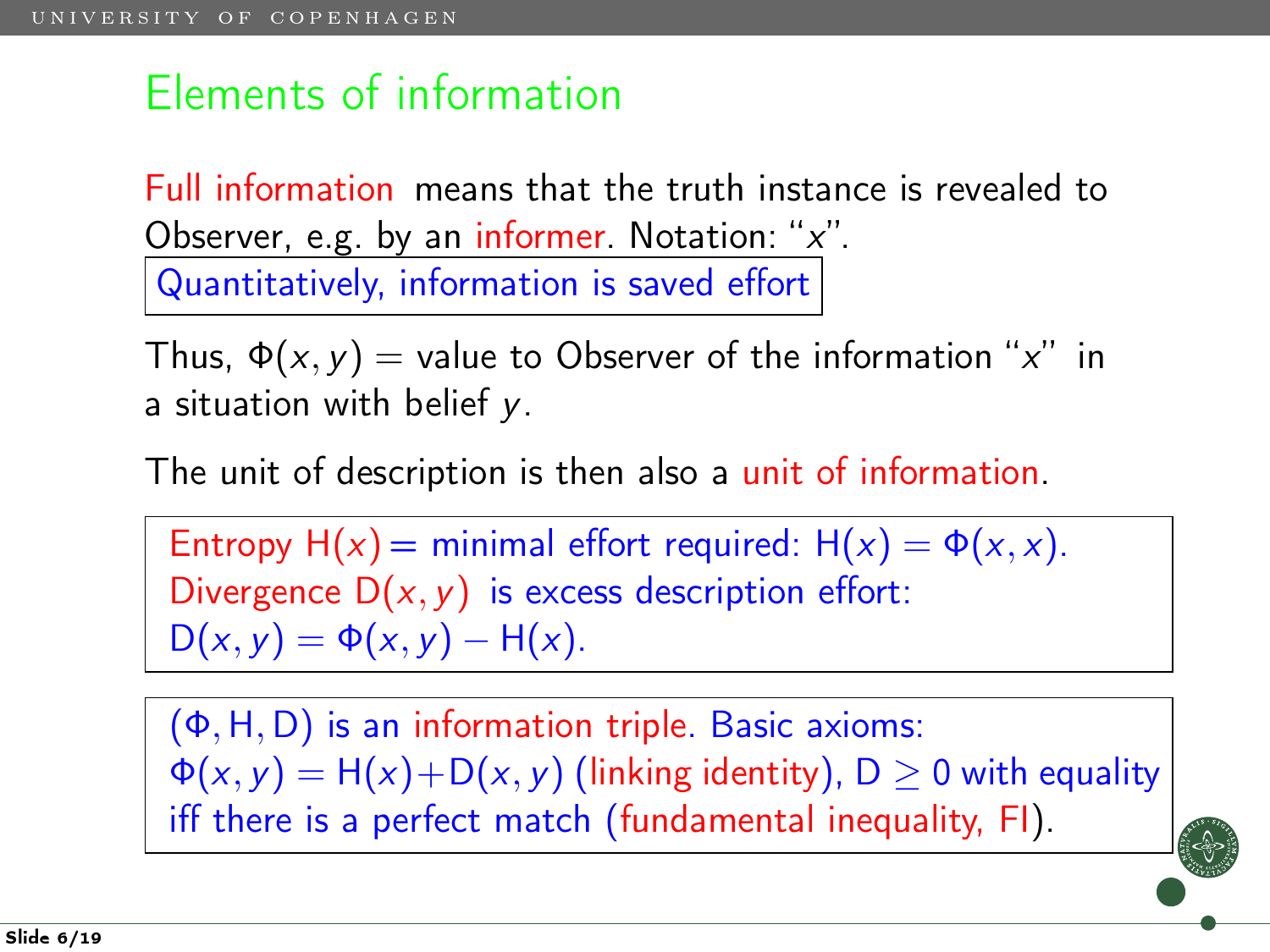Given an information triple (Φ,H, D), we define updating gain from prior  $y_0$  to posterior y by (modulo  $\infty - \infty$  problems):  $\Xi(x, y_0 \rightsquigarrow y) = \Phi(x, y_0) - \Phi(x, y) = D(x, y_0) - D(x, y).$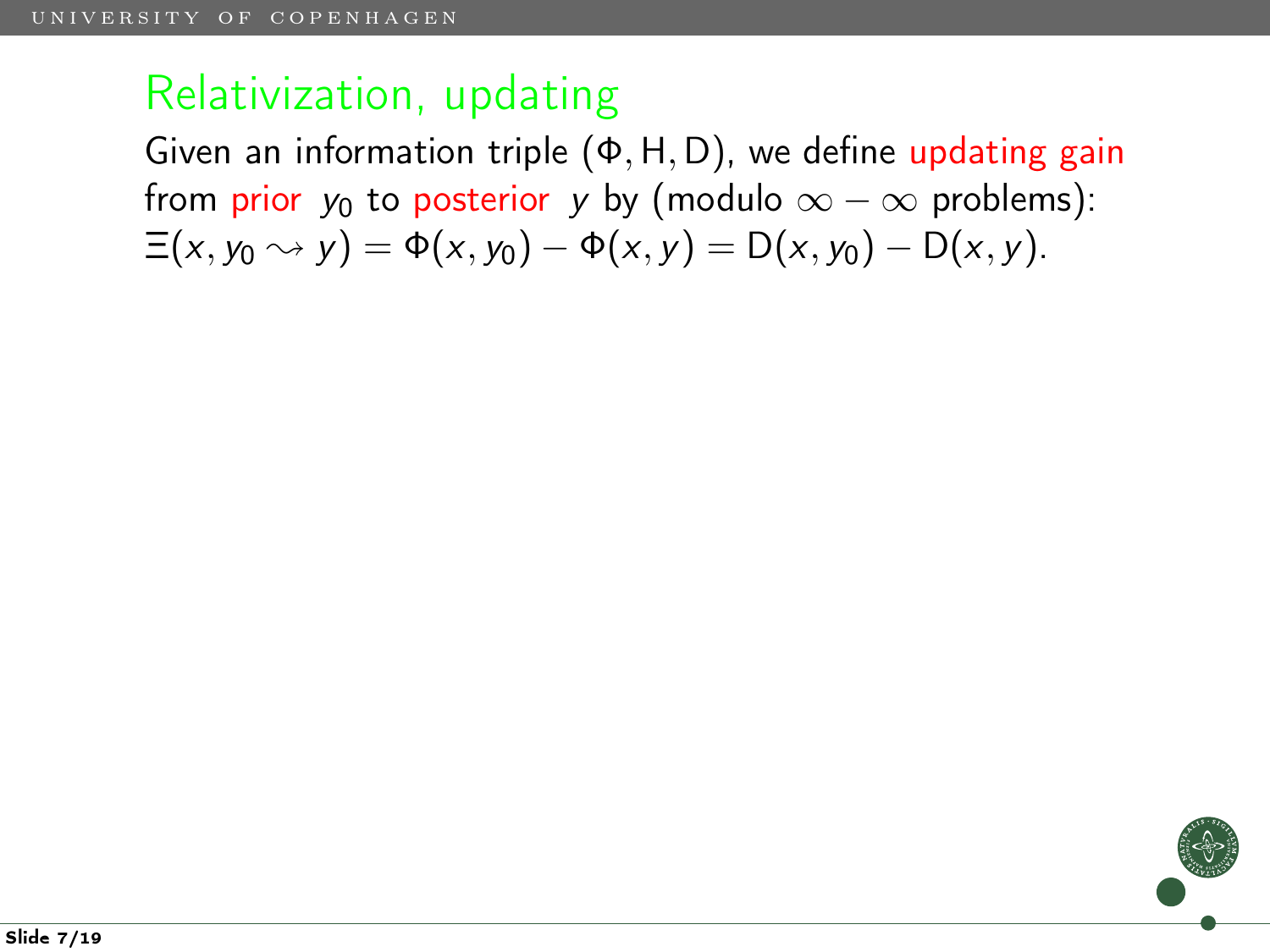Given an information triple  $(\Phi, H, D)$ , we define updating gain from prior  $y_0$  to posterior y by (modulo  $\infty - \infty$  problems):  $\Xi(x, y_0 \rightsquigarrow y) = \Phi(x, y_0) - \Phi(x, y) = D(x, y_0) - D(x, y).$ 

Note: The information triple  $(\Phi(x, y), H(x), D(x, y))$  is transformed into the new information triple for updating

$$
(-\Xi(x,y_0\rightsquigarrow y), -D(x,y_0), D(x,y)).
$$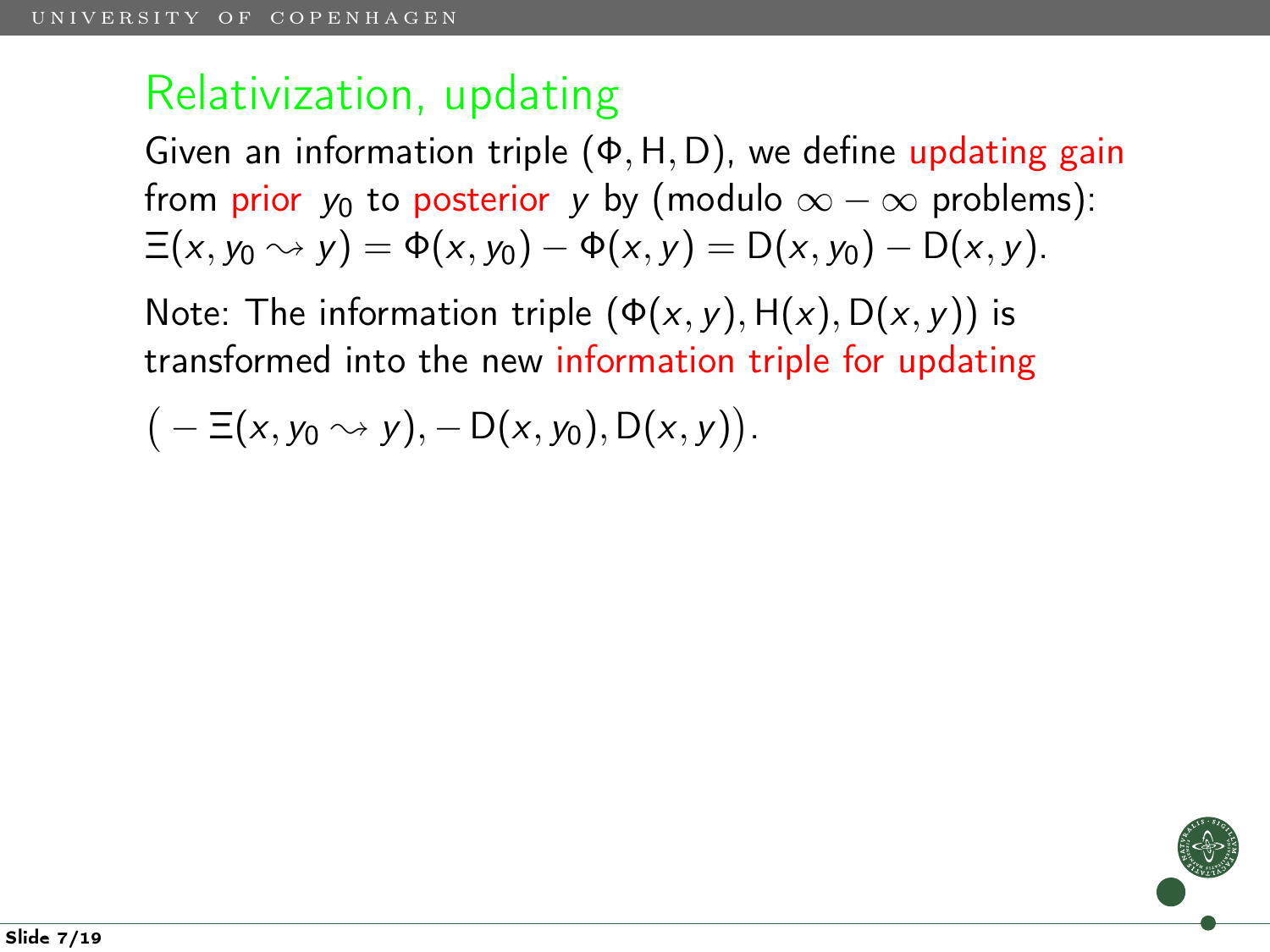Given an information triple  $(\Phi, H, D)$ , we define updating gain from prior  $y_0$  to posterior y by (modulo  $\infty - \infty$  problems):  $\Xi(x, y_0 \rightsquigarrow y) = \Phi(x, y_0) - \Phi(x, y) = D(x, y_0) - D(x, y).$ 

Note: The information triple  $(\Phi(x, y), H(x), D(x, y))$  is transformed into the new information triple for updating

$$
(-\Xi(x,y_0\rightsquigarrow y), -D(x,y_0),D(x,y)).
$$

Also note: With only D given (s.t. FI holds) such updating triples can be formed (under finiteness conditions). General results for information triples (with emphasis on MaxEnt) give results for updating! Leads to models where divergence is minimized (projection theorems).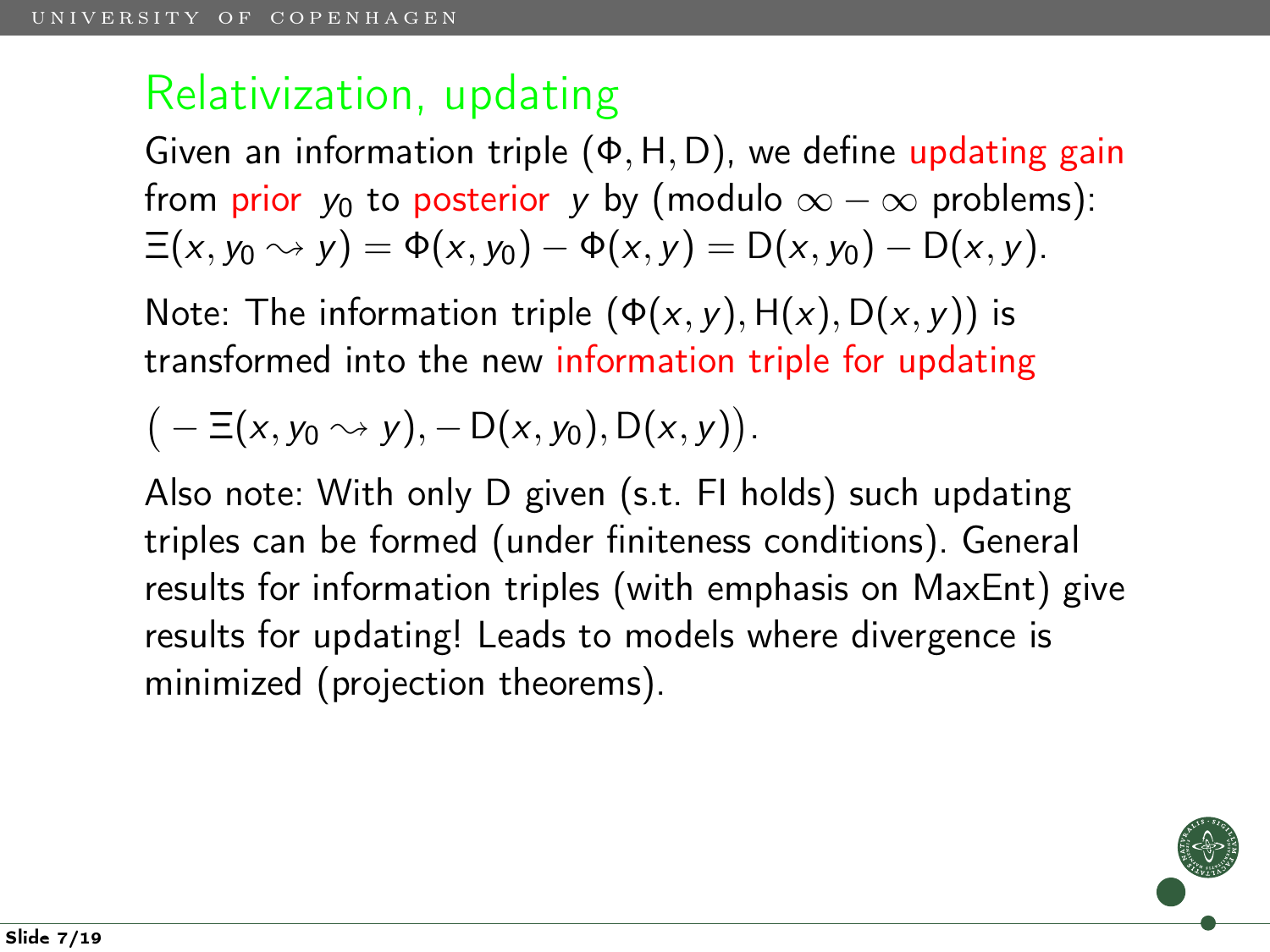Given an information triple  $(\Phi, H, D)$ , we define updating gain from prior  $y_0$  to posterior y by (modulo  $\infty - \infty$  problems):  $\Xi(x, y_0 \rightsquigarrow y) = \Phi(x, y_0) - \Phi(x, y) = D(x, y_0) - D(x, y).$ 

Note: The information triple  $(\Phi(x, y), H(x), D(x, y))$  is transformed into the new information triple for updating

$$
(-\Xi(x,y_0\rightsquigarrow y), -D(x,y_0), D(x,y)).
$$

Also note: With only D given (s.t. FI holds) such updating triples can be formed (under finiteness conditions). General results for information triples (with emphasis on MaxEnt) give results for updating! Leads to models where divergence is minimized (projection theorems).

Example Updating model in Hilbert space:  $\Xi(x,y_0\rightsquigarrow y)=\|x-y_0\|^2-\|x-y\|^2$  corresponding to triple  $\left(\|x-y\|^2 - \|x-y_0\|^2, \ -\|x-y_0\|^2, \ \|x-y\|^2\right).$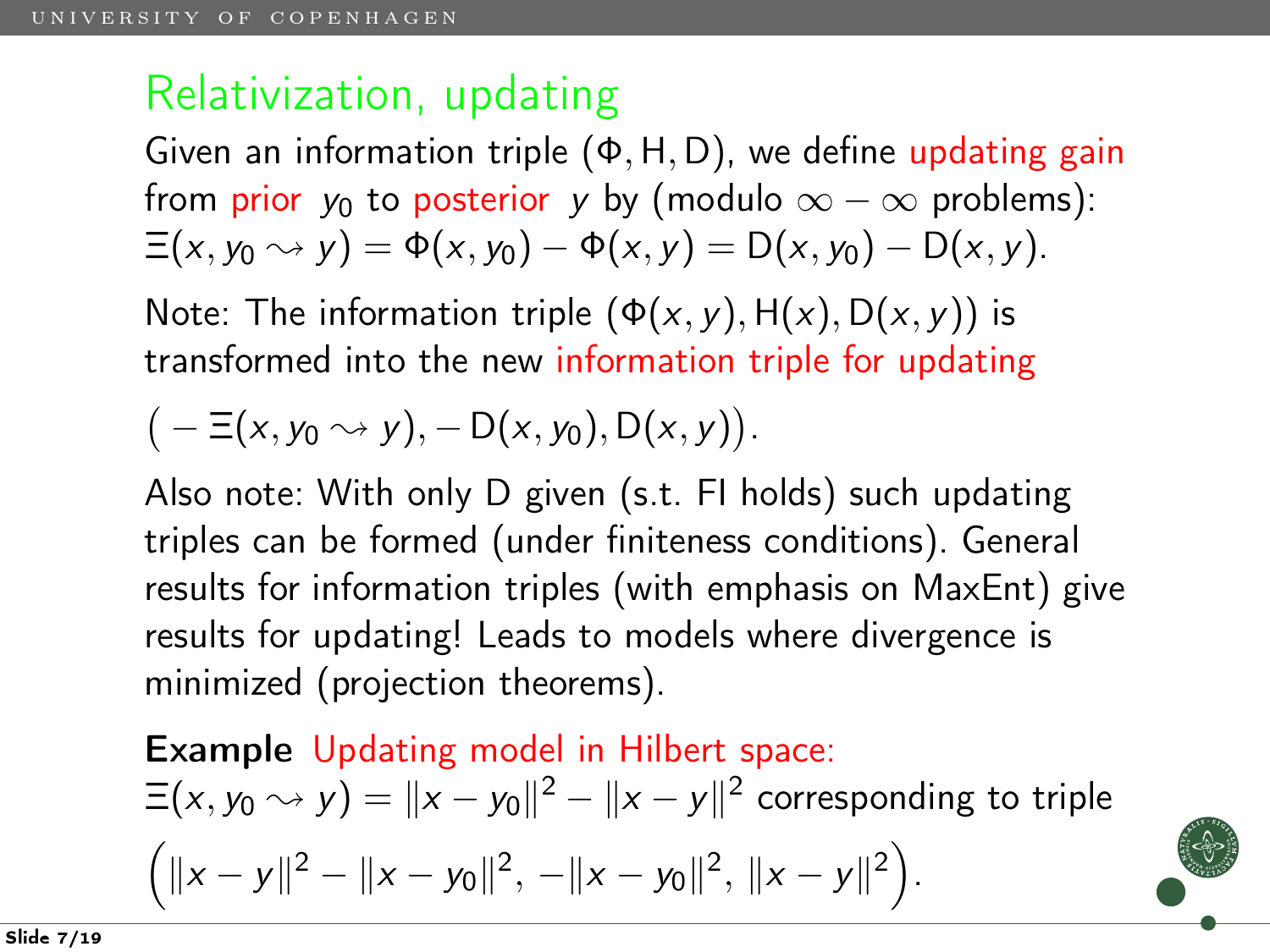A preparation is a non-empty subset  $P$  of  $X$ .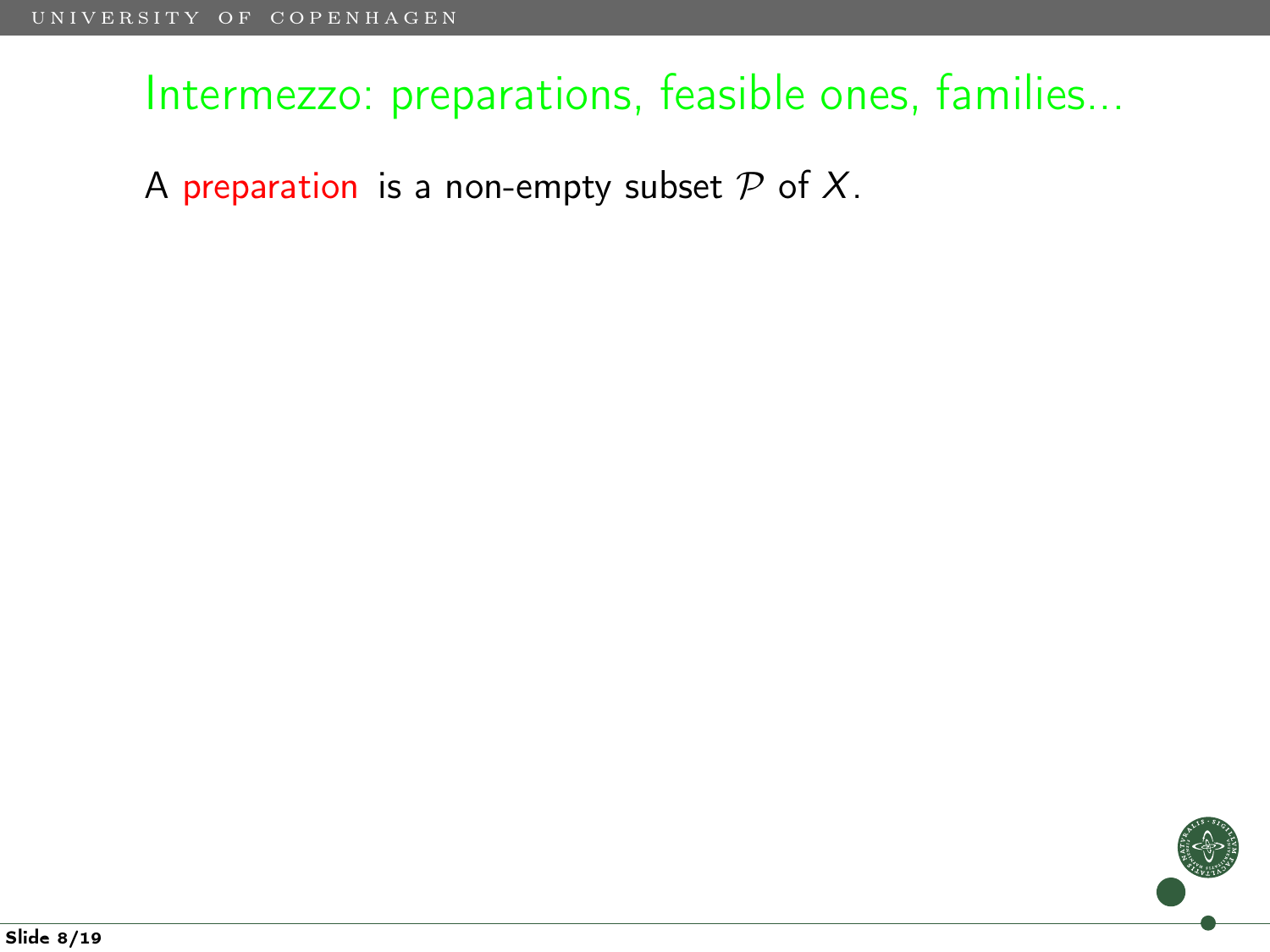A preparation is a non-empty subset  $P$  of  $X$ .

A feasible preparation is either a strict or a slack feasible preparation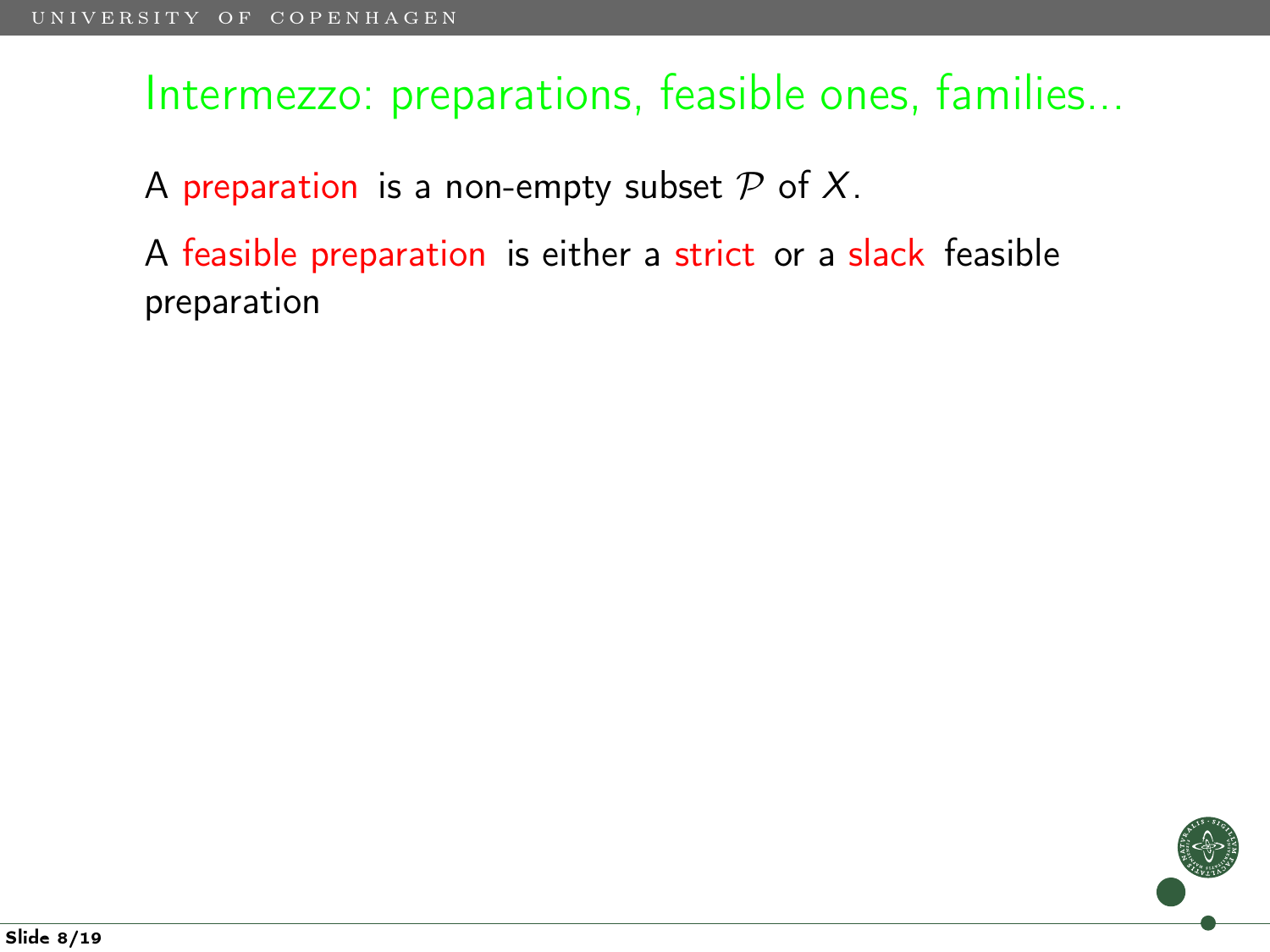A preparation is a non-empty subset  $P$  of  $X$ .

A feasible preparation is either a strict or a slack feasible preparation and these are finite intersections of basic strict, resp. basic slack feasible preparations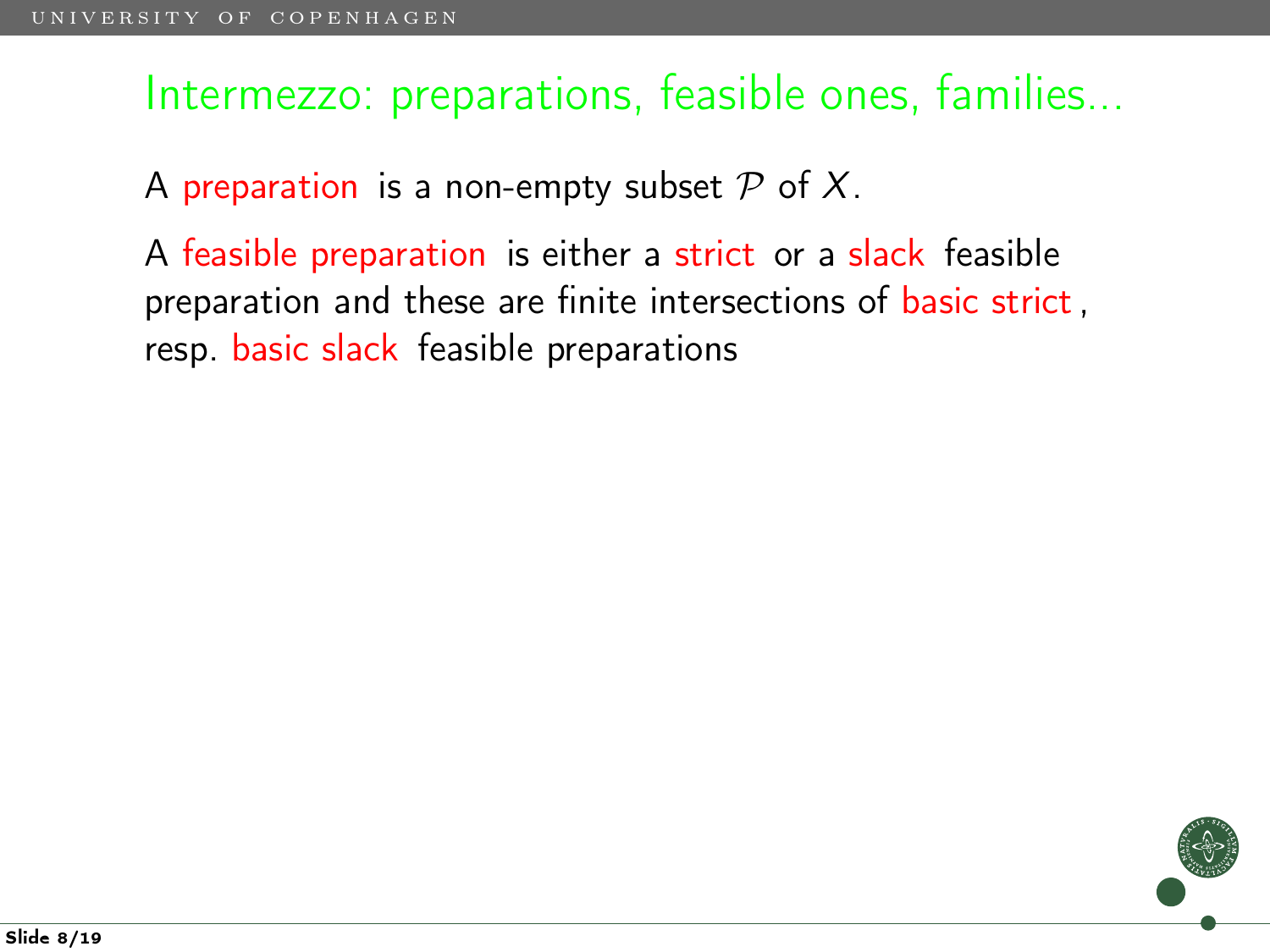A preparation is a non-empty subset  $P$  of X.

A feasible preparation is either a strict or a slack feasible preparation and these are finite intersections of basic strict, resp. basic slack feasible preparations which, in turn, are Φ-level, resp. Φ-sublevel sets of the form  $(b \in Y, h \in \mathbb{R})$ 

$$
\mathcal{P}^{b}(h)=\{x|\Phi(x,b)=h\}:\ \mathcal{P}^{b}(h^{\bullet})=\{x|\Phi(x,b)\leq h\}.
$$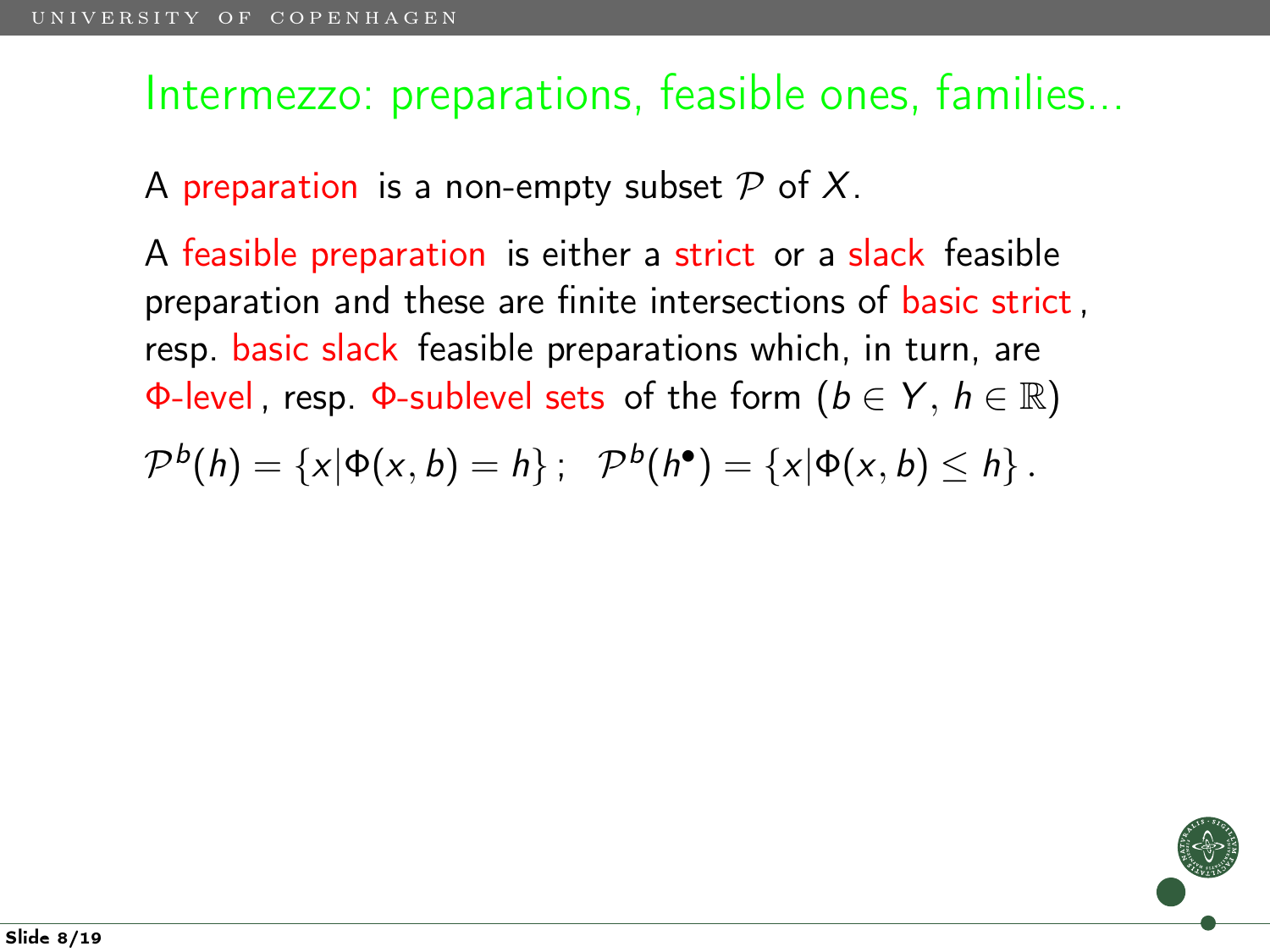A preparation is a non-empty subset  $P$  of X.

A feasible preparation is either a strict or a slack feasible preparation and these are finite intersections of basic strict, resp. basic slack feasible preparations which, in turn, are Φ-level, resp. Φ-sublevel sets of the form  $(b \in Y, h \in \mathbb{R})$ 

$$
\mathcal{P}^{b}(h)=\{x|\Phi(x,b)=h\}:\ \mathcal{P}^{b}(h^{\bullet})=\{x|\Phi(x,b)\leq h\}.
$$

Motivation? Later! (- or pretty clear?)  
With 
$$
\mathbf{b} = (b_1, \dots, b_n)
$$
 and  $\mathbf{h} = (h_1, \dots, h_n)$ , we put  

$$
\mathcal{P}^{\mathbf{b}}(\mathbf{h}) = \bigcap_{i \le n} \mathcal{P}^{b_i}(h_i); \quad \mathcal{P}^{\mathbf{b}}(\mathbf{h}^{\bullet}) = \bigcap_{i \le n} \mathcal{P}^{b_i}(h_i^{\bullet}).
$$

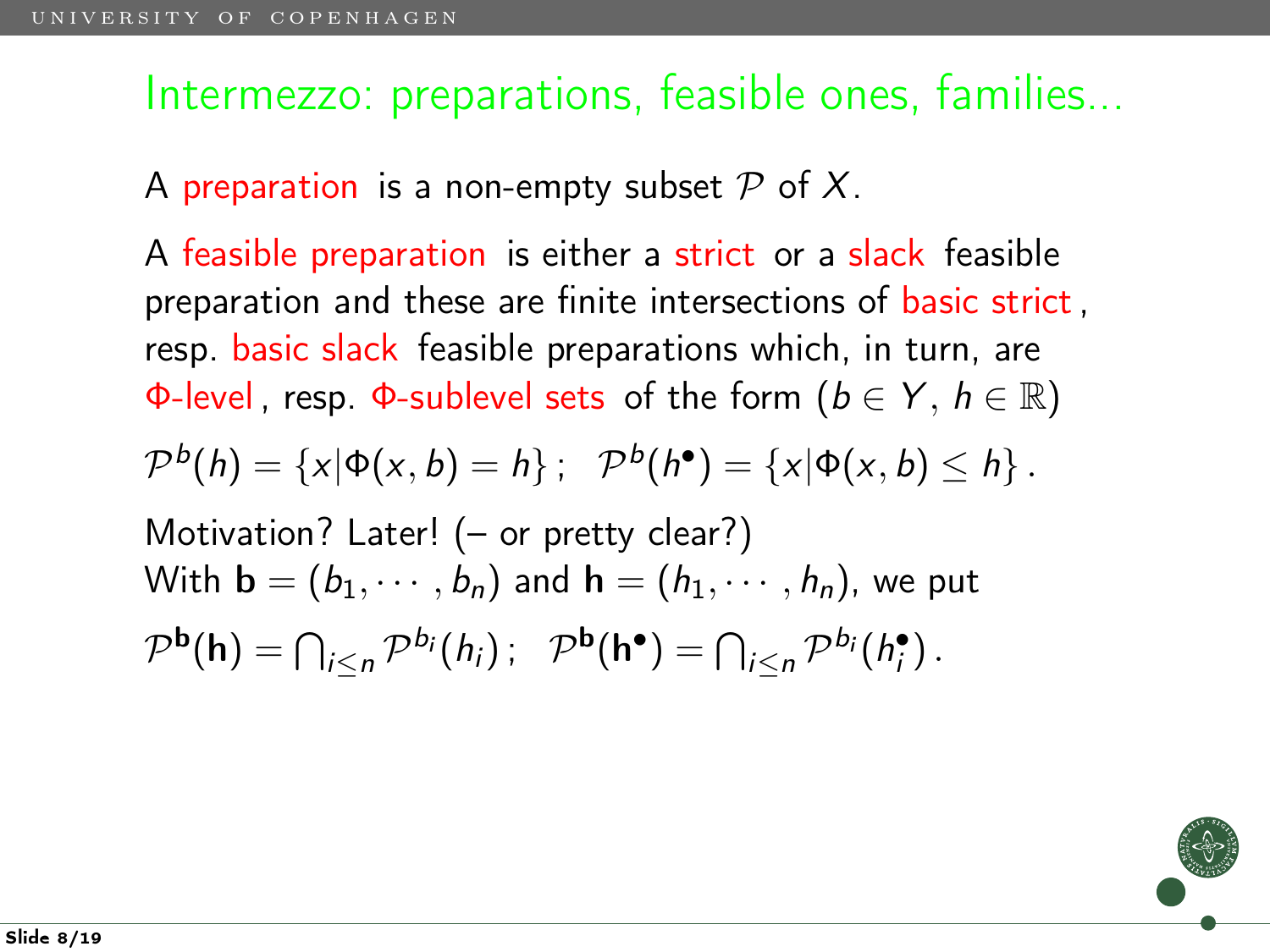A preparation is a non-empty subset  $P$  of X.

A feasible preparation is either a strict or a slack feasible preparation and these are finite intersections of basic strict, resp. basic slack feasible preparations which, in turn, are Φ-level, resp. Φ-sublevel sets of the form  $(b \in Y, h \in \mathbb{R})$ 

$$
\mathcal{P}^{b}(h)=\{x|\Phi(x,b)=h\}:\ \mathcal{P}^{b}(h^{\bullet})=\{x|\Phi(x,b)\leq h\}.
$$

Motivation? Later! (- or pretty clear?)  
With 
$$
\mathbf{b} = (b_1, \dots, b_n)
$$
 and  $\mathbf{h} = (h_1, \dots, h_n)$ , we put  

$$
\mathcal{P}^{\mathbf{b}}(\mathbf{h}) = \bigcap_{i \le n} \mathcal{P}^{b_i}(h_i); \quad \mathcal{P}^{\mathbf{b}}(\mathbf{h}^{\bullet}) = \bigcap_{i \le n} \mathcal{P}^{b_i}(h_i^{\bullet}).
$$

By  $\mathbb{P}^{\bf b}$  we denote the preparation family of all strict preparations of the form  $\mathcal{P}^{\mathbf{b}}(\mathsf{h})$ . We define  $\mathbb{P}^{\mathbf{b}^{\bullet}}$  similarly.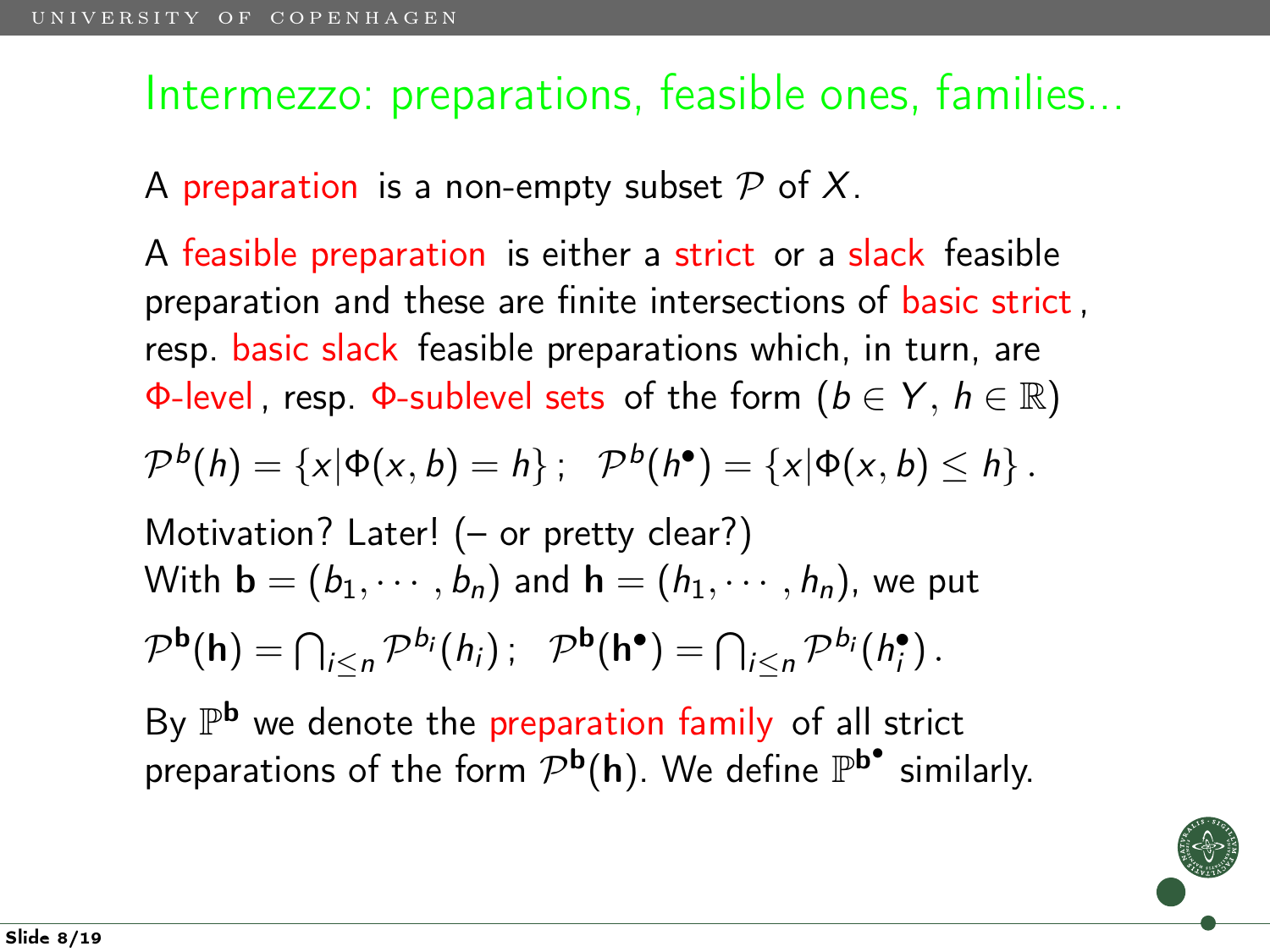A preparation is a non-empty subset  $P$  of X.

A feasible preparation is either a strict or a slack feasible preparation and these are finite intersections of basic strict, resp. basic slack feasible preparations which, in turn, are Φ-level, resp. Φ-sublevel sets of the form  $(b \in Y, h \in \mathbb{R})$ 

$$
\mathcal{P}^{b}(h) = \{x | \Phi(x, b) = h\}; \quad \mathcal{P}^{b}(h^{\bullet}) = \{x | \Phi(x, b) \leq h\}.
$$

Motivation? Later! (- or pretty clear?)  
With 
$$
\mathbf{b} = (b_1, \dots, b_n)
$$
 and  $\mathbf{h} = (h_1, \dots, h_n)$ , we put  

$$
\mathcal{P}^{\mathbf{b}}(\mathbf{h}) = \bigcap_{i \le n} \mathcal{P}^{b_i}(h_i); \quad \mathcal{P}^{\mathbf{b}}(\mathbf{h}^{\bullet}) = \bigcap_{i \le n} \mathcal{P}^{b_i}(h_i^{\bullet}).
$$

By  $\mathbb{P}^{\bf b}$  we denote the preparation family of all strict preparations of the form  $\mathcal{P}^{\mathbf{b}}(\mathsf{h})$ . We define  $\mathbb{P}^{\mathbf{b}^{\bullet}}$  similarly.

Illuminating Example: Updating model in Hilbert space ...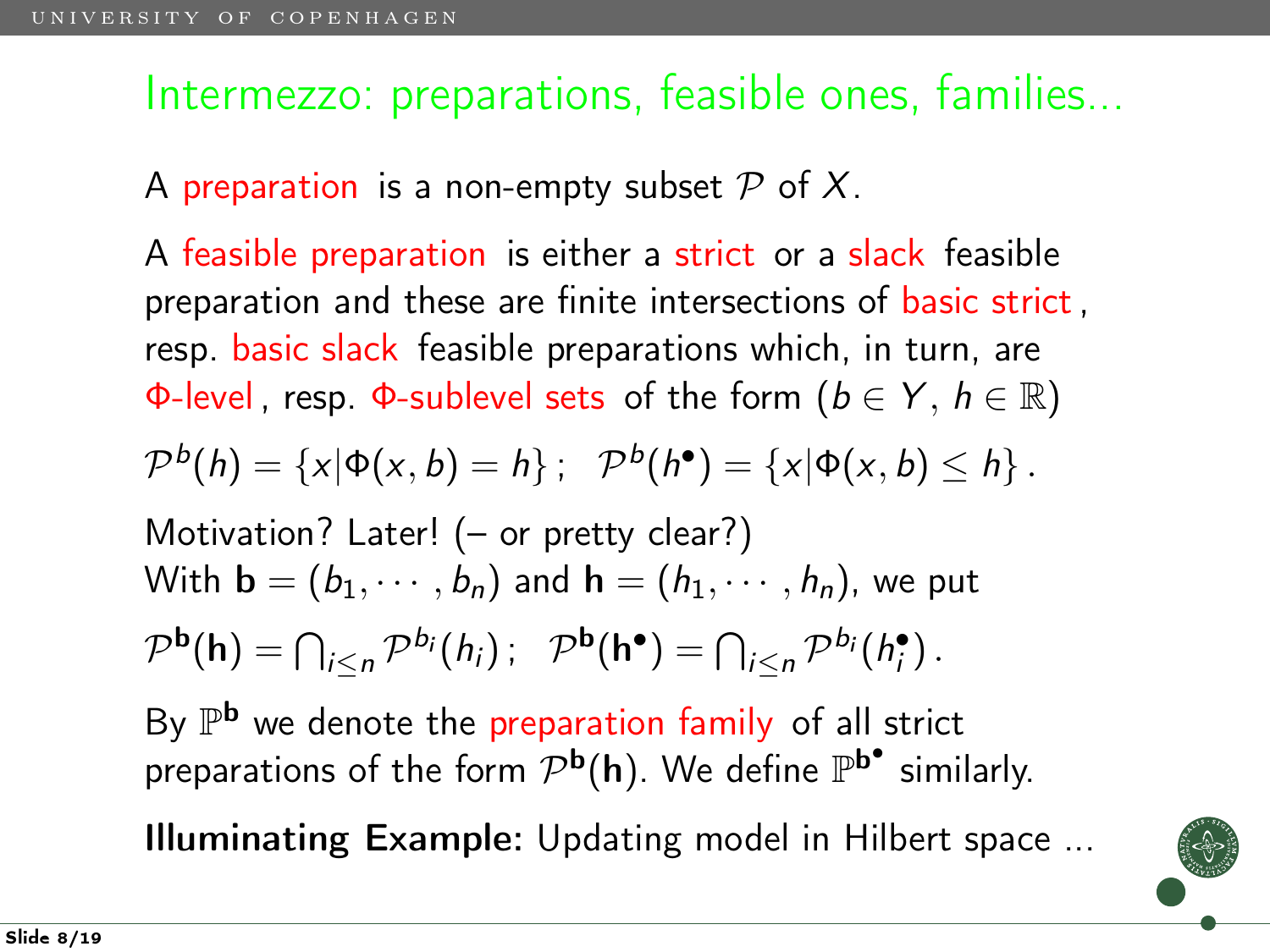the games  $\gamma(P)$  for general P, basic notions The game  $\gamma(\mathcal{P}) = \gamma(\Phi, \mathcal{P})$ :  $\Phi$  objective function, Nature maximizer, Observer minimizer. Nature strategies:  $x$ 's in  $\mathcal{P}$ . Observer strategies: beliefs  $y \succ \mathcal{P}$  ( $\forall x \in \mathcal{P} : y \succ x$ ).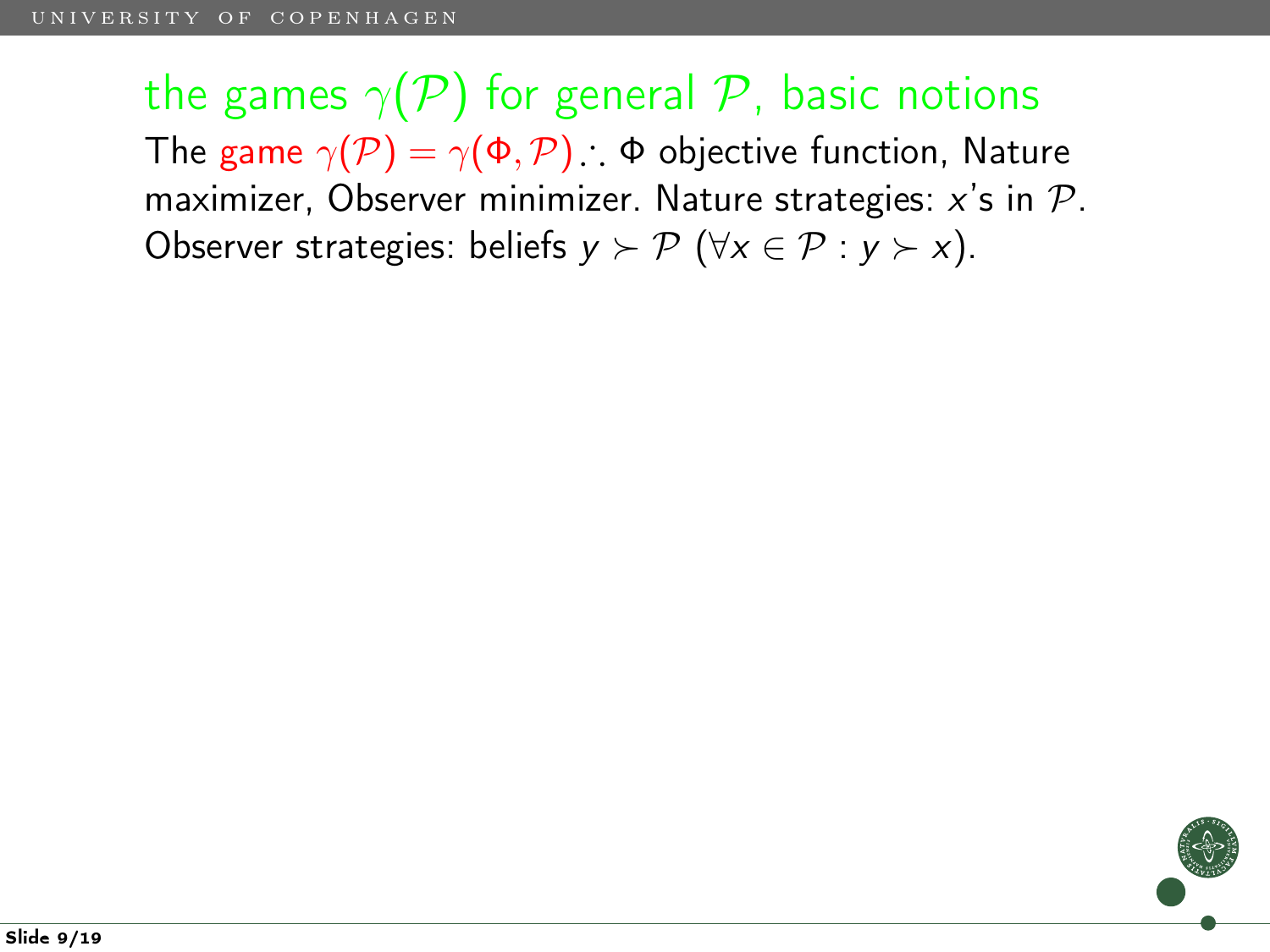the games  $\gamma(\mathcal{P})$  for general  $\mathcal{P}$ , basic notions The game  $\gamma(\mathcal{P}) = \gamma(\Phi, \mathcal{P})$ ;  $\Phi$  objective function, Nature maximizer, Observer minimizer. Nature strategies:  $x$ 's in  $\mathcal{P}$ . Observer strategies: beliefs  $y \succ \mathcal{P}$  ( $\forall x \in \mathcal{P} : y \succ x$ ).

MaxEnt is value for Nature , MinRisk value for Observer:  $H_{\text{max}}(\mathcal{P}) = \sup_{x \in \mathcal{P}} H(x) = \sup_{x \in \mathcal{P}} \inf_{y \succ x} \Phi(x, y).$  $\text{Ri}_{\text{min}}(\mathcal{P}) = \inf_{y \succ \mathcal{P}} \text{Ri}(y) = \inf_{y \succ \mathcal{P}} \text{sup}_{y \in \mathcal{P}} \Phi(x, y).$ Note:  $\text{Ri}(y) = \text{Ri}(y|\mathcal{P})$ .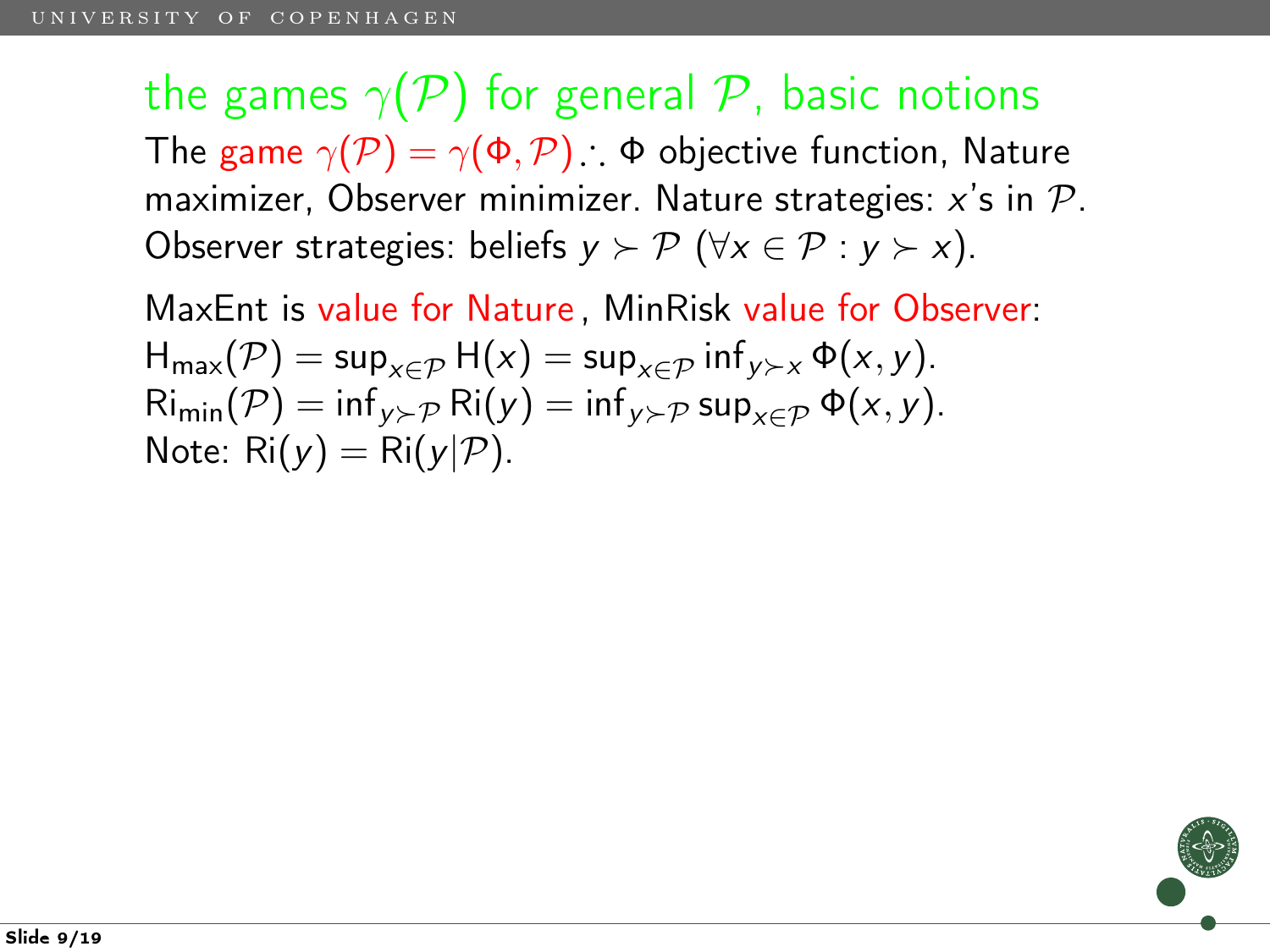the games  $\gamma(P)$  for general P, basic notions The game  $\gamma(\mathcal{P}) = \gamma(\Phi, \mathcal{P})$ ;  $\Phi$  objective function, Nature maximizer, Observer minimizer. Nature strategies:  $x$ 's in  $\mathcal{P}$ . Observer strategies: beliefs  $y \succ \mathcal{P}$  ( $\forall x \in \mathcal{P} : y \succ x$ ).

MaxEnt is value for Nature , MinRisk value for Observer:  $H_{\text{max}}(\mathcal{P}) = \sup_{x \in \mathcal{P}} H(x) = \sup_{x \in \mathcal{P}} \inf_{y \succ x} \Phi(x, y).$  $\text{Ri}_{\text{min}}(\mathcal{P}) = \inf_{y \succ \mathcal{P}} \text{Ri}(y) = \inf_{y \succ \mathcal{P}} \text{sup}_{y \in \mathcal{P}} \Phi(x, y).$ Note:  $\text{Ri}(y) = \text{Ri}(y|\mathcal{P})$ .

 $x^* \in \mathcal{P}$  optimal for Nature  $\therefore$   $H(x^*) = H_{\text{max}}(\mathcal{P}).$  $y^* \succ \mathcal{P}$  optimal for Observer  $\therefore$  Ri $(y^*) = \text{Ri}_{\text{min}}(\mathcal{P})$ .

If  $H_{\text{max}}(\mathcal{P}) = R_{\text{min}}(\mathcal{P})$  is finite,  $\gamma(\mathcal{P})$  is in equilibrium.

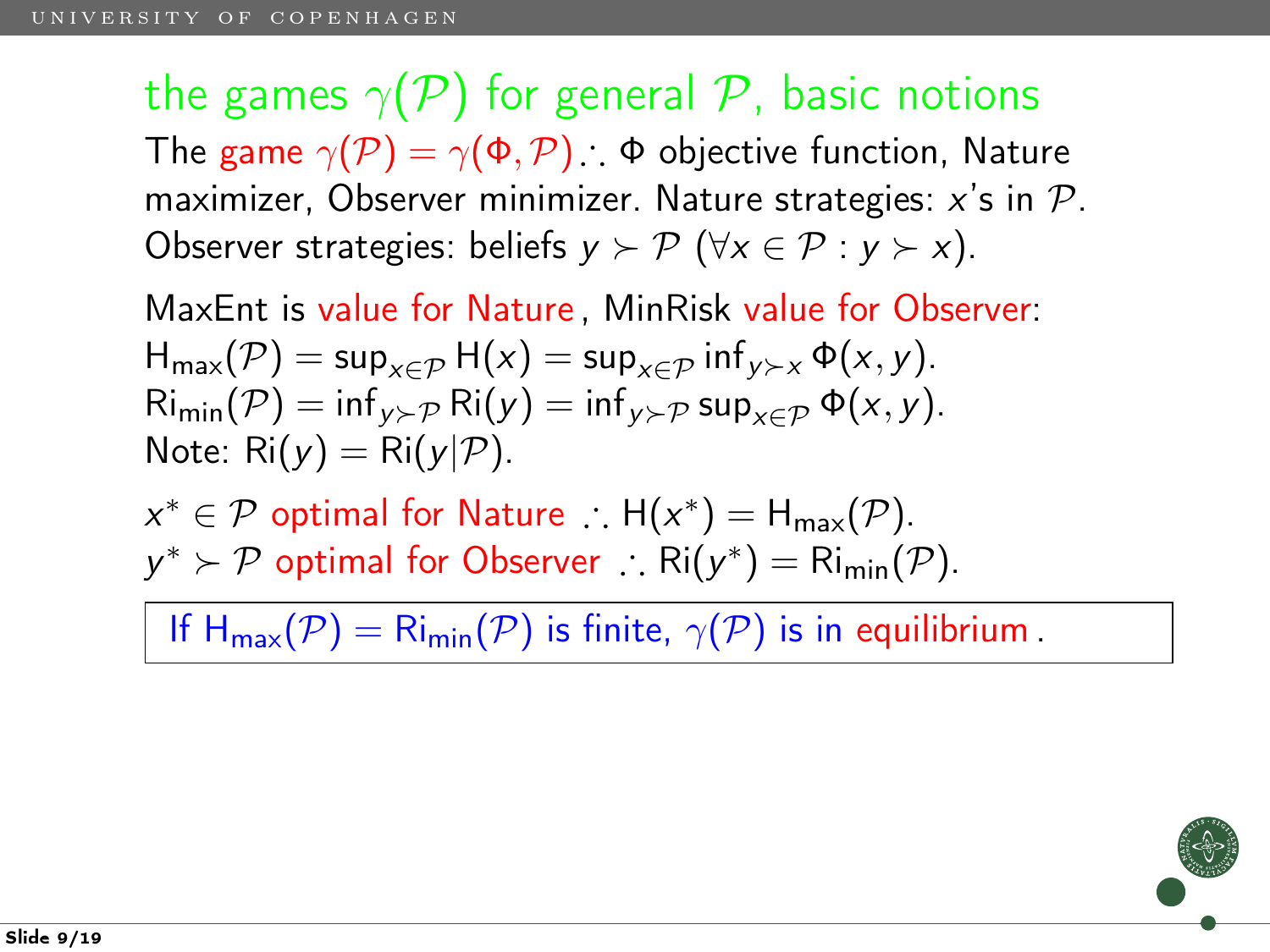the games  $\gamma(\mathcal{P})$  for general  $\mathcal{P}$ , basic notions The game  $\gamma(\mathcal{P}) = \gamma(\Phi, \mathcal{P})$ ;  $\Phi$  objective function, Nature maximizer, Observer minimizer. Nature strategies:  $x$ 's in  $\mathcal{P}$ . Observer strategies: beliefs  $y \succ \mathcal{P}$  ( $\forall x \in \mathcal{P} : y \succ x$ ).

MaxEnt is value for Nature , MinRisk value for Observer:  $H_{\text{max}}(\mathcal{P}) = \sup_{x \in \mathcal{P}} H(x) = \sup_{x \in \mathcal{P}} \inf_{y \succ x} \Phi(x, y).$  $\text{Ri}_{\text{min}}(\mathcal{P}) = \inf_{y \succ \mathcal{P}} \text{Ri}(y) = \inf_{y \succ \mathcal{P}} \text{sup}_{y \in \mathcal{P}} \Phi(x, y).$ Note:  $\text{Ri}(y) = \text{Ri}(y|\mathcal{P})$ .

 $x^* \in \mathcal{P}$  optimal for Nature  $\therefore$   $H(x^*) = H_{\text{max}}(\mathcal{P}).$  $y^* \succ \mathcal{P}$  optimal for Observer  $\therefore$  Ri $(y^*) = \text{Ri}_{\text{min}}(\mathcal{P})$ .

If  $H_{\text{max}}(\mathcal{P}) = R_{\text{min}}(\mathcal{P})$  is finite,  $\gamma(\mathcal{P})$  is in equilibrium.

Strategies  $(x^*, y^*)$  is a Nash equilibrium pair (NE-pair) if  $\forall x \in P \forall y \succ P : \Phi(x, y^*) \leq \Phi(x^*, y^*) \leq \Phi(x^*, y)$ .

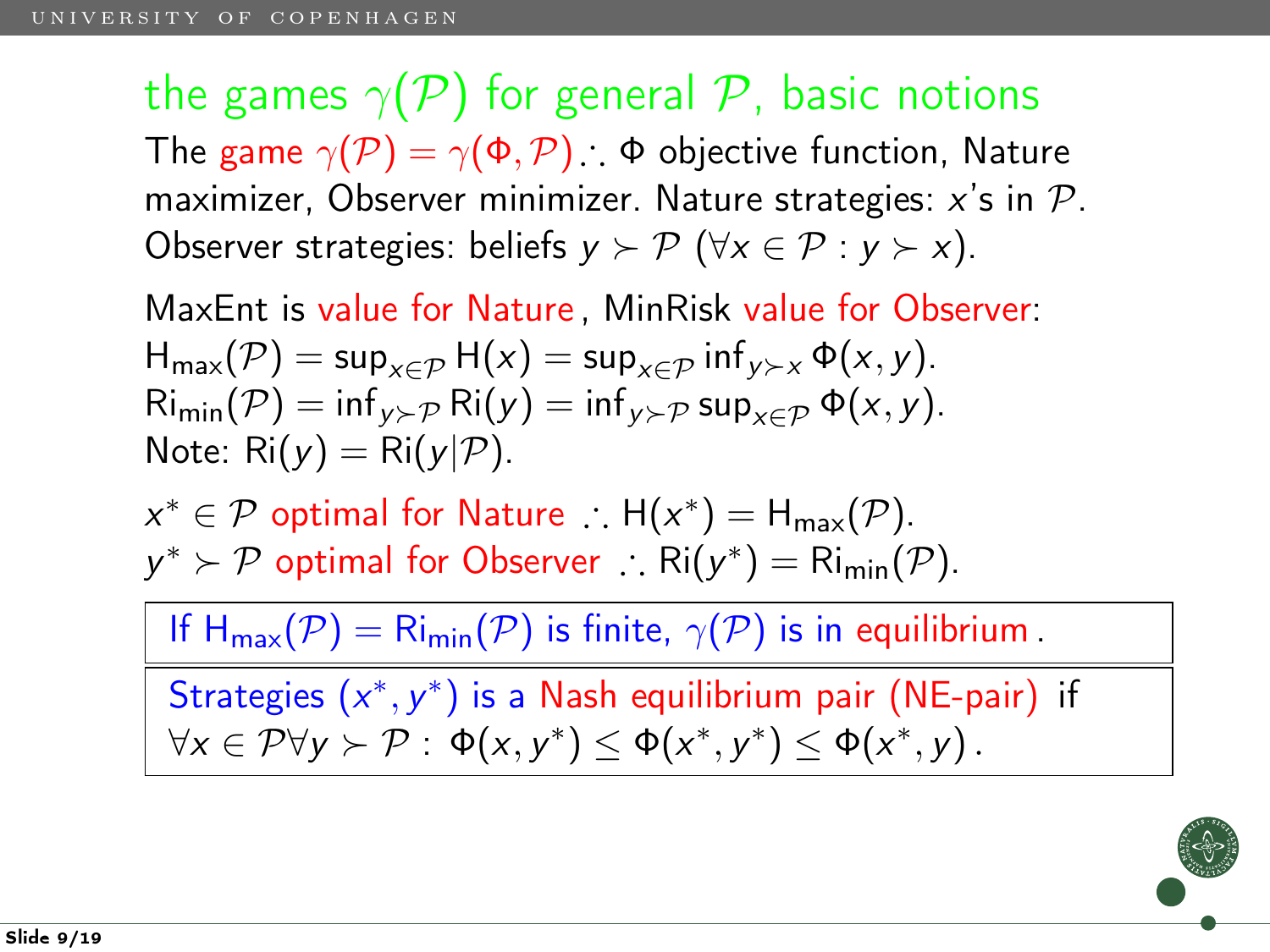the games  $\gamma(\mathcal{P})$  for general  $\mathcal{P}$ , basic notions The game  $\gamma(\mathcal{P}) = \gamma(\Phi, \mathcal{P})$ ;  $\Phi$  objective function, Nature maximizer, Observer minimizer. Nature strategies:  $x$ 's in  $\mathcal{P}$ . Observer strategies: beliefs  $y \succ \mathcal{P}$  ( $\forall x \in \mathcal{P} : y \succ x$ ).

MaxEnt is value for Nature , MinRisk value for Observer:  $H_{\text{max}}(\mathcal{P}) = \sup_{x \in \mathcal{P}} H(x) = \sup_{x \in \mathcal{P}} \inf_{y \succ x} \Phi(x, y).$  $\text{Ri}_{\text{min}}(\mathcal{P}) = \inf_{y \succ \mathcal{P}} \text{Ri}(y) = \inf_{y \succ \mathcal{P}} \text{sup}_{y \in \mathcal{P}} \Phi(x, y).$ Note:  $\text{Ri}(y) = \text{Ri}(y|\mathcal{P})$ .

 $x^* \in \mathcal{P}$  optimal for Nature  $\therefore$   $H(x^*) = H_{\text{max}}(\mathcal{P}).$  $y^* \succ \mathcal{P}$  optimal for Observer  $\therefore$  Ri $(y^*) = \text{Ri}_{\text{min}}(\mathcal{P})$ .

If  $H_{\text{max}}(\mathcal{P}) = R_{\text{min}}(\mathcal{P})$  is finite,  $\gamma(\mathcal{P})$  is in equilibrium.

Strategies  $(x^*, y^*)$  is a Nash equilibrium pair (NE-pair) if  $\forall x \in P \forall y \succ P : \Phi(x, y^*) \leq \Phi(x^*, y^*) \leq \Phi(x^*, y)$ .

 $y^* \succ \mathcal{P}$  is robust for  $\gamma(\mathcal{P})$  if  $\exists h < \infty \forall x \in \mathcal{P} : \Phi(x, y^*) = h$ , the level of robustness.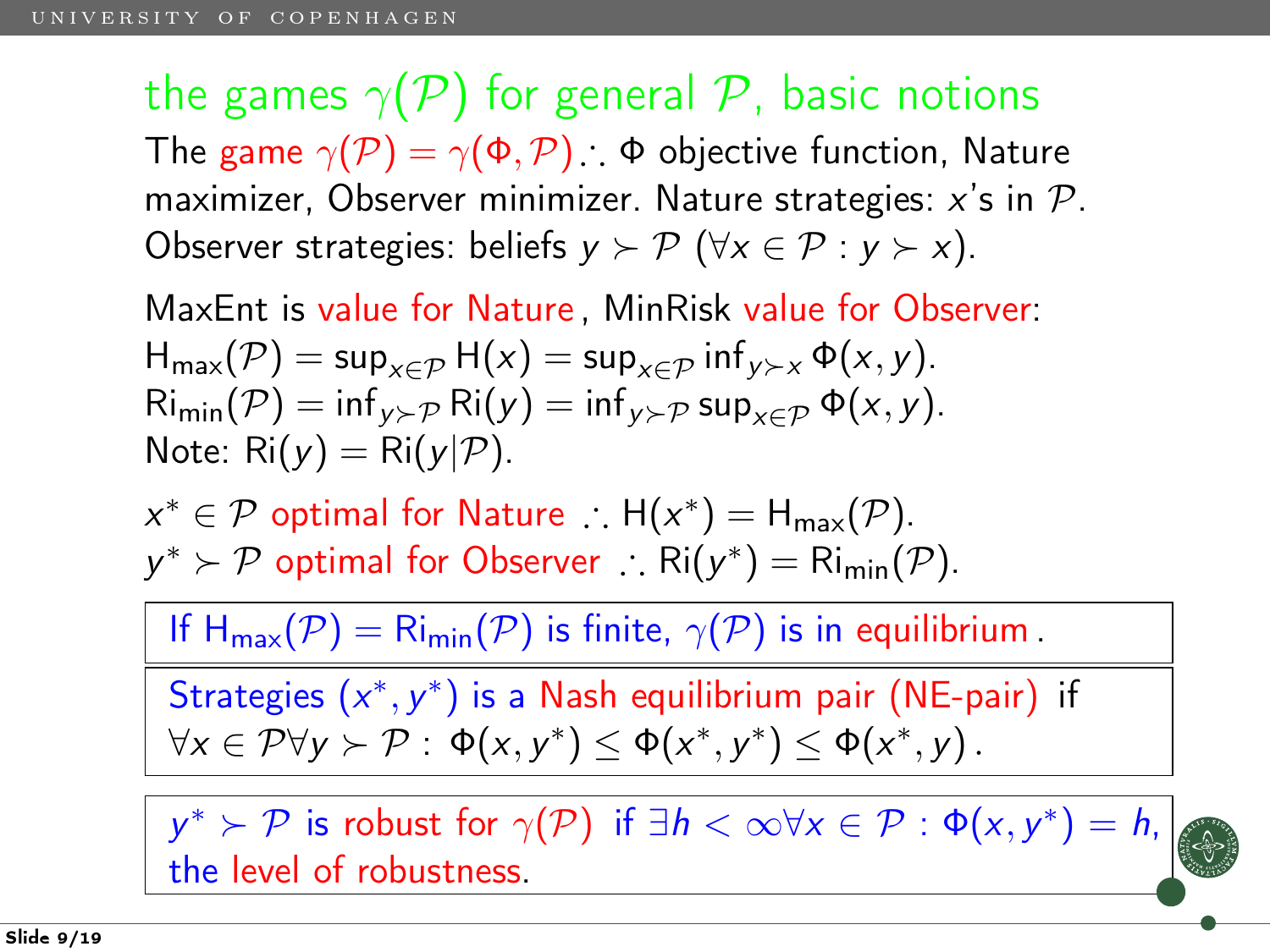# the games  $\gamma(\mathcal{P})$ , general results

The center of  $P$  is the set cen $(P) = \{x^* \in P | x^* \succ P\}.$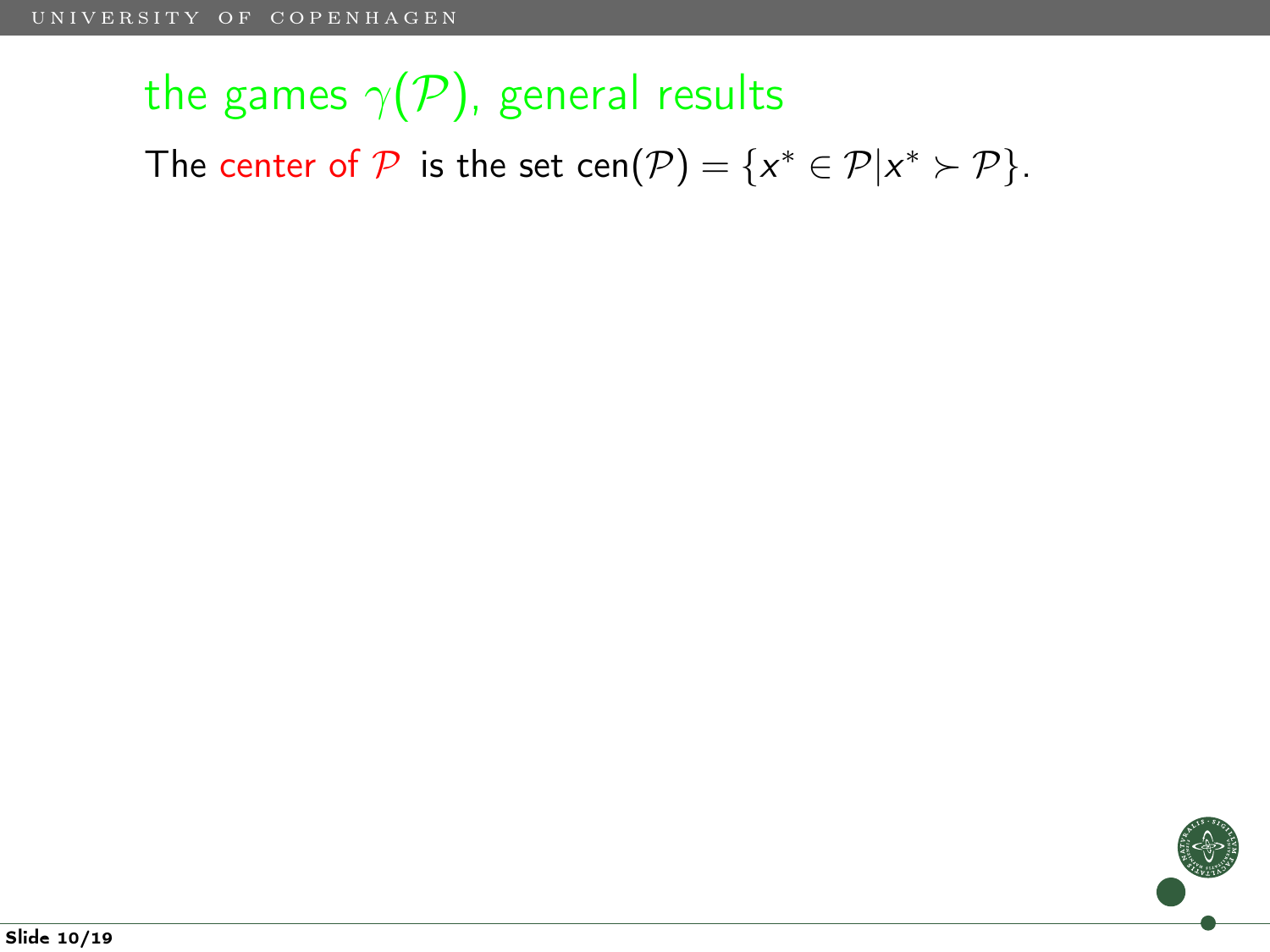# the games  $\gamma(\mathcal{P})$ , general results

The center of  $P$  is the set cen $(P) = \{x^* \in P | x^* \succ P\}.$ 

Identification Let  $(x^*, y^*)$  be strategies with  $x^* \in \text{cen}(\mathcal{P})$  and  $H(x^*) < \infty$ . Then  $\gamma(\mathcal{P})$  is in equilibrium with  $(x^*, y^*)$  optimal strategies iff  $(x^*, y^*)$  is a NE-pair. For this,  $y^* = x^*$  must hold. Pythagorean inequalities Let  $(x^*, y^*)$  be strategies with  $y^* = x^*$ ,  $x^* \in \mathsf{cen}(\mathcal{P})$ ,  $\mathsf{H}(x^*) < \infty$  and assume that  $\forall x \in \mathcal{P}: \Phi(x, y^*) \leq \Phi(x^*, y^*).$ Then  $\gamma(\mathcal{P})$  is in equilibrium with  $x^*$  and  $y^* = x^*$  as unique optimal strategies  $(x^*$  is the bioptimal strategy). Furthermore:  $\forall x \in \mathcal{P}: H(x) + D(x, y^*) \leq H_{\mathsf{max}}(\mathcal{P})$  and  $\forall y \succ P : \text{Ri}_{\text{min}}(\mathcal{P}) + \text{D}(x^*, y) \leq \text{Ri}(y|\mathcal{P})$ . Robustness Assume that  $y^*$  is robust with level of robustness h. Put  $x^* = y^*$  and assume that  $x^* \in \mathcal{P}$ . Then  $\gamma(\mathcal{P})$  is in equilibrium with  $(x^*, y^*)$  as unique optimal strategies. Furthermore,  $\forall x \in \mathcal{P} : H(x) + D(x, y^*) = H_{\text{max}}(\mathcal{P}).$ 

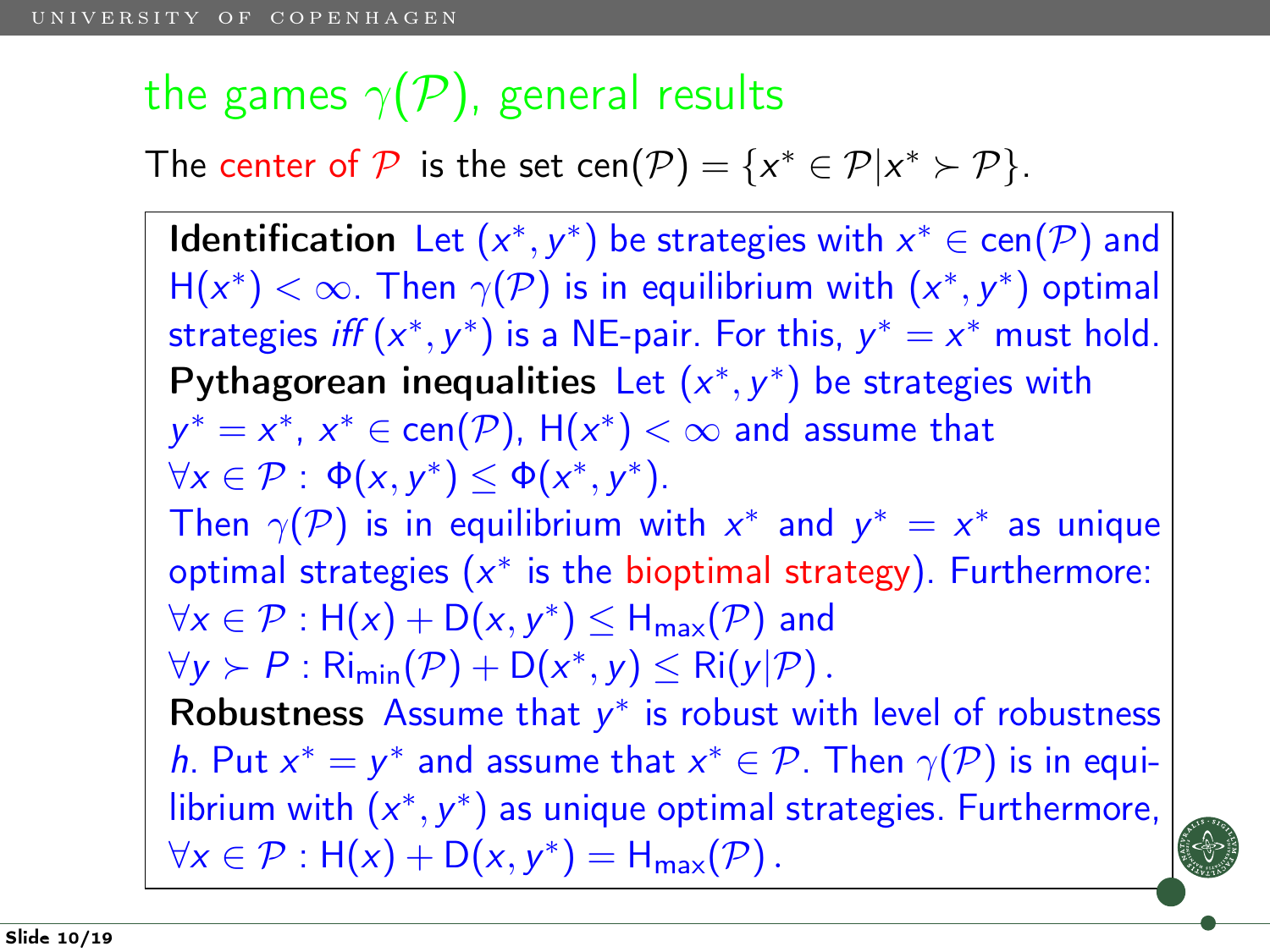### main results reformulated

Inspection reveals significance of the previously introduced basic strict and basic slack feasible preparations. Expressed in terms of these sets we find that:

The Pythagorean theorem, reformulated Assume that  $x^* \in \mathcal{P} \subseteq \mathcal{P}^{x^*}(h^{\bullet})$  with  $h = H(x^*)$ . Then  $x^*$  is the MaxEnt strategy,  $H_{max}(P) = h$  and,  $\forall x \in \mathcal{P}: H(x) + D(x, x^*) \leq h.$  $(...$  plus more, bioptimality of  $x^*$  ...). If  $P \subseteq P^{x^*}(h)$ , equality holds above.

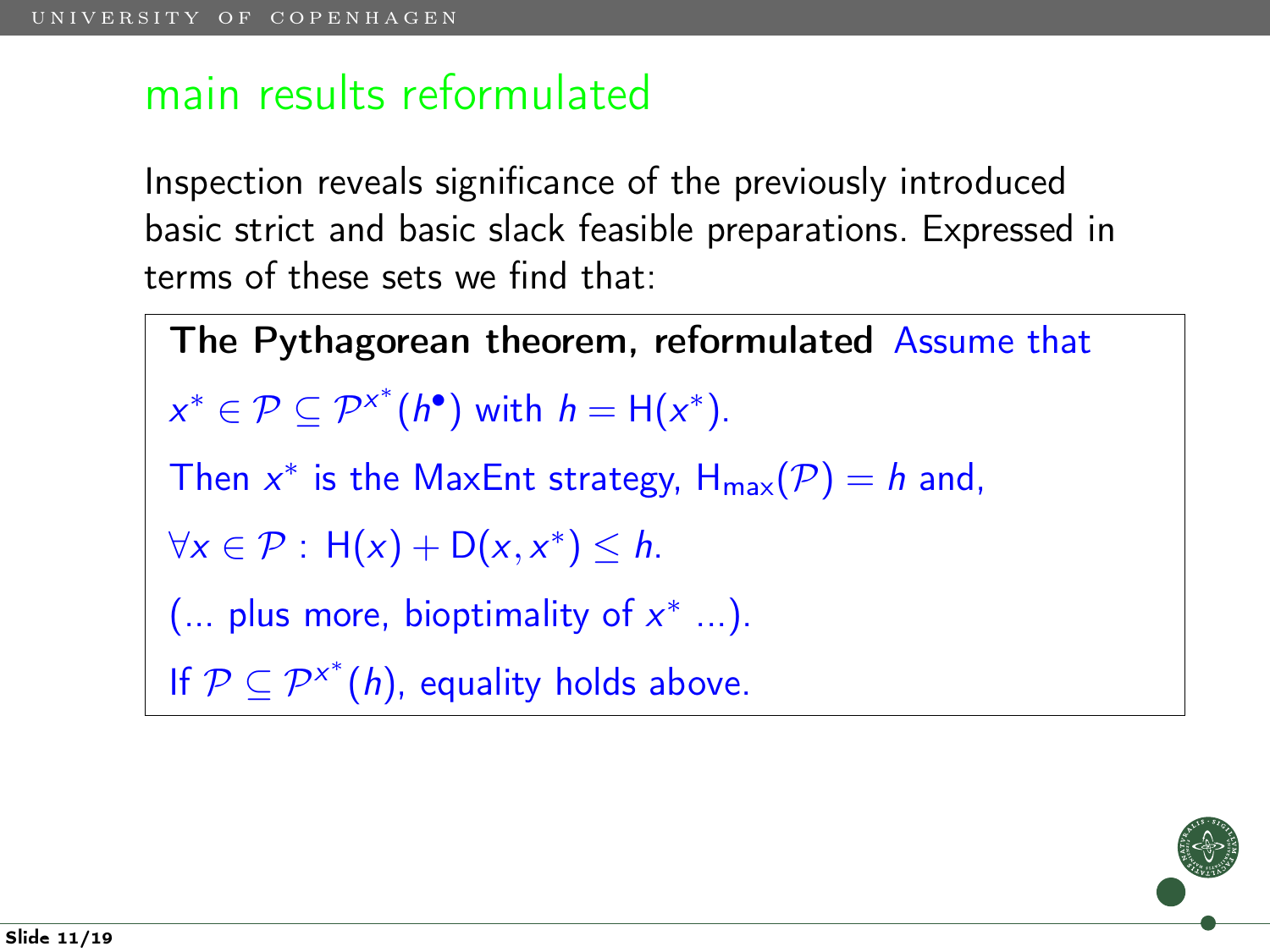## main results reformulated

Inspection reveals significance of the previously introduced basic strict and basic slack feasible preparations. Expressed in terms of these sets we find that:

The Pythagorean theorem, reformulated Assume that  $x^* \in \mathcal{P} \subseteq \mathcal{P}^{x^*}(h^{\bullet})$  with  $h = H(x^*)$ . Then  $x^*$  is the MaxEnt strategy,  $H_{max}(P) = h$  and,  $\forall x \in \mathcal{P}: H(x) + D(x, x^*) \leq h.$  $(...$  plus more, bioptimality of  $x^*$  ...). If  $P \subseteq P^{x^*}(h)$ , equality holds above.

This as an abstract version of the Pythagorean (in)equality! To realize this, consider the updating model in Hilbert space

...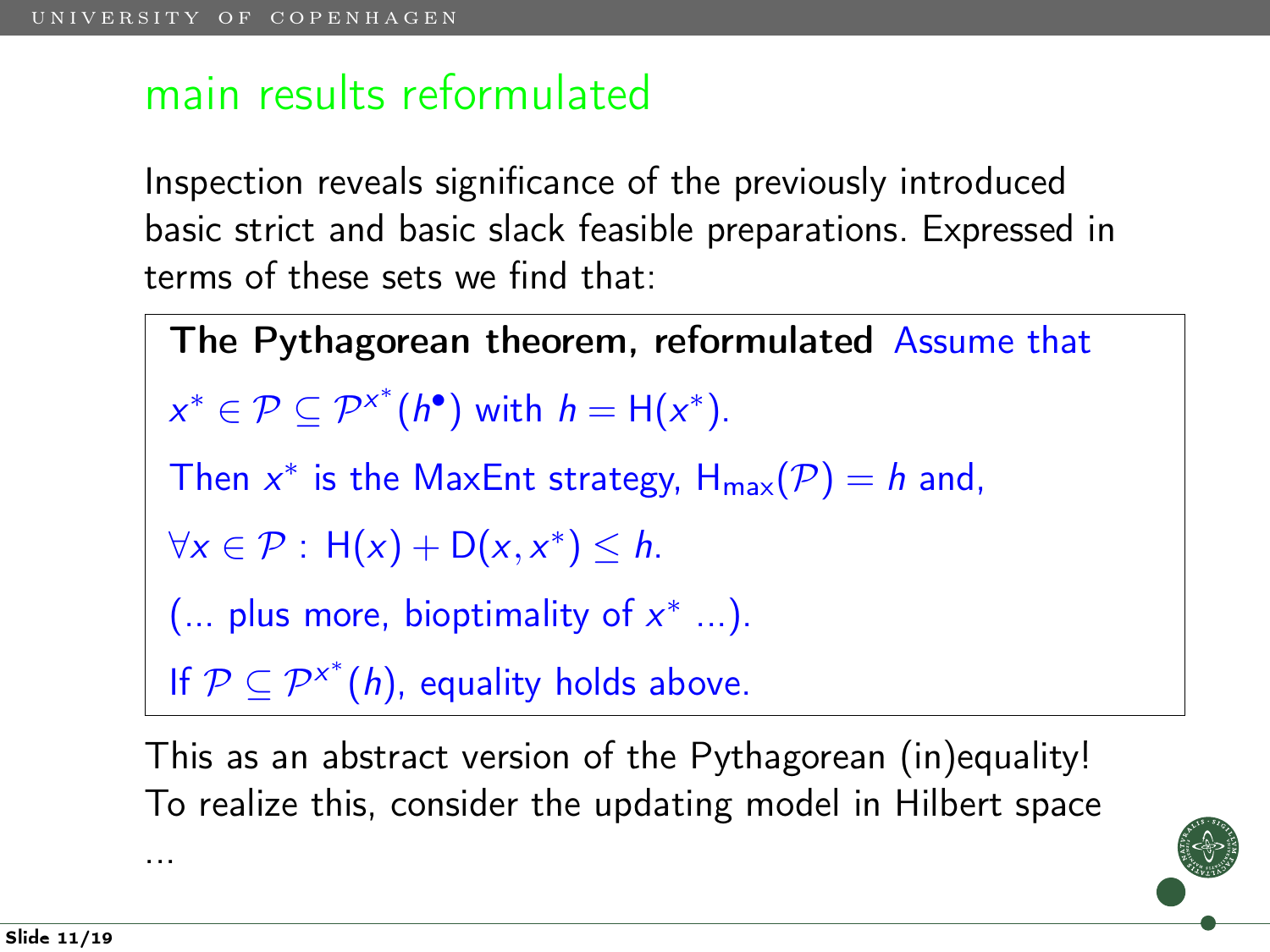Idea Given a preparation family  $P$ , the associated exponential family  $\mathcal E$  is the set of all "naturally occuring" candidates to (bi)optimal strategies for one of the preparations  $P \in \mathbb{P}$ .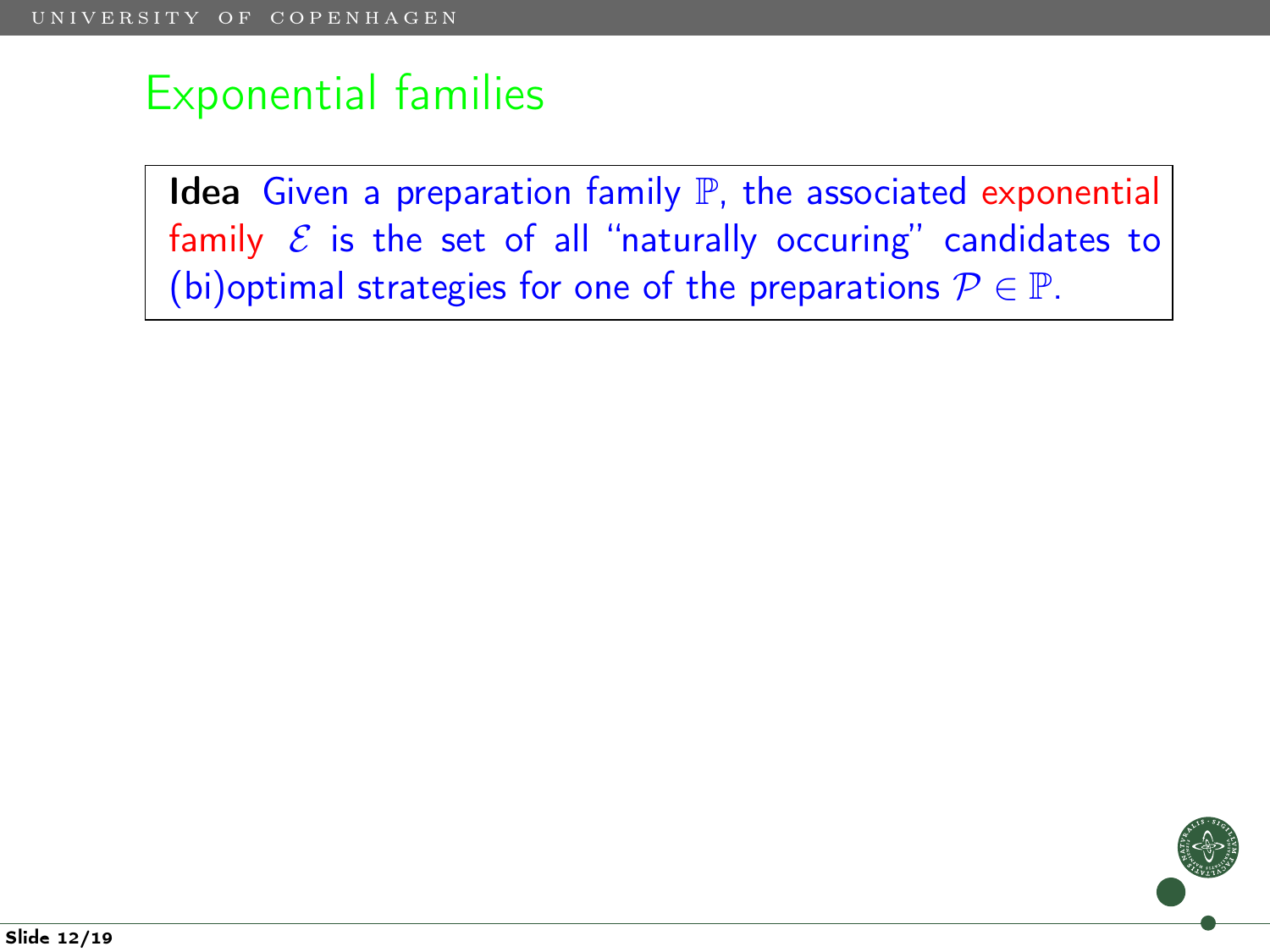Idea Given a preparation family  $P$ , the associated exponential family  $\mathcal E$  is the set of all "naturally occuring" candidates to (bi)optimal strategies for one of the preparations  $P \in \mathbb{P}$ .

As preparation families take the families  $\mathbb{P}^{\mathbf{b}}$  of strict feasible preparations (not the slack ones as ...) and as "naturally occuring" candidates we take the robust strategies. Thus:

The exponential family  $\mathcal{E}^{\mathbf{b}}$  is the set of  $y^* \in X$  which are robust for all preparations in  $\mathbb{P}^{\mathsf{b}}$ . By robustness theorem: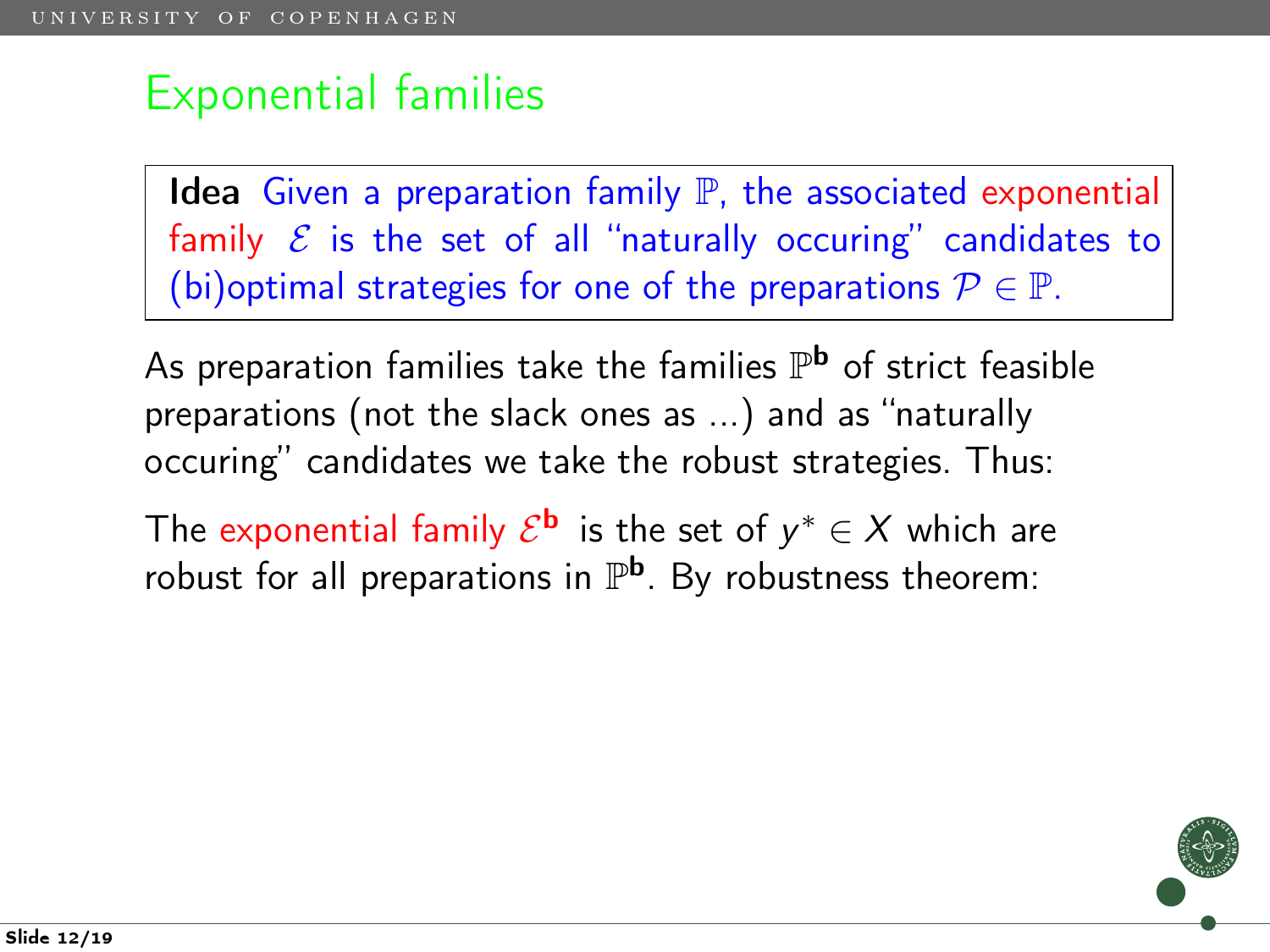Idea Given a preparation family  $P$ , the associated exponential family  $\mathcal E$  is the set of all "naturally occuring" candidates to (bi)optimal strategies for one of the preparations  $P \in \mathbb{P}$ .

As preparation families take the families  $\mathbb{P}^{\mathbf{b}}$  of strict feasible preparations (not the slack ones as ...) and as "naturally occuring" candidates we take the robust strategies. Thus:

The exponential family  $\mathcal{E}^{\mathbf{b}}$  is the set of  $y^* \in X$  which are robust for all preparations in  $\mathbb{P}^{\mathsf{b}}$ . By robustness theorem:

**Theorem** Assume that  $x^* \in \mathcal{E}^{\mathbf{b}}$ . For  $i \leq n$ , put  $h_i = \Phi(x^*, b_i)$ . Then  $\gamma(\mathcal{P}^{\mathbf{b}}(\mathbf{h}))$  is in equilibrium and has  $x^*$  as bioptimal strategy. In particular,  $x^*$  is the MaxEnt strategy for  $\mathcal{P}^{\mathbf{b}}(\mathbf{h}).$ 

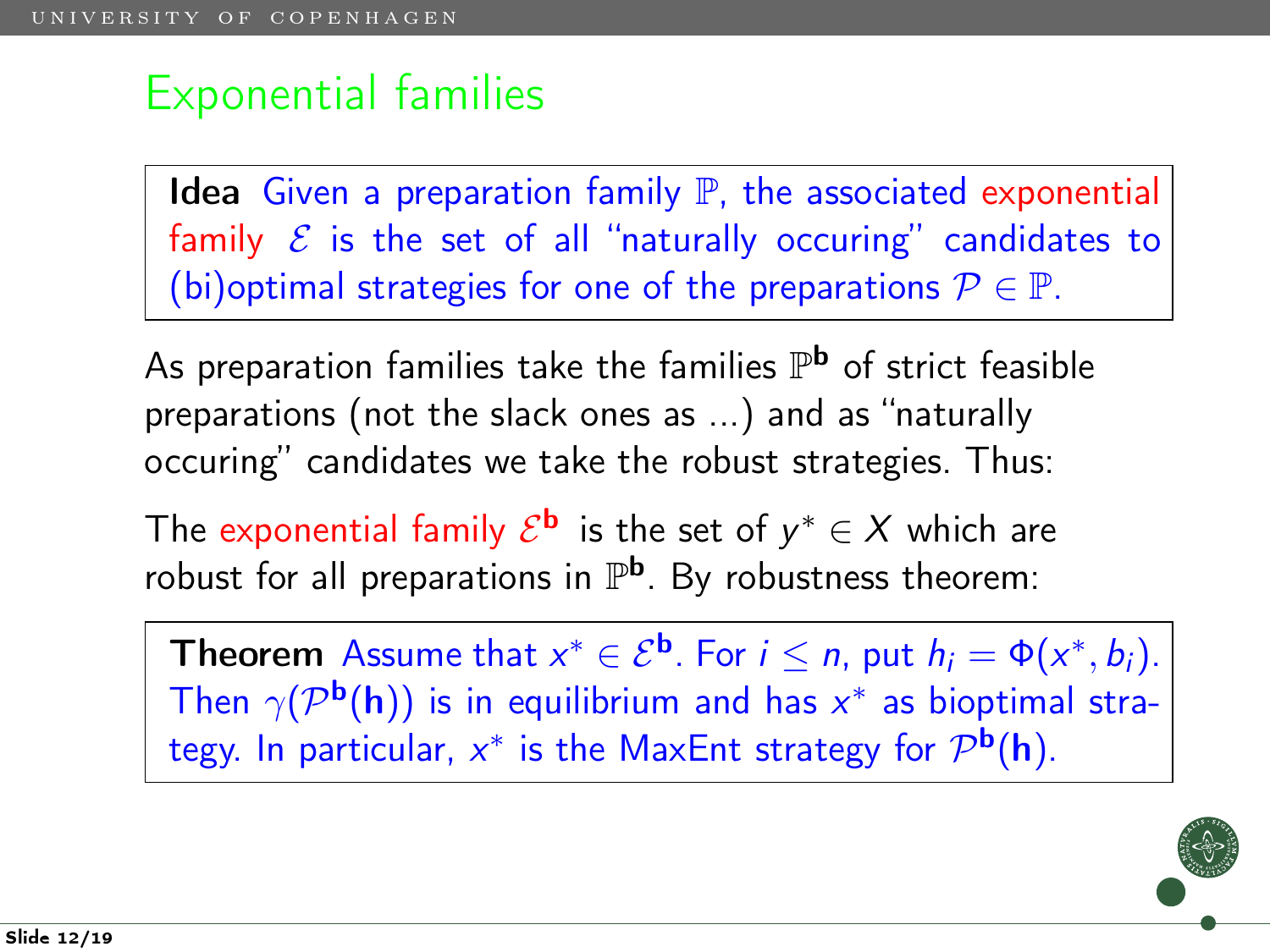Idea Given a preparation family  $P$ , the associated exponential family  $\mathcal E$  is the set of all "naturally occuring" candidates to (bi)optimal strategies for one of the preparations  $P \in \mathbb{P}$ .

As preparation families take the families  $\mathbb{P}^{\mathbf{b}}$  of strict feasible preparations (not the slack ones as ...) and as "naturally occuring" candidates we take the robust strategies. Thus:

The exponential family  $\mathcal{E}^{\mathbf{b}}$  is the set of  $y^* \in X$  which are robust for all preparations in  $\mathbb{P}^{\mathsf{b}}$ . By robustness theorem:

**Theorem** Assume that  $x^* \in \mathcal{E}^{\mathbf{b}}$ . For  $i \leq n$ , put  $h_i = \Phi(x^*, b_i)$ . Then  $\gamma(\mathcal{P}^{\mathbf{b}}(\mathbf{h}))$  is in equilibrium and has  $x^*$  as bioptimal strategy. In particular,  $x^*$  is the MaxEnt strategy for  $\mathcal{P}^{\mathbf{b}}(\mathbf{h}).$ 

Example: Updating model in Hilbert space ...

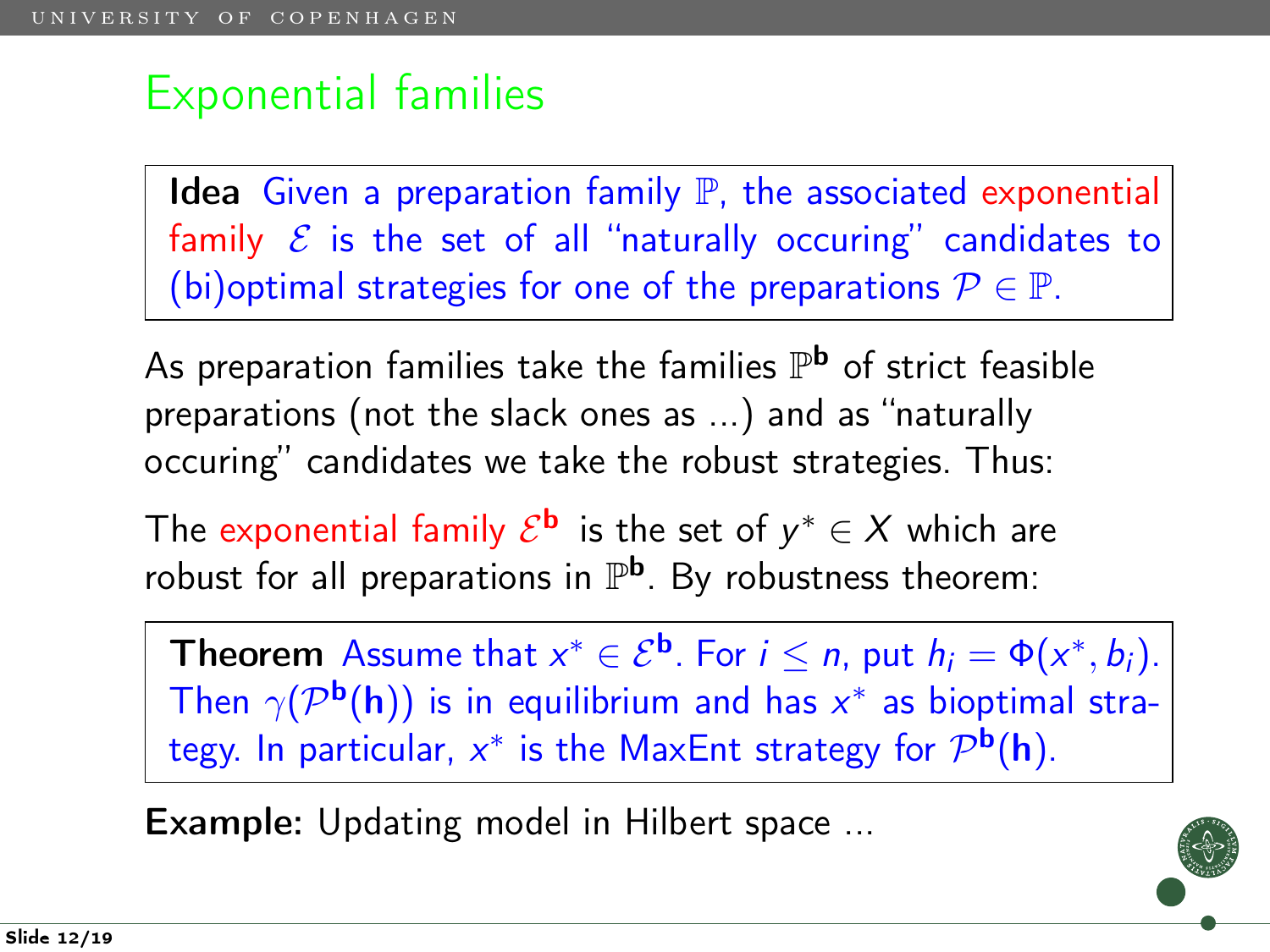### Limits to information

What can we know? Full information  $("x")$  normally not feasible. partial information " $x \in \mathcal{P}$ " could be. So, which are the feasible preparations? Answer (again!): Level (or sublevel) sets and their finite intersecions! This is partly justified by previous results.

For further motivation recall: "Belief is a tendency to act".

Action through experiments.

Experiments require control.

Control depends on description.

Postulate Belief can be transformed into new objects, controls by a bijective correspondance  $y \leftrightarrow w$  between Y and a new set, the action space W. We write  $w = \hat{y}$  or  $y = \check{w}$ .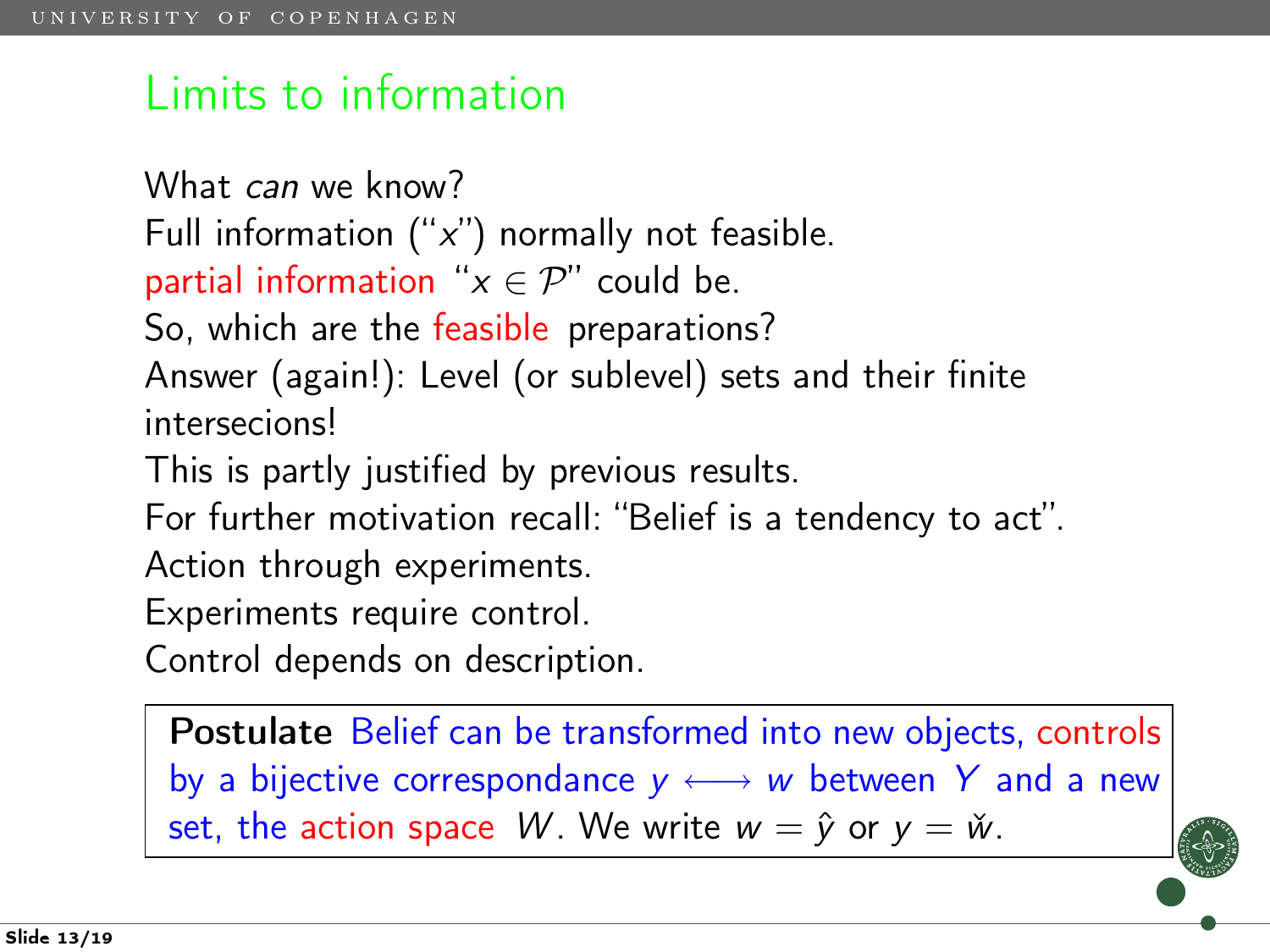Controls are technically superfluous but convenient! Description effort is transformed to Ψ given by  $\Psi(x, w) = \Phi(x, \check{w})$ . Corresponding games:  $\gamma(\Psi, \mathcal{P})$ .

Slide 14/19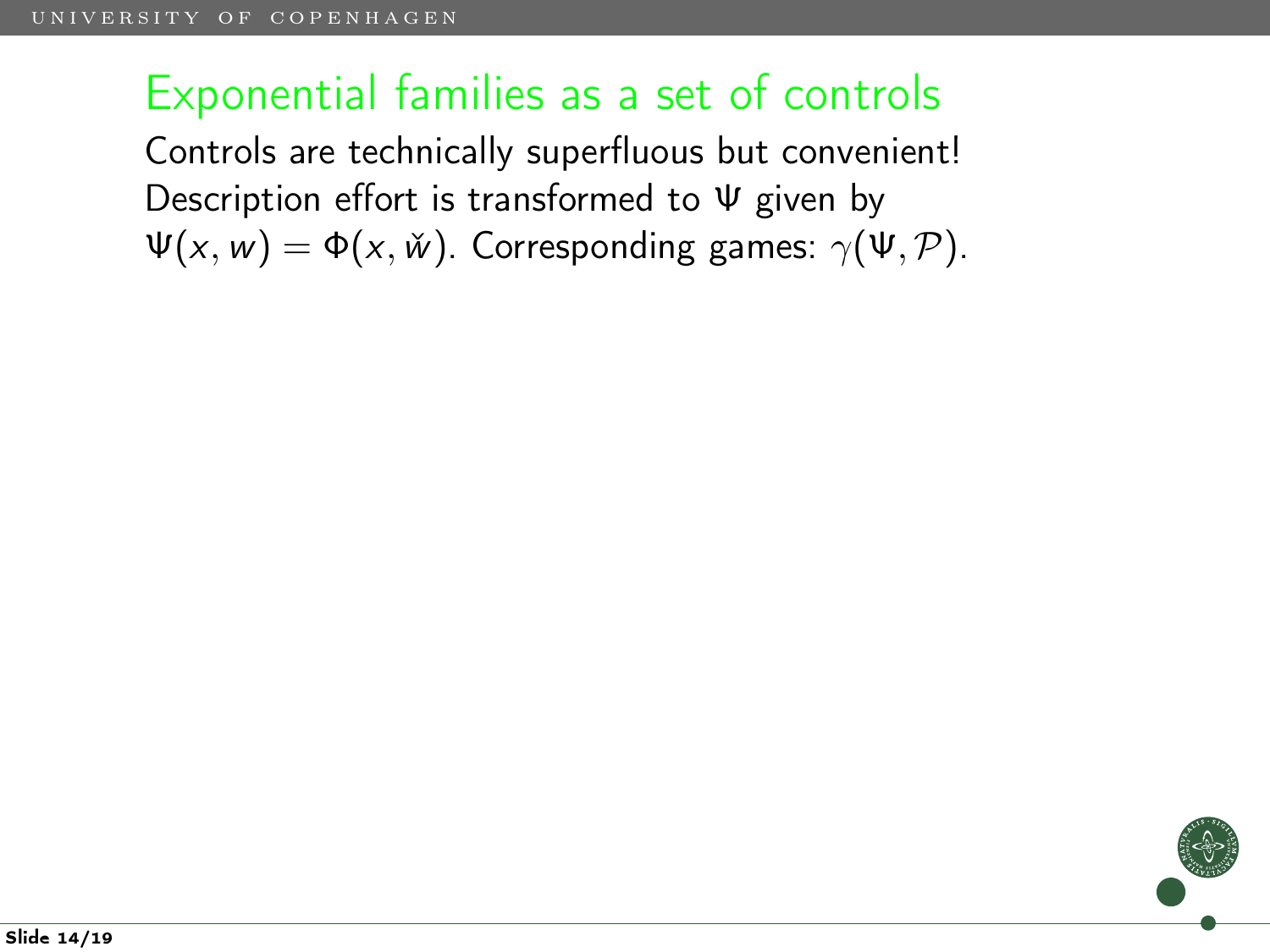Controls are technically superfluous but convenient! Description effort is transformed to Ψ given by  $\Psi(x, w) = \Phi(x, \check{w})$ . Corresponding games:  $\gamma(\Psi, \mathcal{P})$ .

Preparation families are then given in terms of controls  $\mathsf{w} = (w_1, \cdots, w_n)$ :

$$
\Psi_{\mathbb{P}^{\mathbf{w}}} = \{\Psi_{\mathcal{P}^{\mathbf{w}}}(\mathbf{h}) = \bigcap_{i \leq n} \Psi_{\mathcal{P}^{w_i}}(h_i) | \mathbf{h} \cdots \}
$$

where 
$$
\Psi \mathcal{P}(w, h) = \{x | \Psi(x, w) = h\}.
$$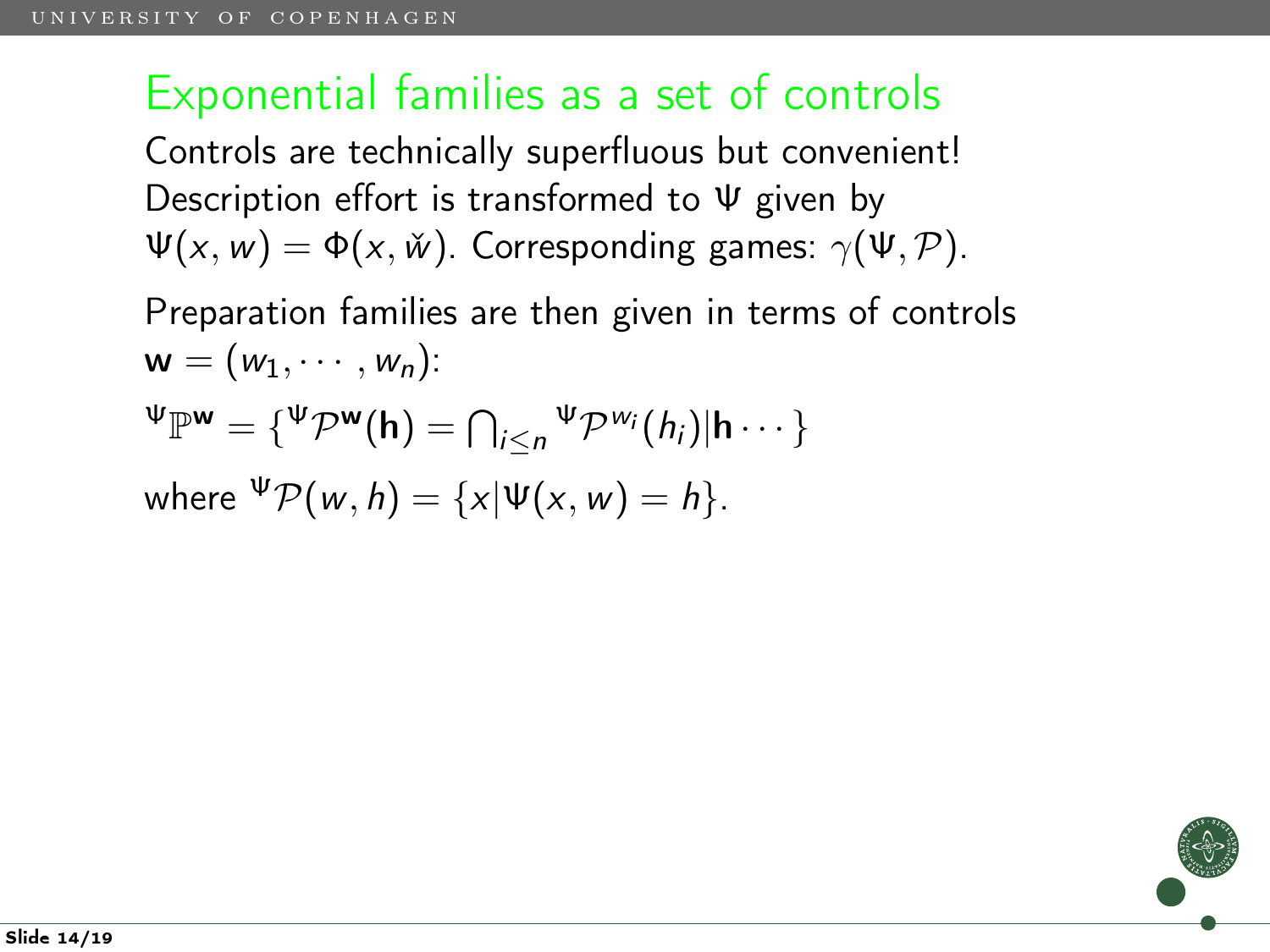Controls are technically superfluous but convenient! Description effort is transformed to Ψ given by  $\Psi(x, w) = \Phi(x, \check{w})$ . Corresponding games:  $\gamma(\Psi, \mathcal{P})$ .

Preparation families are then given in terms of controls  $\mathsf{w} = (w_1, \cdots, w_n)$ :

$$
\Psi_{\mathbb{P}^{\mathbf{w}}} = \{\Psi_{\mathcal{P}^{\mathbf{w}}}(\mathbf{h}) = \bigcap_{i \leq n} \Psi_{\mathcal{P}^{w_i}}(h_i) | \mathbf{h} \cdots \}
$$

where  ${}^{\Psi}P(w, h) = \{x | \Psi(x, w) = h\}.$ 

The exponential family for  $^{\Psi}\mathbb{P}^{\mathsf{w}}$  in terms of controls is the set of  $w^* \in W$  which are robust for all games  $\gamma(\Psi, \mathcal{P})$  with  $\mathcal{P} \in \Psi\mathbb{P}^{\mathsf{w}}$ . By robustness: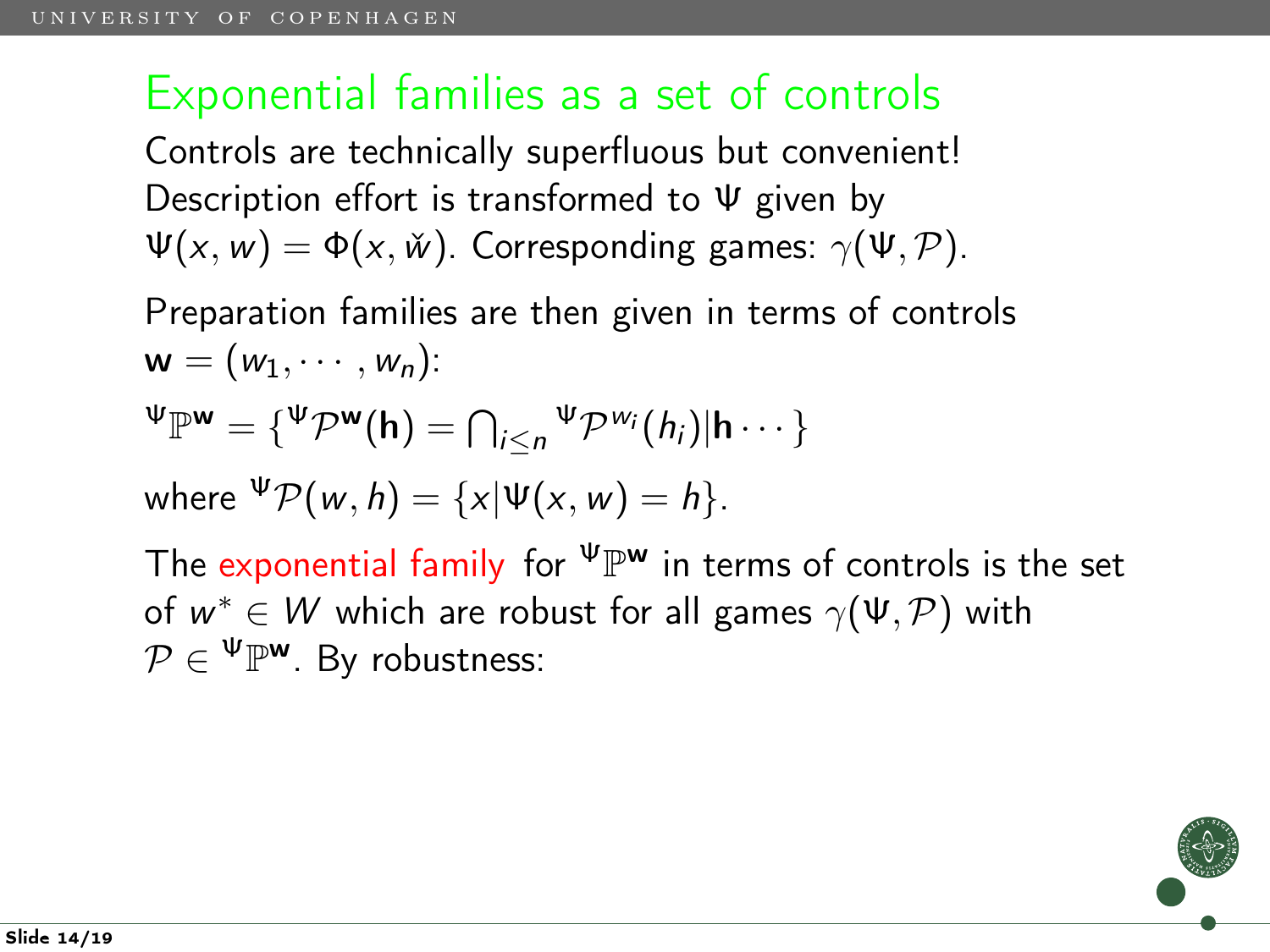Controls are technically superfluous but convenient! Description effort is transformed to Ψ given by  $\Psi(x, w) = \Phi(x, \check{w})$ . Corresponding games:  $\gamma(\Psi, \mathcal{P})$ .

Preparation families are then given in terms of controls  $\mathsf{w} = (w_1, \cdots, w_n)$ :

$$
\Psi_{\mathbb{P}^{\mathbf{w}}} = \{\Psi_{\mathcal{P}^{\mathbf{w}}}(\mathbf{h}) = \bigcap_{i \leq n} \Psi_{\mathcal{P}^{\mathbf{w}_i}}(h_i) | \mathbf{h} \cdots \}
$$

where 
$$
\Psi \mathcal{P}(w, h) = \{x | \Psi(x, w) = h\}.
$$

The exponential family for  $^{\Psi}\mathbb{P}^{\mathsf{w}}$  in terms of controls is the set of  $w^* \in W$  which are robust for all games  $\gamma(\Psi, \mathcal{P})$  with  $\mathcal{P} \in \Psi\mathbb{P}^{\mathsf{w}}$ . By robustness:

Let  $x^* \in X$ , assume  $w^* = \hat{x^*}$  is in the exponential family for  $\mathbf{W}^{\mathbf{w}}$  For  $i \leq n$ , put  $h_i = \Psi(x^*, w_i)$ . Then  $\gamma(\Psi, \Psi \mathcal{P}^{\mathbf{w}}(\mathbf{h}))$ is in equilibrium and has  $x^*$  and w\* as optimal strategies. In particular,  $x^*$  is the MaxEnt strategy for  $\Psi \mathcal{P}^{\mathbf{w}}(\mathbf{h})$ .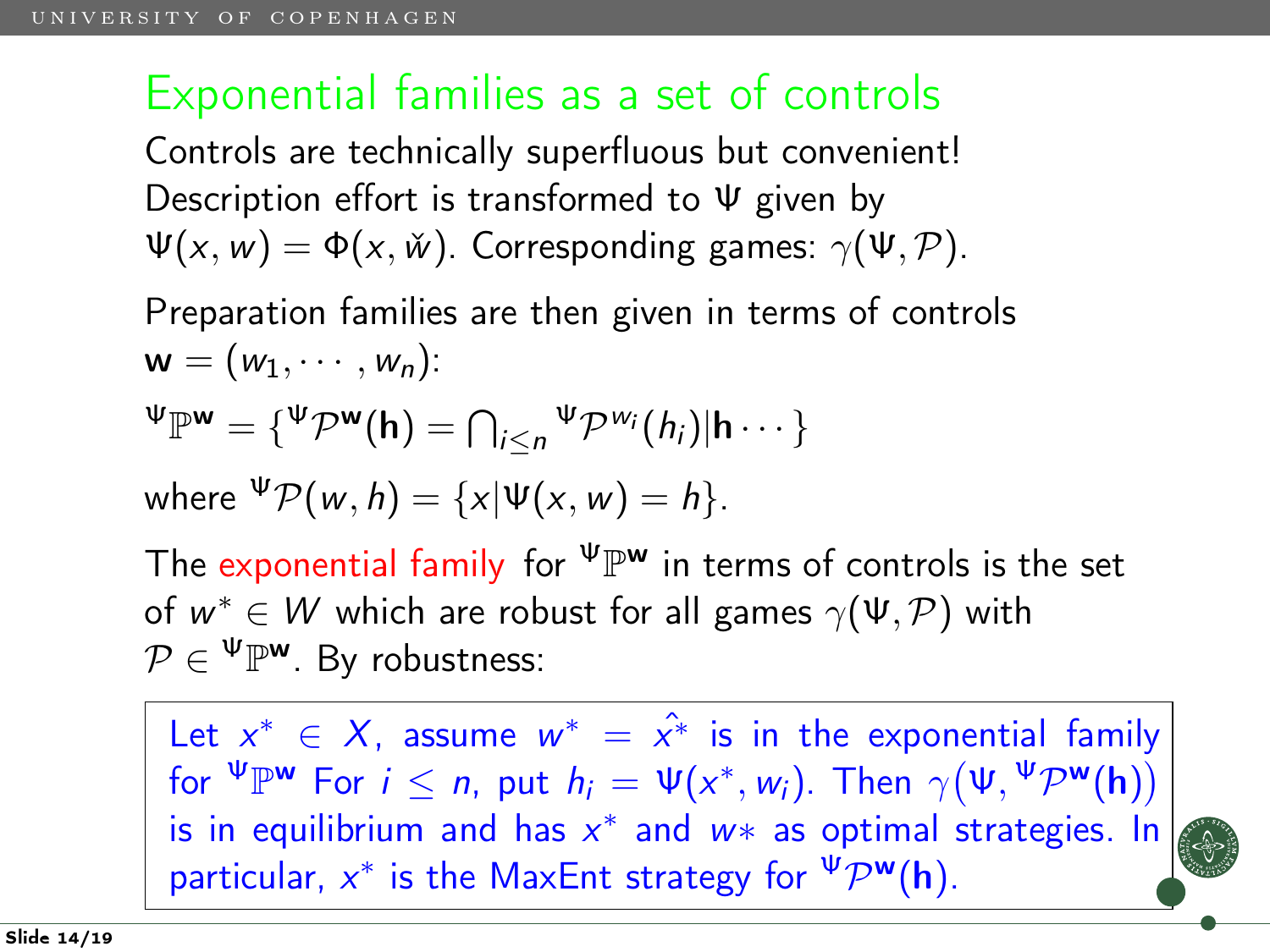#### Example: Probabilistic models, discrete case

Truth-, belief- and knowledge instances are  $x = (x_i)$ ,  $y = (y_i)$ and  $z = (z_i)$  (*i* ranging over an alfabet  $\mathbb{A}$ ).  $x$  and y are probability distributions, z just a function on  $A$ .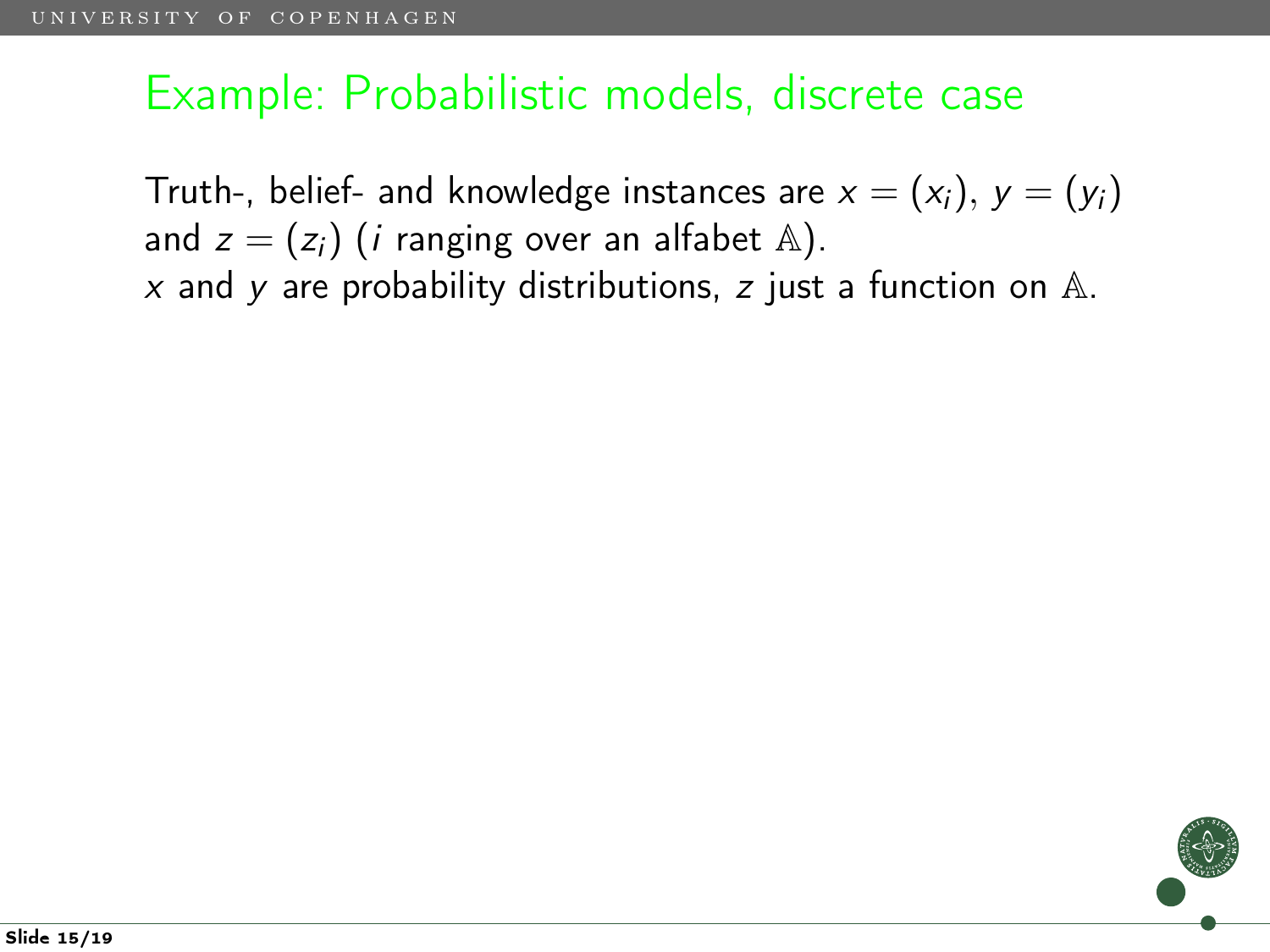#### Example: Probabilistic models, discrete case

Truth-, belief- and knowledge instances are  $x = (x_i)$ ,  $y = (y_i)$ and  $z = (z_i)$  (*i* ranging over an alfabet  $\mathbb{A}$ ). x and y are probability distributions, z just a function on  $A$ .

Interaction,  $\Pi$ , acts via the local interactor  $\pi$ :  $(\Pi(x, y))_i = \pi(x_i, y_i)$ .  $\pi$  is assumed sound, i.e.  $\pi(s, t) = s$  if  $t = s$ .

 $\pi$  is weakly consistent  $\mathsf{if}~\forall \mathsf{x}\forall \mathsf{y}:\sum \mathsf{z}_i = 1.$  Strong consistency requires that z is a probability distribution.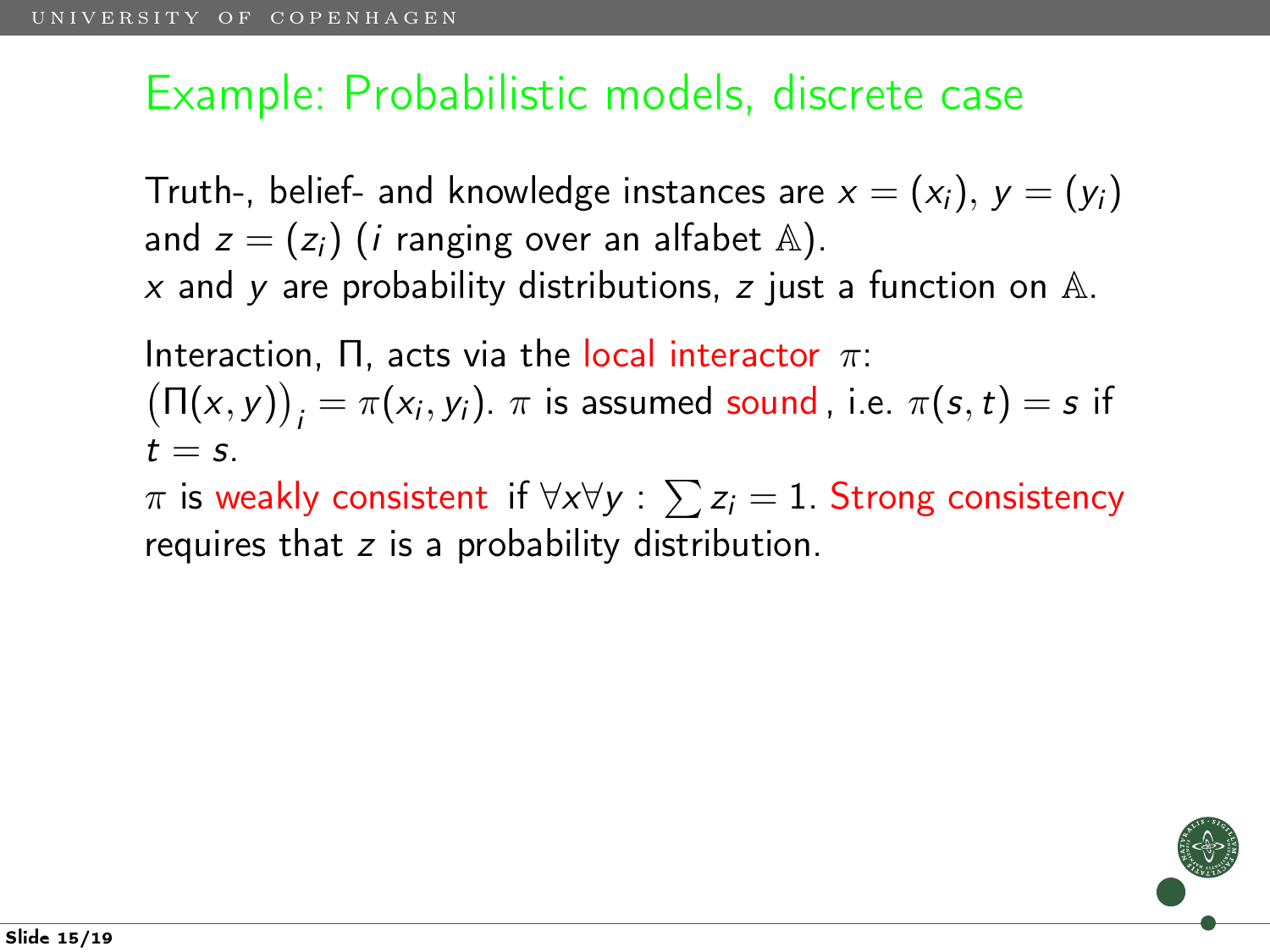### Example: Probabilistic models, discrete case

Truth-, belief- and knowledge instances are  $x = (x_i)$ ,  $y = (y_i)$ and  $z = (z_i)$  (*i* ranging over an alfabet  $\mathbb{A}$ ). x and y are probability distributions, z just a function on  $A$ .

Interaction,  $\Pi$ , acts via the local interactor  $\pi$ :  $(\Pi(x, y))_i = \pi(x_i, y_i)$ .  $\pi$  is assumed sound, i.e.  $\pi(s, t) = s$  if  $t = s$ .

 $\pi$  is weakly consistent  $\mathsf{if}~\forall \mathsf{x}\forall \mathsf{y}:\sum \mathsf{z}_i = 1.$  Strong consistency requires that  $z$  is a probability distribution.

**Proposition:** Only the  $\pi_q$ 's given by  $\pi_q(s,t) = qs + (1 - q)t$ are weakly consistent; strong consistency requires  $0 \le q \le 1$ . We require description to be accumulated effort:

$$
\Phi(x, y) = \sum_{i \in \mathbb{A}} \pi(x_i, y_i) \kappa(y_i)
$$

where  $\kappa$ , the descriptor gives the cost of information.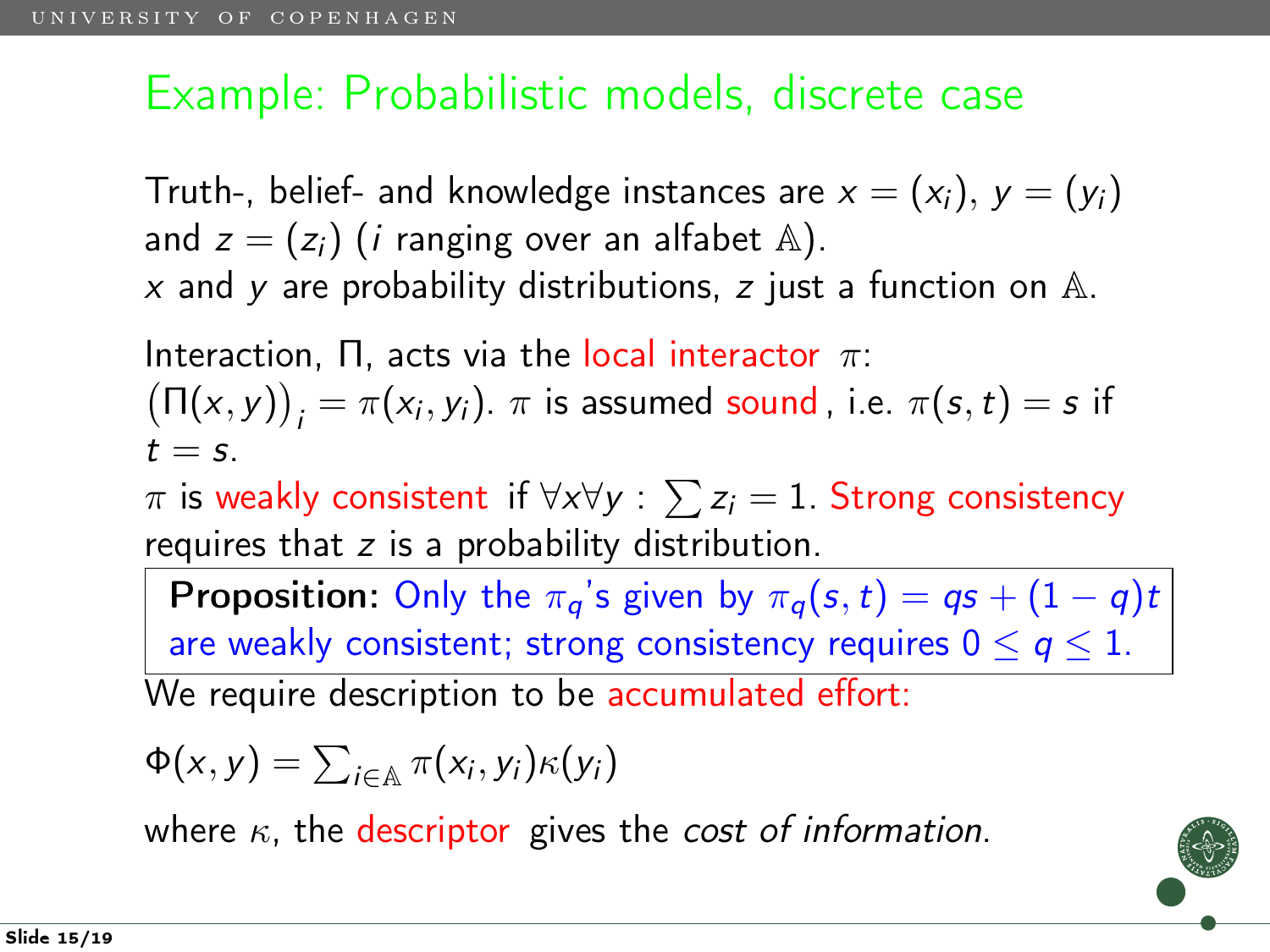## accumulated effort, the one and only Requirements:  $\kappa$  is smooth,  $\kappa(1)=0$ ,  $\kappa'(1)=-1.$  Gives natural units, nats.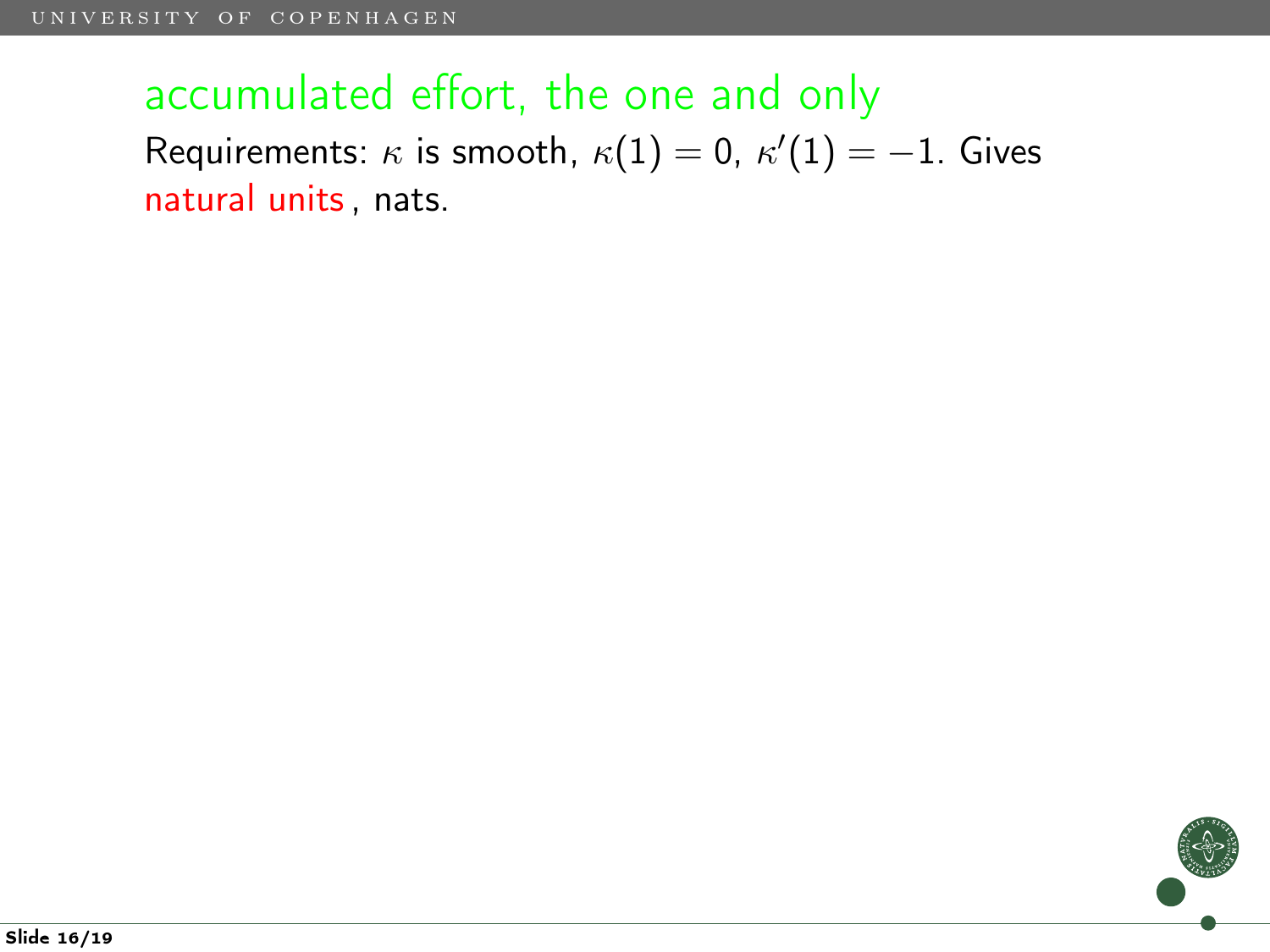#### accumulated effort, the one and only

Requirements:  $\kappa$  is smooth,  $\kappa(1)=0$ ,  $\kappa'(1)=-1.$  Gives natural units, nats.For "any" monotone function on [0, 1], a linear combination defines a descriptor. The power hierarchy is defined from  $t \mapsto t^{q-1}$  with  $q=1$  special case, giving  $\kappa_1(t) = \ln \frac{1}{t}$ .

**Theorem** Given  $\pi = \pi(s, t)$ , there is at most one descriptor  $\kappa$  which can define a proper accumulated description effort.

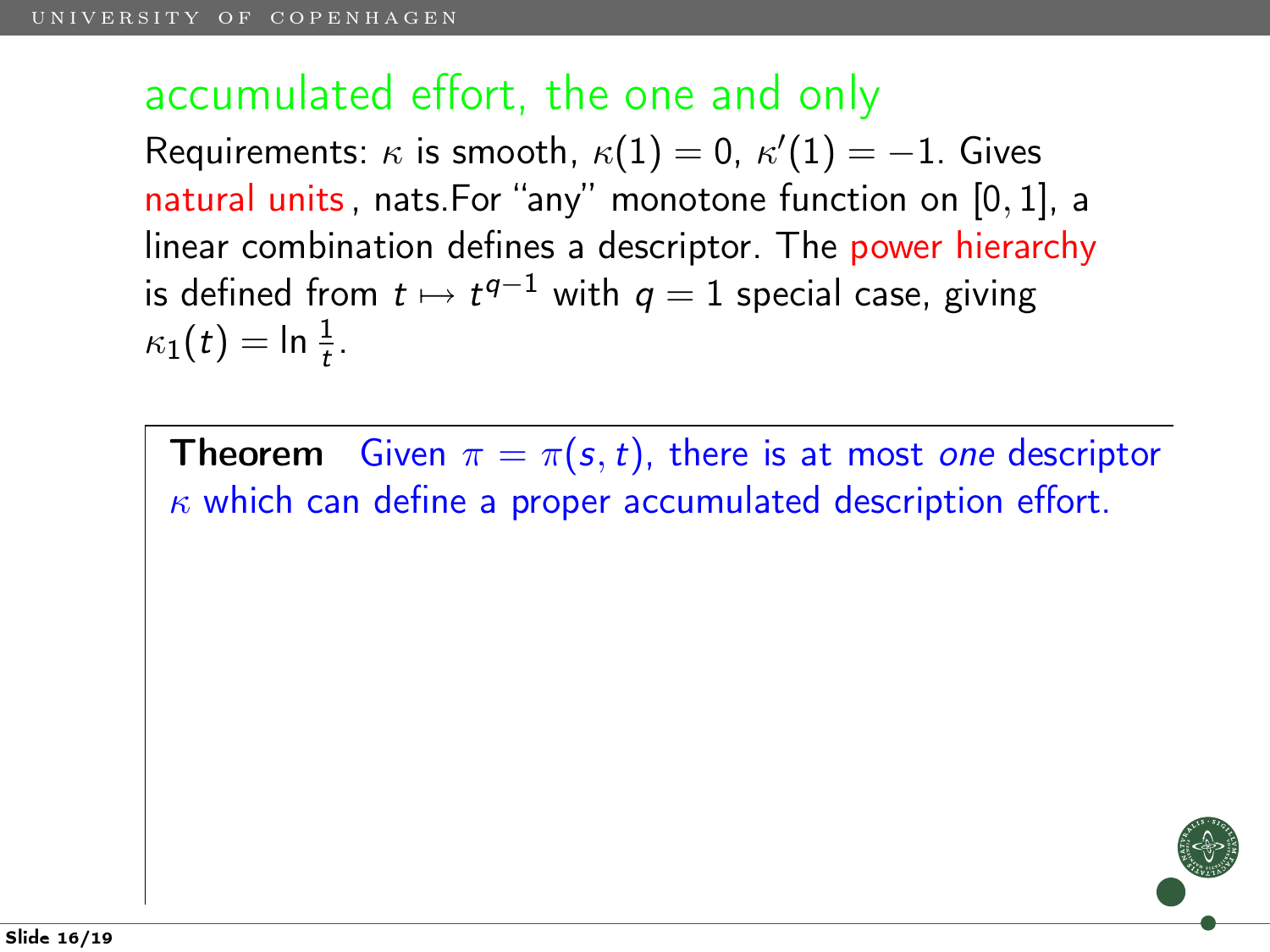#### accumulated effort, the one and only

Requirements:  $\kappa$  is smooth,  $\kappa(1)=0$ ,  $\kappa'(1)=-1.$  Gives natural units, nats.For "any" monotone function on [0, 1], a linear combination defines a descriptor. The power hierarchy is defined from  $t \mapsto t^{q-1}$  with  $q=1$  special case, giving  $\kappa_1(t) = \ln \frac{1}{t}$ .

**Theorem** Given  $\pi = \pi(s, t)$ , there is at most one descriptor  $\kappa$  which can define a proper accumulated description effort. If  $\pi$  is consistent, hence one of the  $\pi_q$ 's, then there exists a

descriptor which generates a proper description effort iff  $q > 0$  $(q = 0 \text{ OK as a singular case, though}).$ 

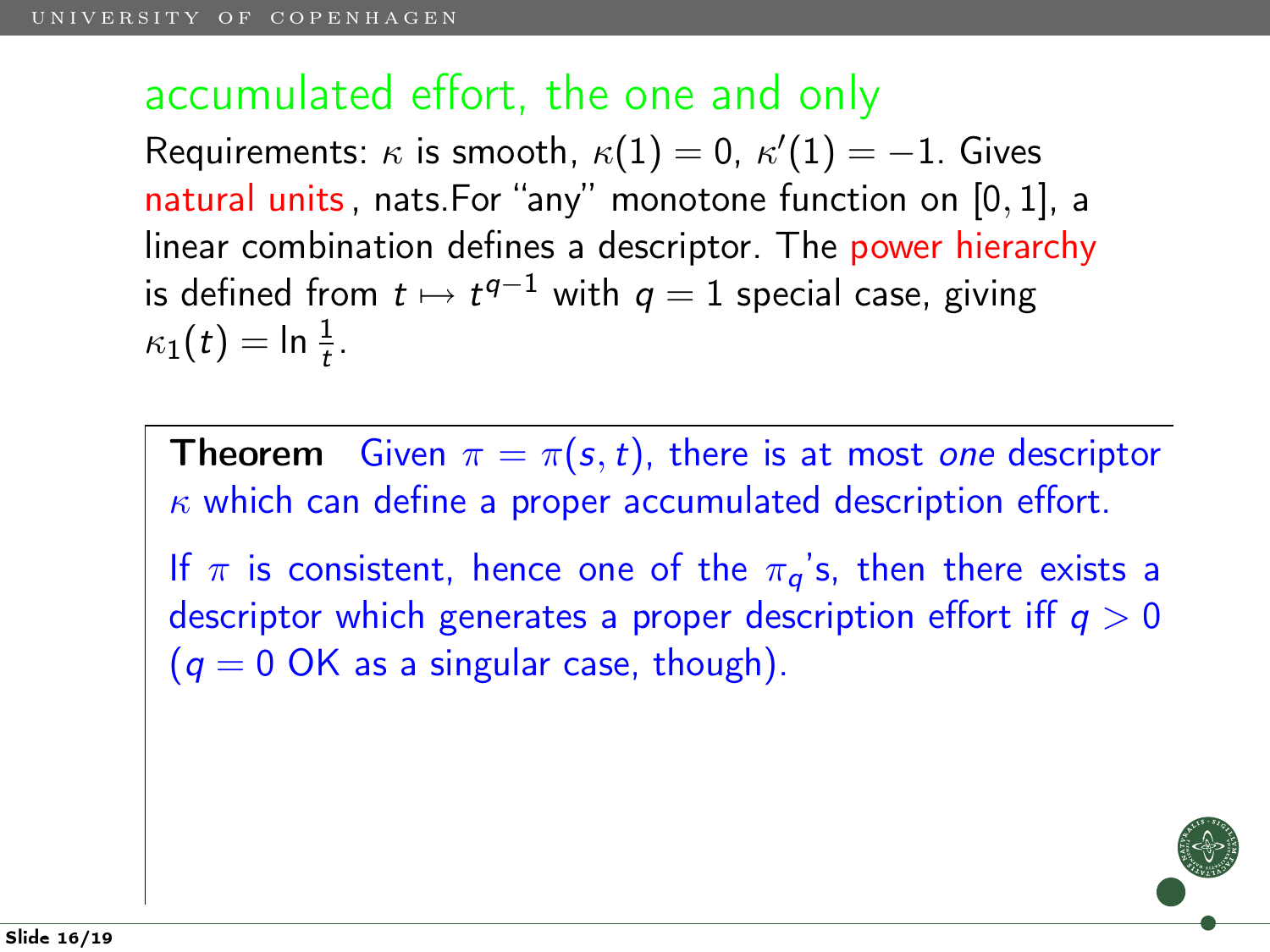### accumulated effort, the one and only

Requirements:  $\kappa$  is smooth,  $\kappa(1)=0$ ,  $\kappa'(1)=-1.$  Gives natural units, nats.For "any" monotone function on [0, 1], a linear combination defines a descriptor. The power hierarchy is defined from  $t \mapsto t^{q-1}$  with  $q=1$  special case, giving  $\kappa_1(t) = \ln \frac{1}{t}$ .

**Theorem** Given  $\pi = \pi(s, t)$ , there is at most one descriptor  $\kappa$  which can define a proper accumulated description effort. If  $\pi$  is consistent, hence one of the  $\pi_{\alpha}$ 's, then there exists a descriptor which generates a proper description effort iff  $q > 0$  $(q = 0 \text{ OK as a singular case, though}).$ 

If so, the descriptor is the one in the power hierarchy, i.e.  $\kappa_{q}(t) = \ln_{q} \frac{1}{t} = \frac{t^{q-1}-1}{1-q}$  $\frac{q-1}{1-q}$ . The associated information triple is the power triple . The power entropies are the Tsallis entropies, and the power divergences are Bregman divergences.

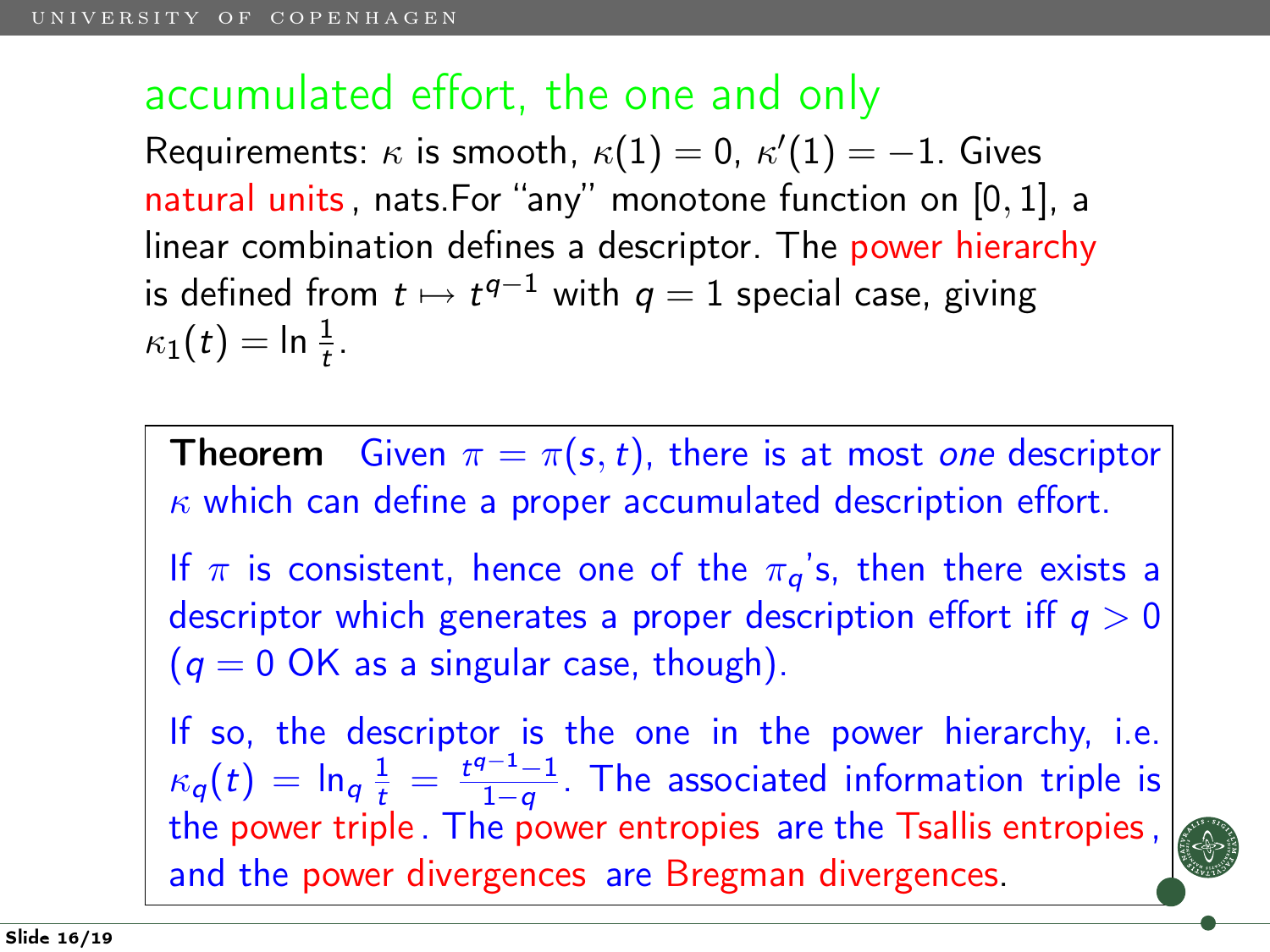## gross effort, pointwise fundamental inequality Claim: The unit of information we chose is an overhead , connected with experiments/observations. Why?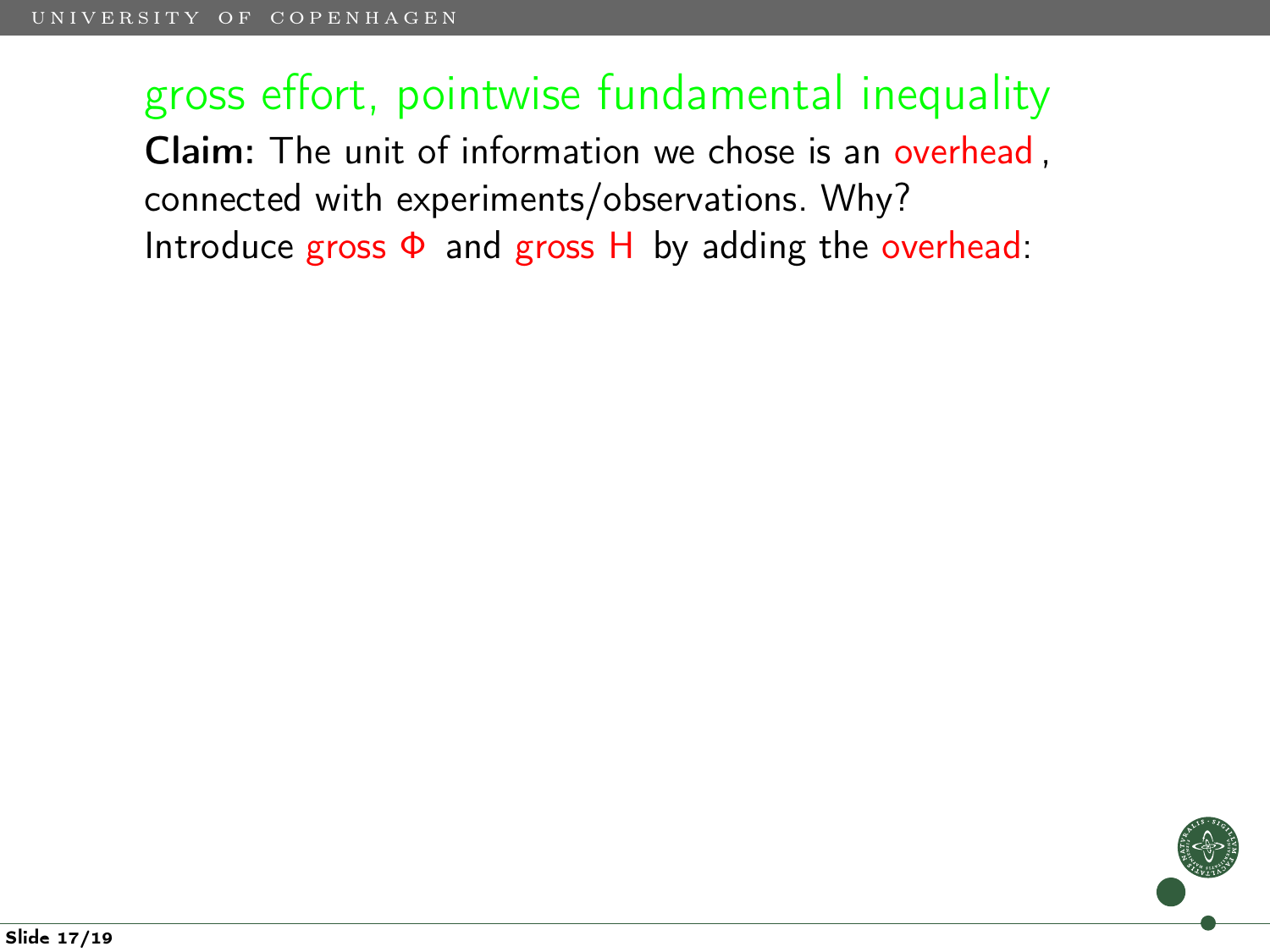gross effort: 
$$
\tilde{\Phi}(x, y) = \sum_{i \in \mathbb{A}} (\pi(x_i, y_i) \kappa(y_i) + y_i) = \Phi(x, y) + 1,
$$
  
gross entropy:  $\tilde{H}(x) = \sum_{i \in \mathbb{A}} (x_i \kappa(x_i) + x_i) = H(x) + 1.$ 

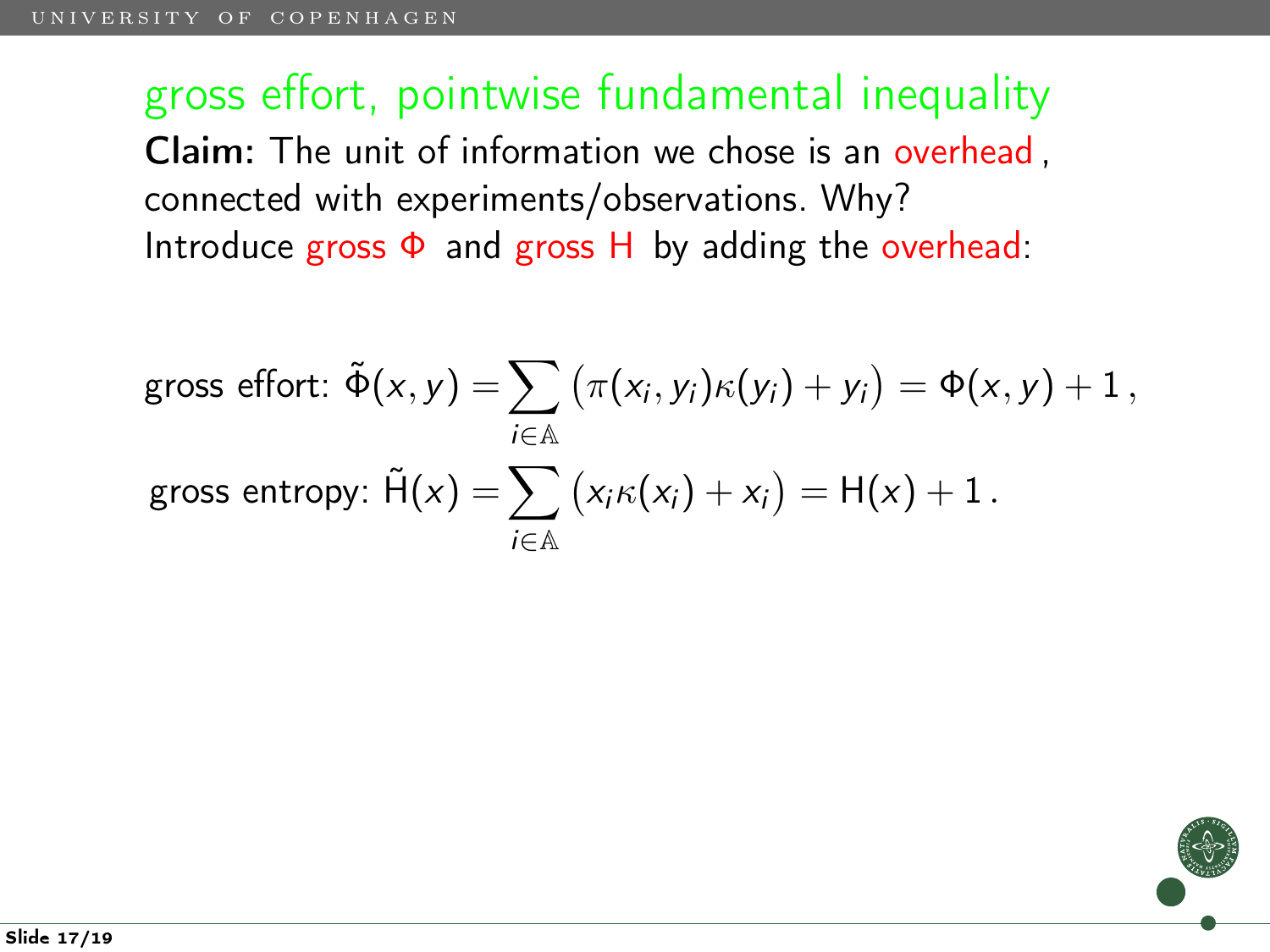gross effort: 
$$
\tilde{\Phi}(x, y) = \sum_{i \in \mathbb{A}} (\pi(x_i, y_i) \kappa(y_i) + y_i) = \Phi(x, y) + 1,
$$
  
gross entropy:  $\tilde{H}(x) = \sum_{i \in \mathbb{A}} (x_i \kappa(x_i) + x_i) = H(x) + 1.$ 

Clearly,  $\tilde{D} = D$ , and defining the divergence generator by  $\delta(\pmb{s},t)=(\pi(\pmb{s},t)\kappa(t)+t)-(\pmb{s}\kappa(\pmb{s})+\pmb{s}),$  one has  $D(x, y) = \sum \delta(x_i, y_i).$ 

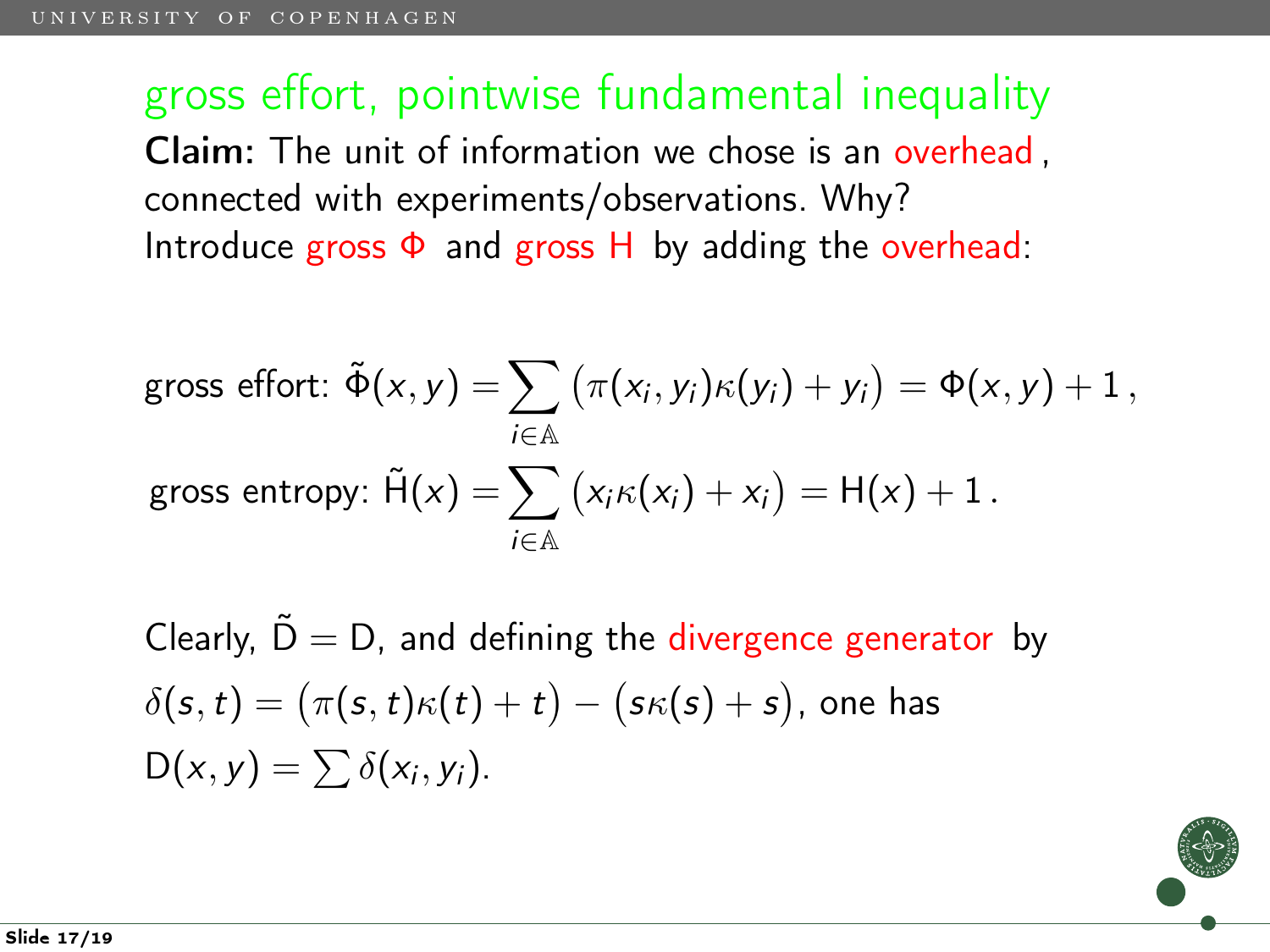gross effort: 
$$
\tilde{\Phi}(x, y) = \sum_{i \in \mathbb{A}} (\pi(x_i, y_i) \kappa(y_i) + y_i) = \Phi(x, y) + 1,
$$
  
gross entropy:  $\tilde{H}(x) = \sum_{i \in \mathbb{A}} (x_i \kappa(x_i) + x_i) = H(x) + 1.$ 

Clearly,  $\tilde{D} = D$ , and defining the divergence generator by  $\delta(\pmb{s},t)=(\pi(\pmb{s},t)\kappa(t)+t)-(\pmb{s}\kappa(\pmb{s})+\pmb{s}),$  one has  $D(x, y) = \sum \delta(x_i, y_i).$ 

The inequality  $\delta \geq 0$  is the pointwise fundamental inequality (PFI). Clearly PFI  $\Longrightarrow$  FI. Conjecture Converse also true

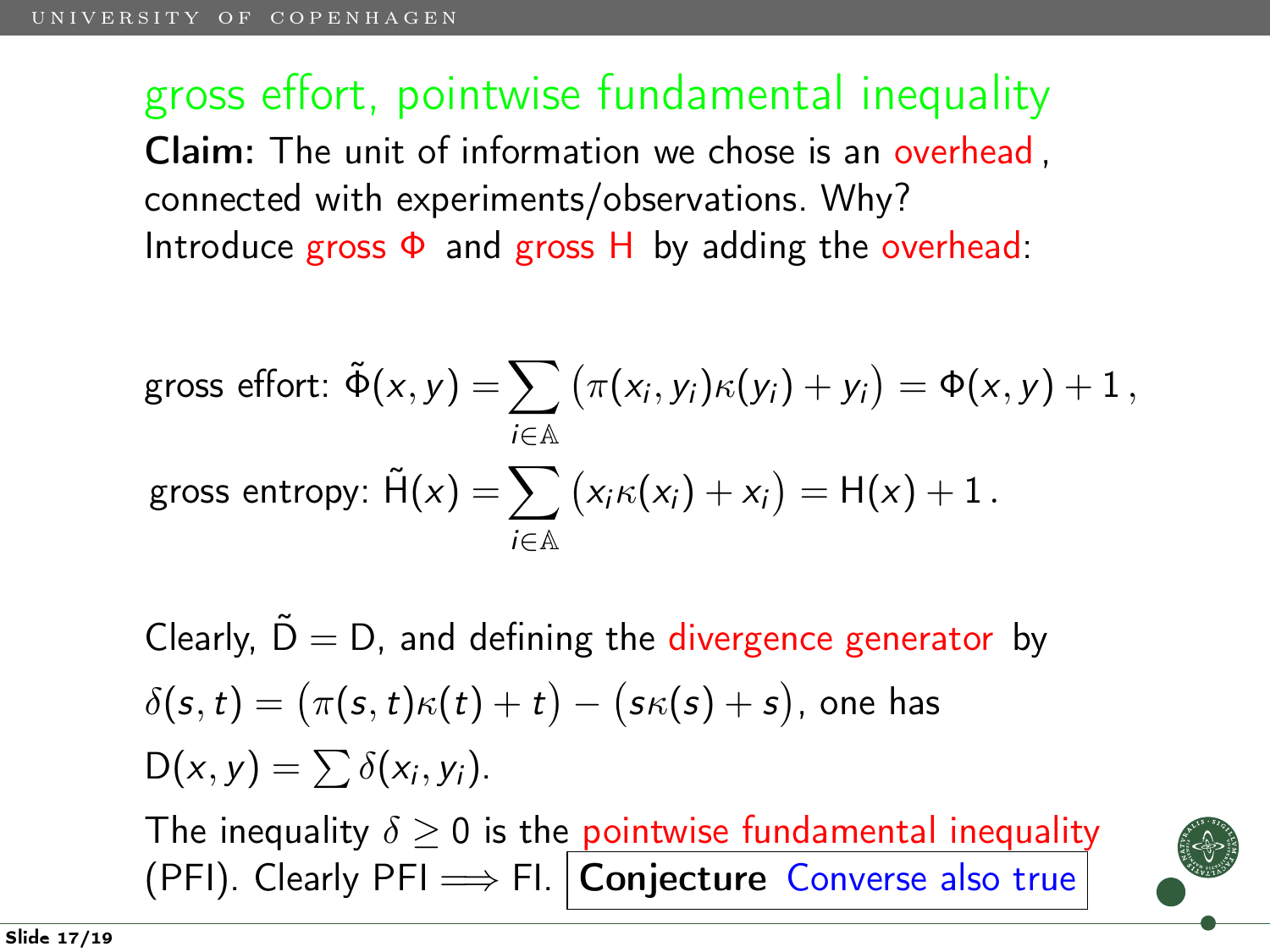## sketch of MaxEnt determination for  $\mathcal{W}_q$

Consider the world  $W = W_q$ , cor. to  $\pi_q$  with  $q > 0$ . Fix  $y \longleftrightarrow w$ . Then  $\Psi \mathbb{P}^w$  consists of all  $\mathcal P$  for which  $\Psi(x, w)$ is constant over  $P$ .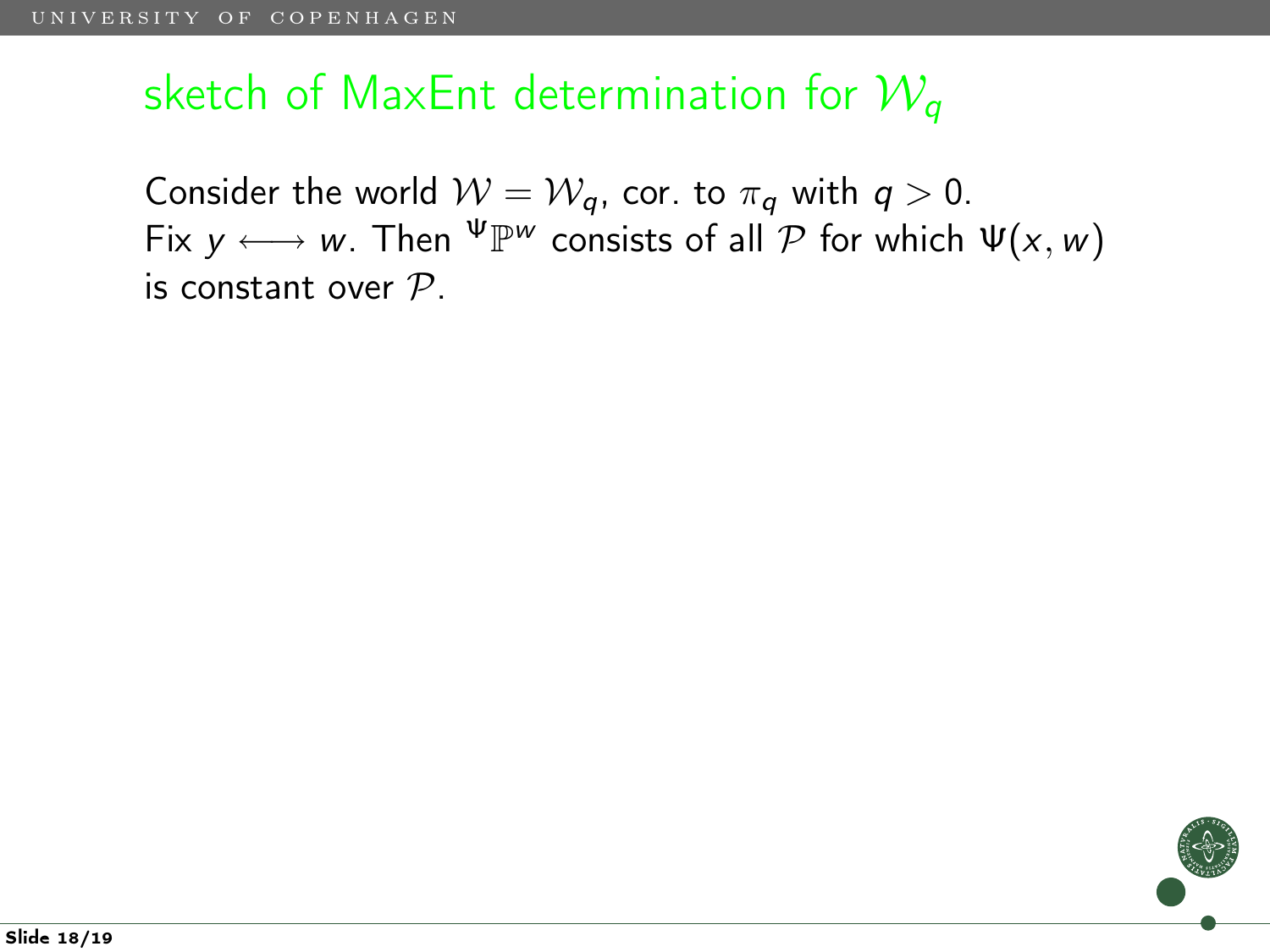## sketch of MaxEnt determination for  $\mathcal{W}_q$

Consider the world  $W = W_a$ , cor. to  $\pi_a$  with  $q > 0$ . Fix  $y \longleftrightarrow w$ . Then  $\Psi \mathbb{P}^w$  consists of all  $\mathcal P$  for which  $\Psi(x, w)$ is constant over  $P$ . But  $\Psi(x,w)=\sum\big(q\textsf{x}_i+(1-q)\textsf{y}_i\big)$ w $_i$  so condition is equivalent to  $\sum x_iw_i$  being constant over  $\mathcal{P}$ .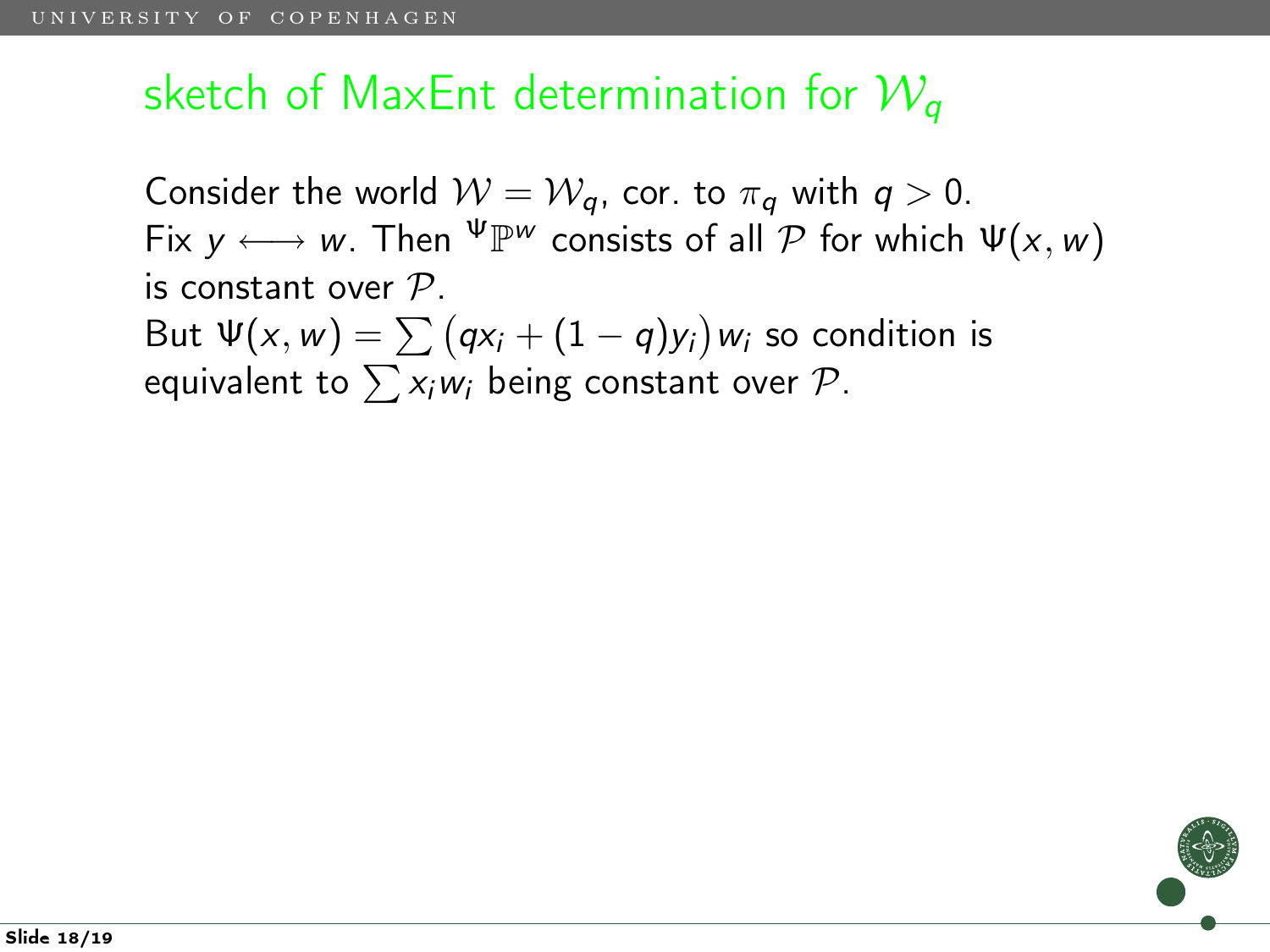## sketch of MaxEnt determination for  $W_a$

Consider the world  $W = W_a$ , cor. to  $\pi_a$  with  $q > 0$ . Fix  $y \longleftrightarrow w$ . Then  $\Psi \mathbb{P}^w$  consists of all  $\mathcal P$  for which  $\Psi(x, w)$ is constant over  $P$ . But  $\Psi(x,w)=\sum\big(q\textsf{x}_i+(1-q)\textsf{y}_i\big)$ w $_i$  so condition is equivalent to  $\sum x_iw_i$  being constant over  $\mathcal{P}$ . For fixed constants  $\alpha$  and  $\beta$  this implies that  $\sum x_i(\alpha + \beta w_i)$ is constant over  $P$ .

Slide 18/19

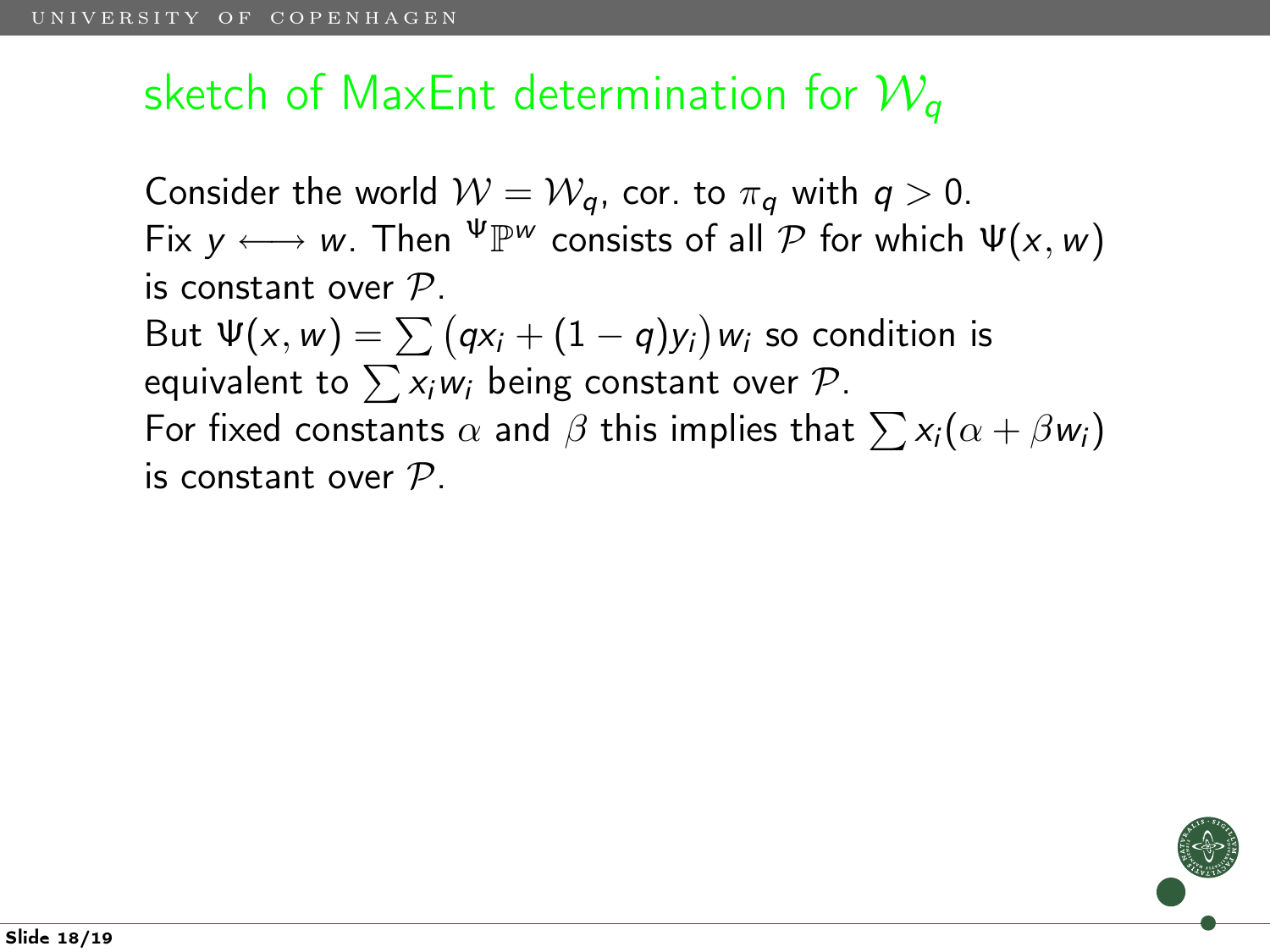## sketch of MaxEnt determination for  $W_a$

Consider the world  $W = W_a$ , cor. to  $\pi_a$  with  $q > 0$ . Fix  $y \longleftrightarrow w$ . Then  $\Psi \mathbb{P}^w$  consists of all  $\mathcal P$  for which  $\Psi(x, w)$ is constant over  $P$ . But  $\Psi(x,w)=\sum\big(q\textsf{x}_i+(1-q)\textsf{y}_i\big)$ w $_i$  so condition is equivalent to  $\sum x_i w_i$  being constant over  $\mathcal{P}$ . For fixed constants  $\alpha$  and  $\beta$  this implies that  $\sum x_i(\alpha + \beta w_i)$ is constant over  $P$ . Now, if  $\alpha + \beta w$  is a control, say  $w^*$ ,  $\sum x_iw_i^*$  is constant over  $\mathcal{P}.$  hence  $\Psi(x,w^*)$  is constant over  $\mathcal{P}.$  i.e.  $w^*\in {}^{\Psi}\mathcal{E}^w$  and robustness applies.

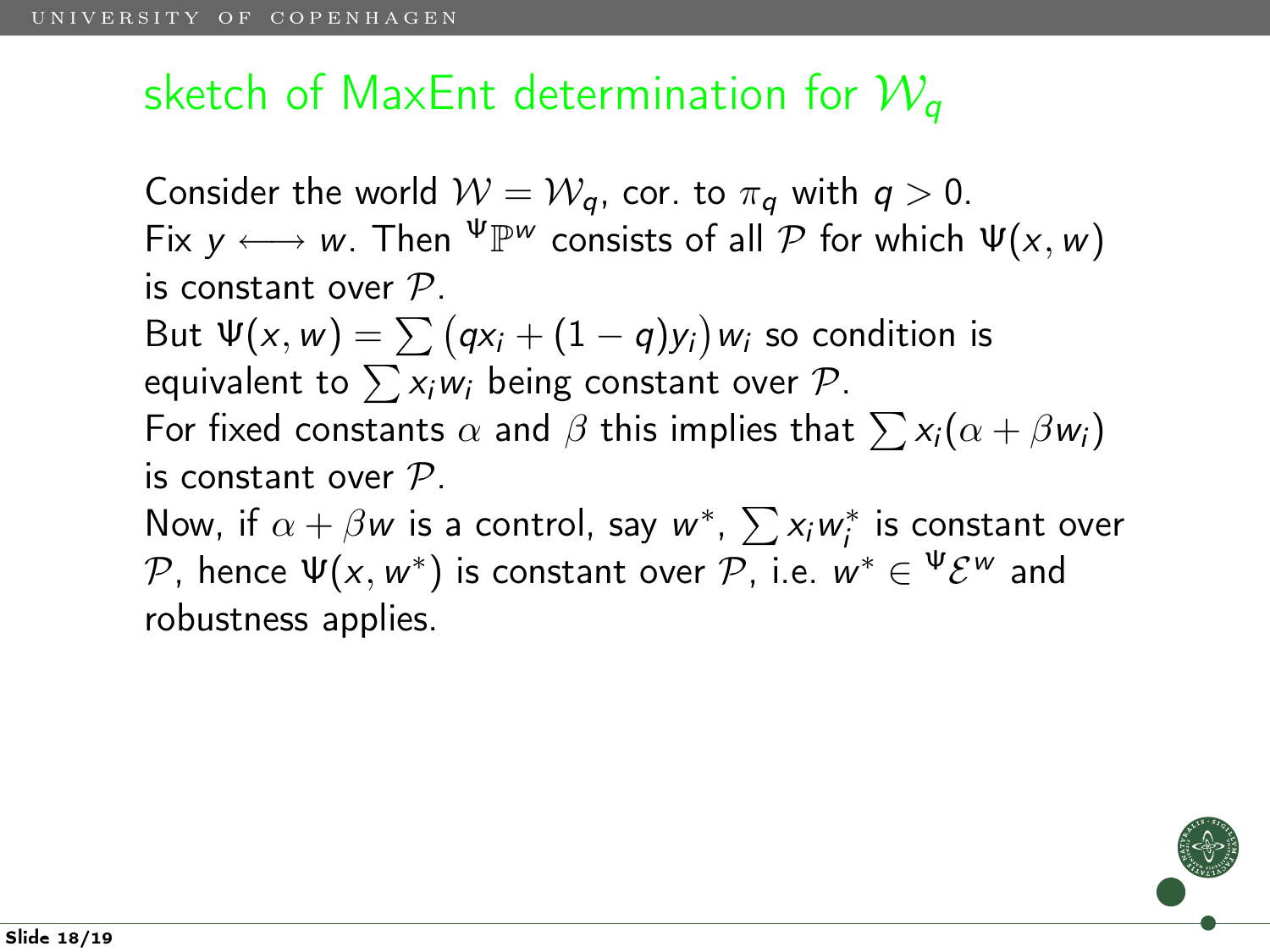## sketch of MaxEnt determination for  $W_a$

Consider the world  $W = W_a$ , cor. to  $\pi_a$  with  $q > 0$ . Fix  $y \longleftrightarrow w$ . Then  $\Psi \mathbb{P}^w$  consists of all  $\mathcal P$  for which  $\Psi(x, w)$ is constant over  $P$ . But  $\Psi(x,w)=\sum\big(q\textsf{x}_i+(1-q)\textsf{y}_i\big)$ w $_i$  so condition is equivalent to  $\sum x_i w_i$  being constant over  $\mathcal{P}$ . For fixed constants  $\alpha$  and  $\beta$  this implies that  $\sum x_i(\alpha + \beta w_i)$ is constant over  $P$ . Now, if  $\alpha + \beta w$  is a control, say  $w^*$ ,  $\sum x_iw_i^*$  is constant over  $\mathcal{P}.$  hence  $\Psi(x,w^*)$  is constant over  $\mathcal{P}.$  i.e.  $w^*\in {}^{\Psi}\mathcal{E}^w$  and robustness applies. Then, given  $\beta$ , try to adjust  $\alpha$  so that  $\alpha + \beta w$  is a control. Classically,  $\alpha$  is the logarithm of the partition function. Finally, adjust  $\beta$  ( $\approx$  inverse temperature) to desired level ...

Similarly, the updating models are handled ...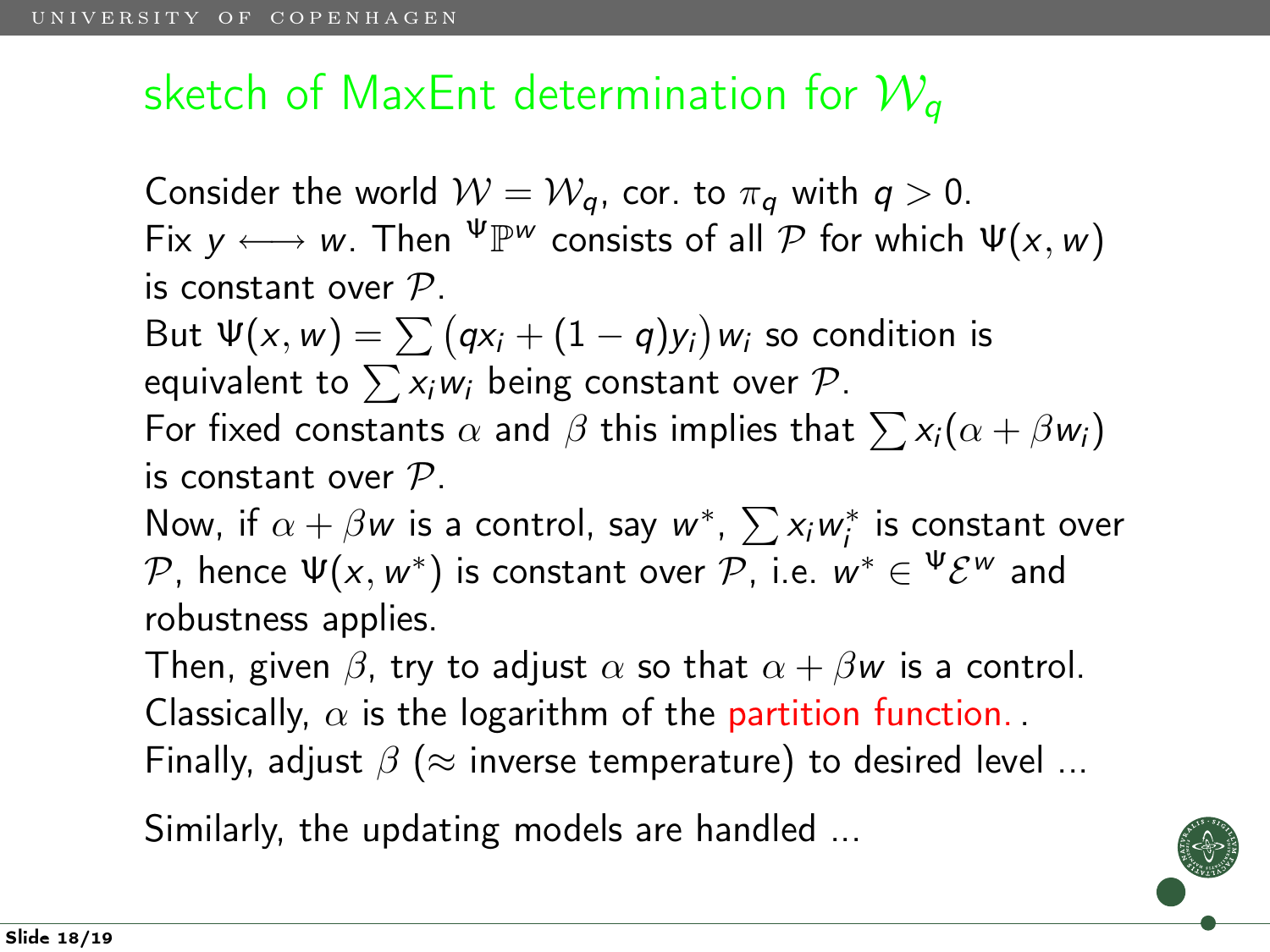

A theory of information freed from a tie to probability is possible  $-$  and useful. Probabilistic models appear as important examples.